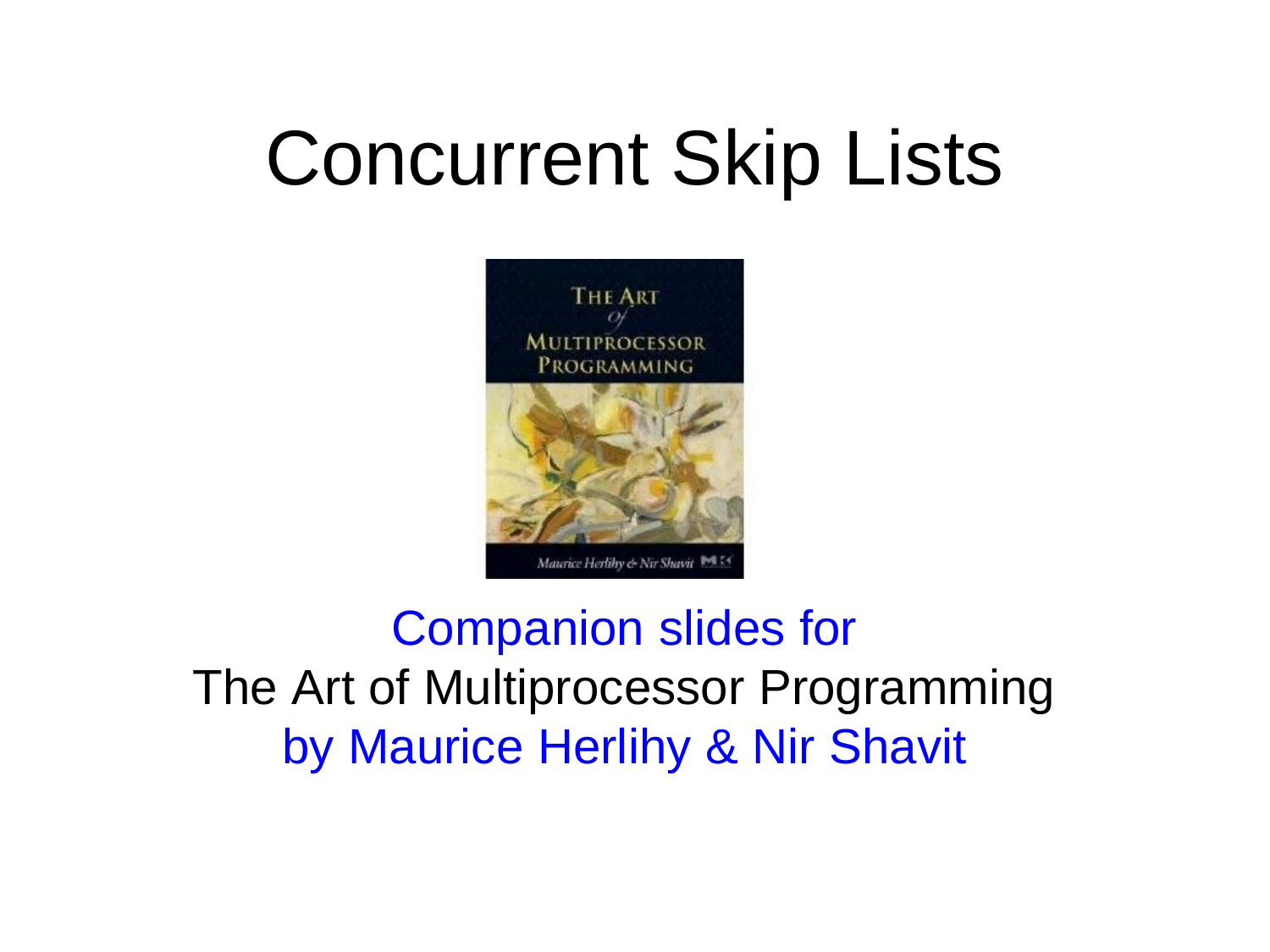# Set Object Interface

- Collection of elements
- No duplicates
- Methods
	- add() a new element
	- remove() an element
	- contains() if element is present

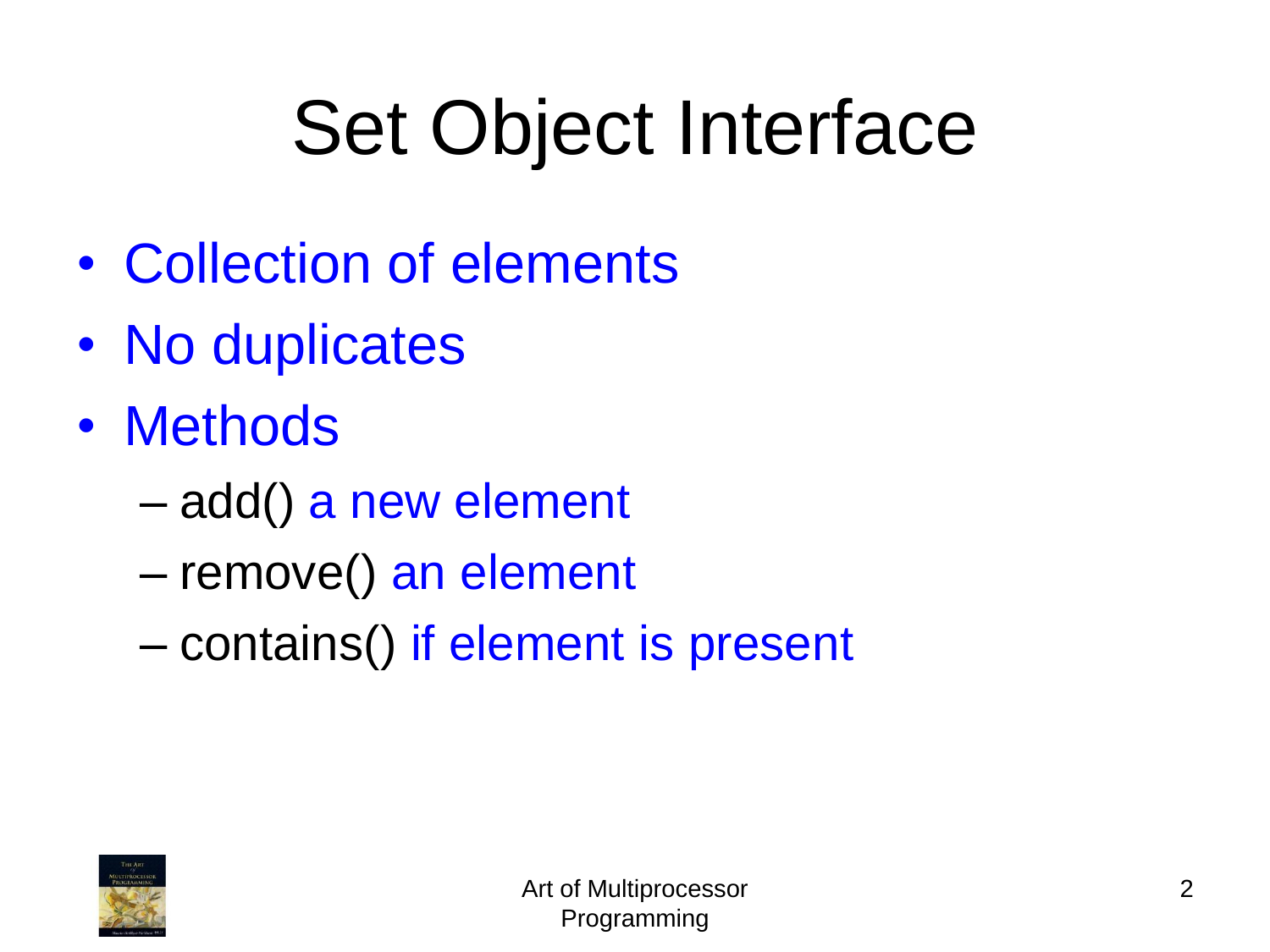## Many are Cold but Few are Frozen

- Typically high % of contains() calls
- Many fewer add() calls
- And even fewer remove() calls
	- 90% contains()
	- 9% add()
	- $-1\%$  remove()
- Folklore?

– Yes but probably mostly true

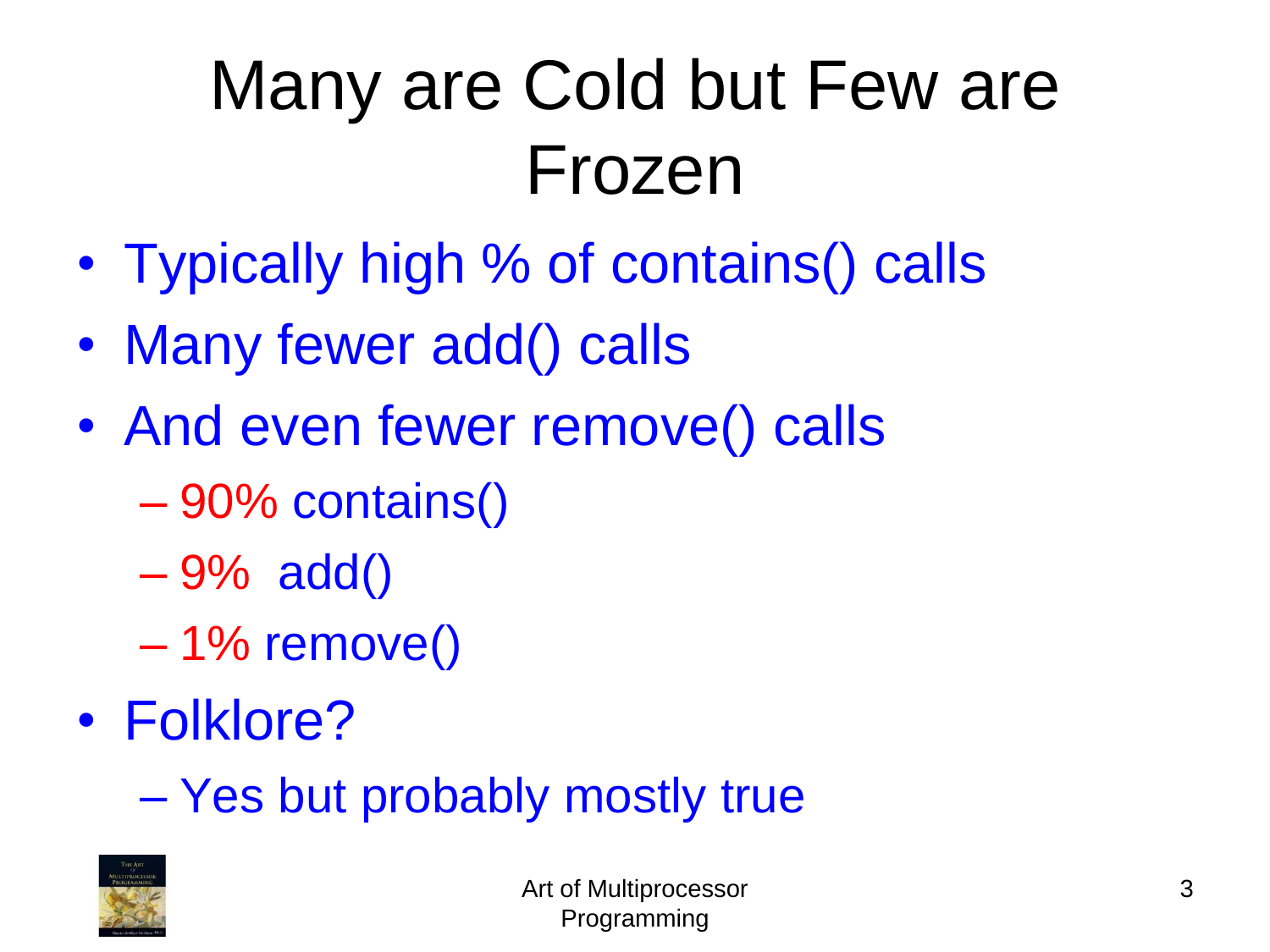## Concurrent Sets

• Balanced Trees?

– Red-Black trees, AVL trees, …

- Problem: no one does this well ...
- … because **rebalancing** after add() or remove() is a global operation

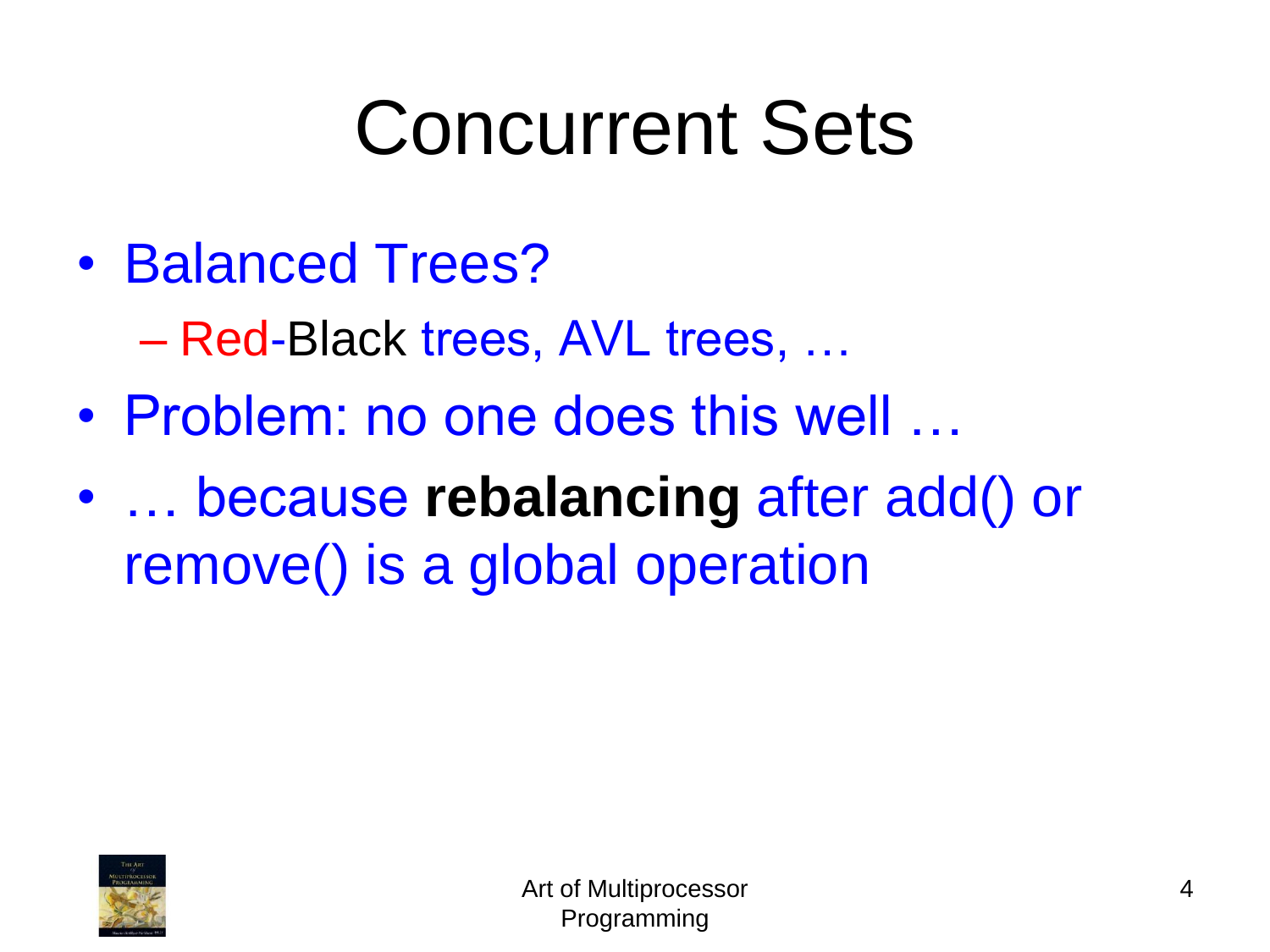# Skip Lists

- Probabilistic Data Structure
- No global rebalancing
- Logarithmic-time search



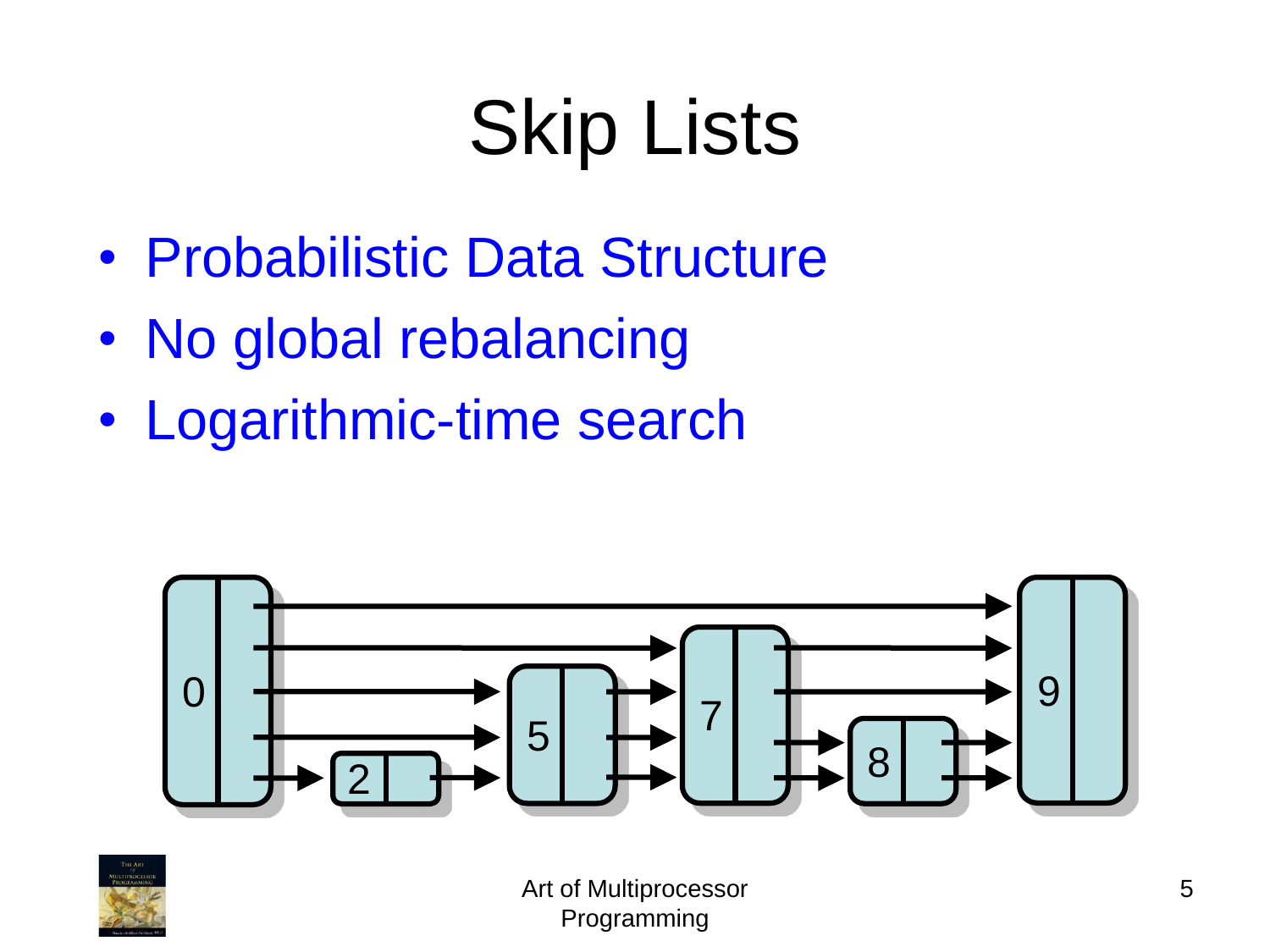• Each layer is sub-list of lower levels



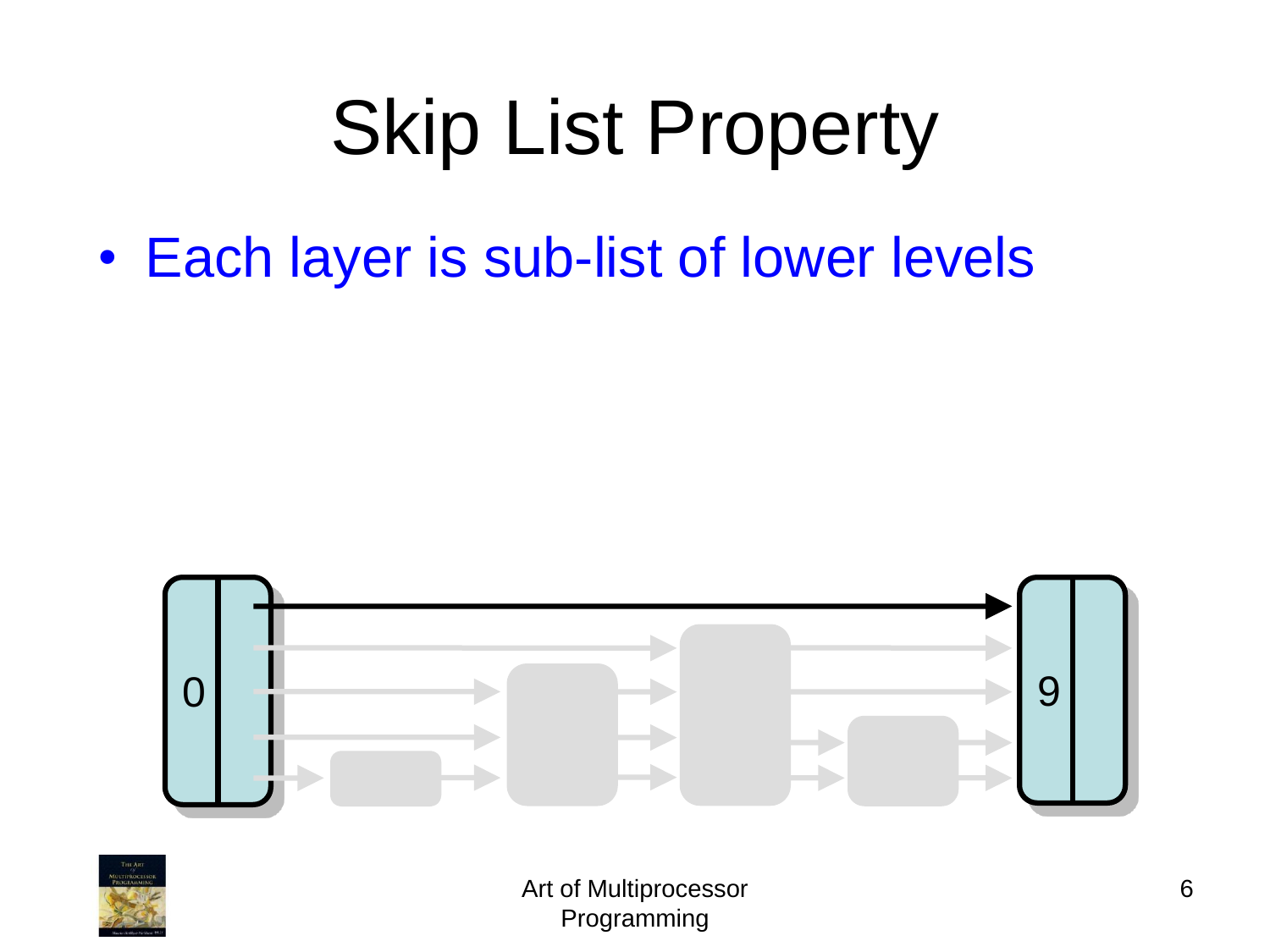• Each layer is sub-list of lower-levels



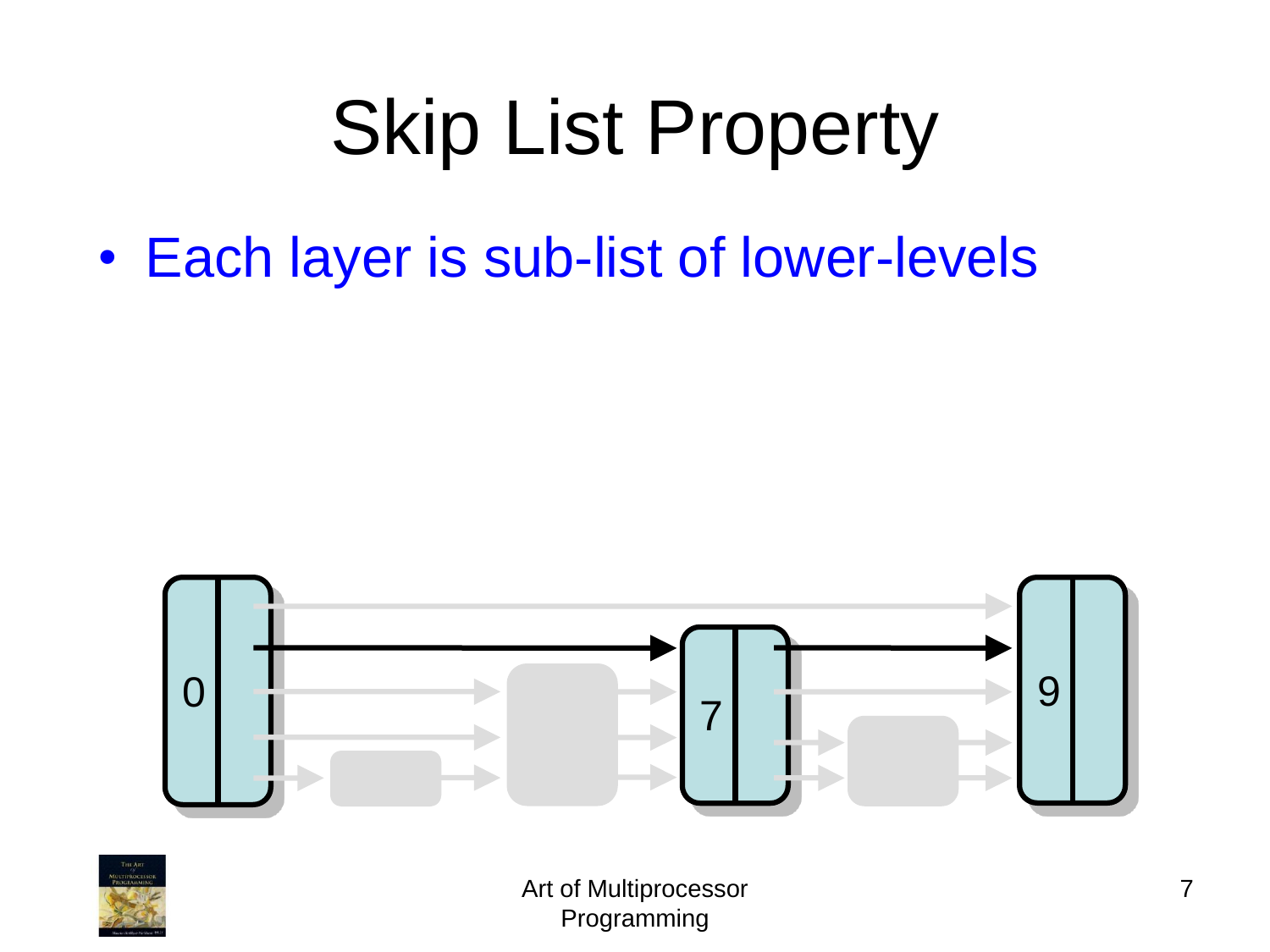• Each layer is sub-list of lower levels



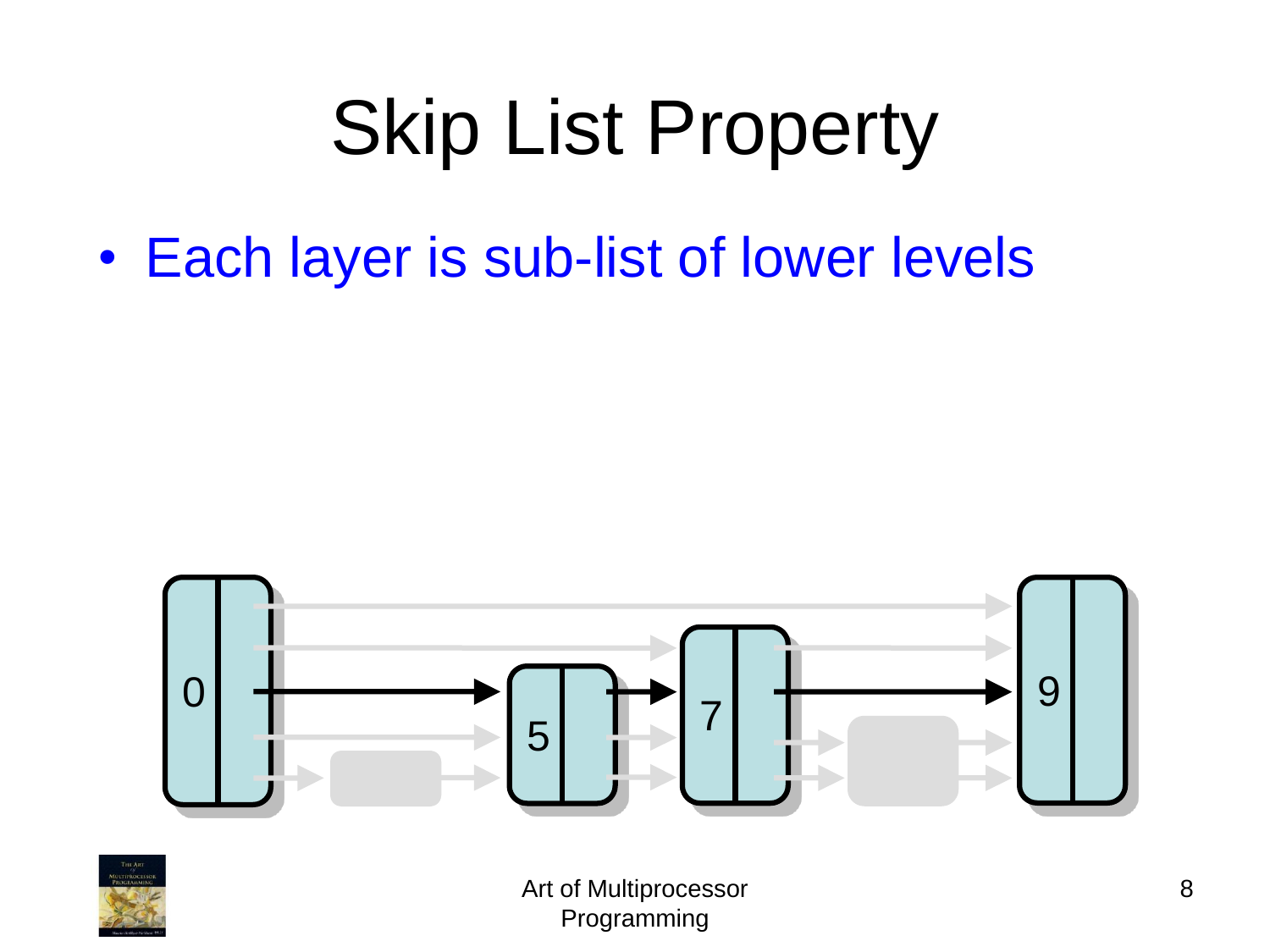• Each layer is sub-list of lower levels



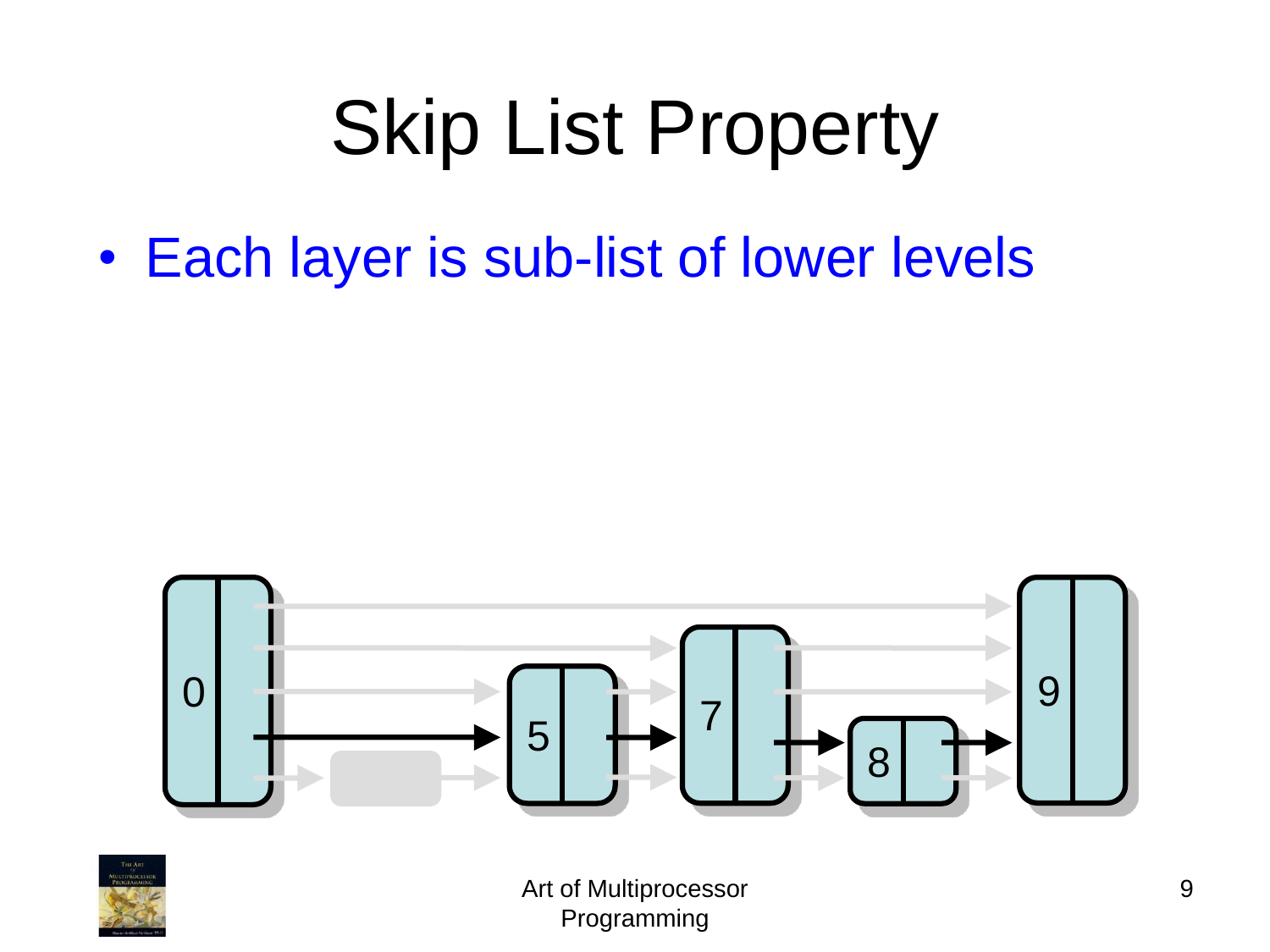- Each layer is sub-list of lower levels
- Lowest level is entire list



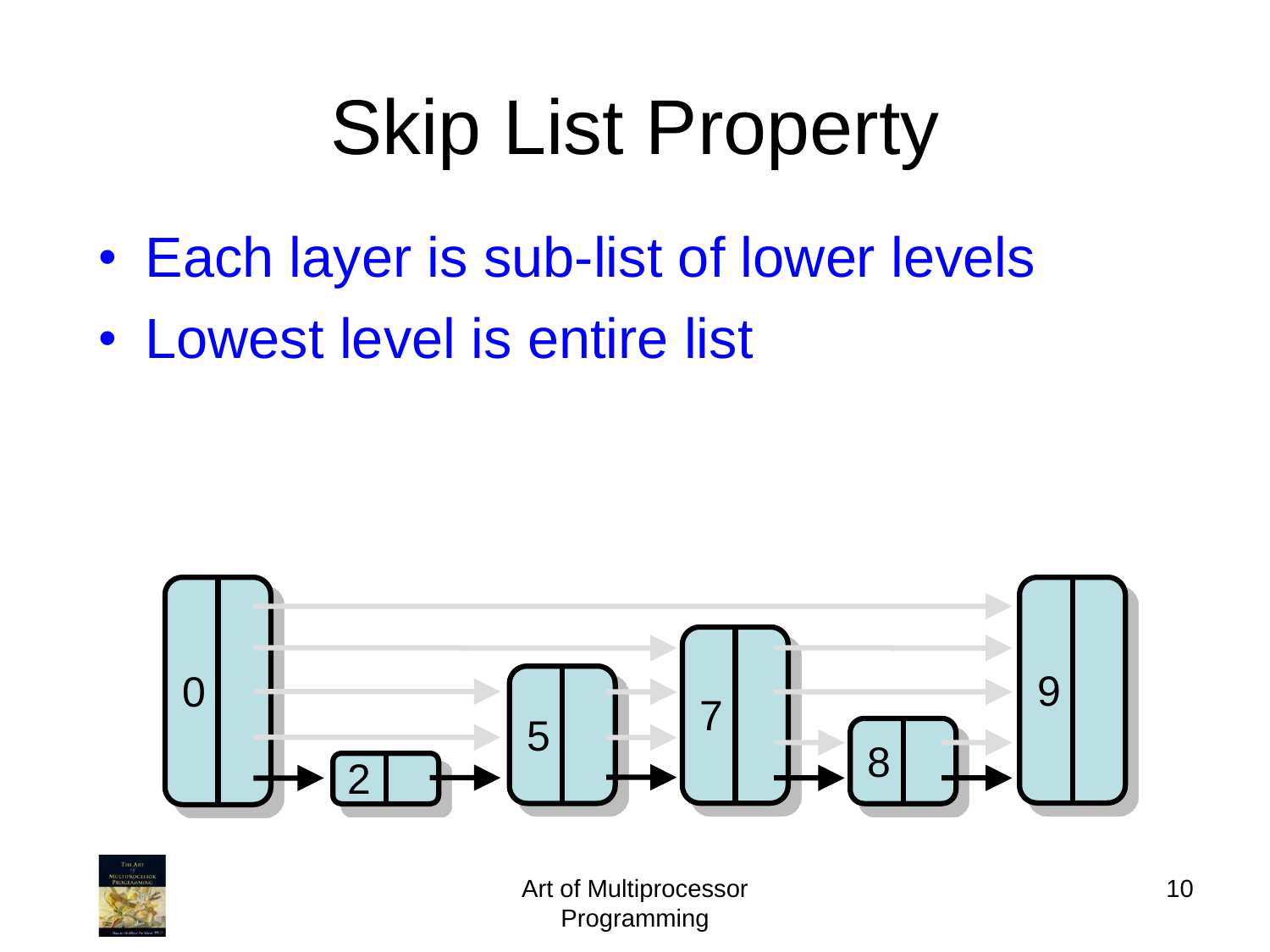- Each layer is sub-list of lower levels
- Not easy to preserve in concurrent implementations …



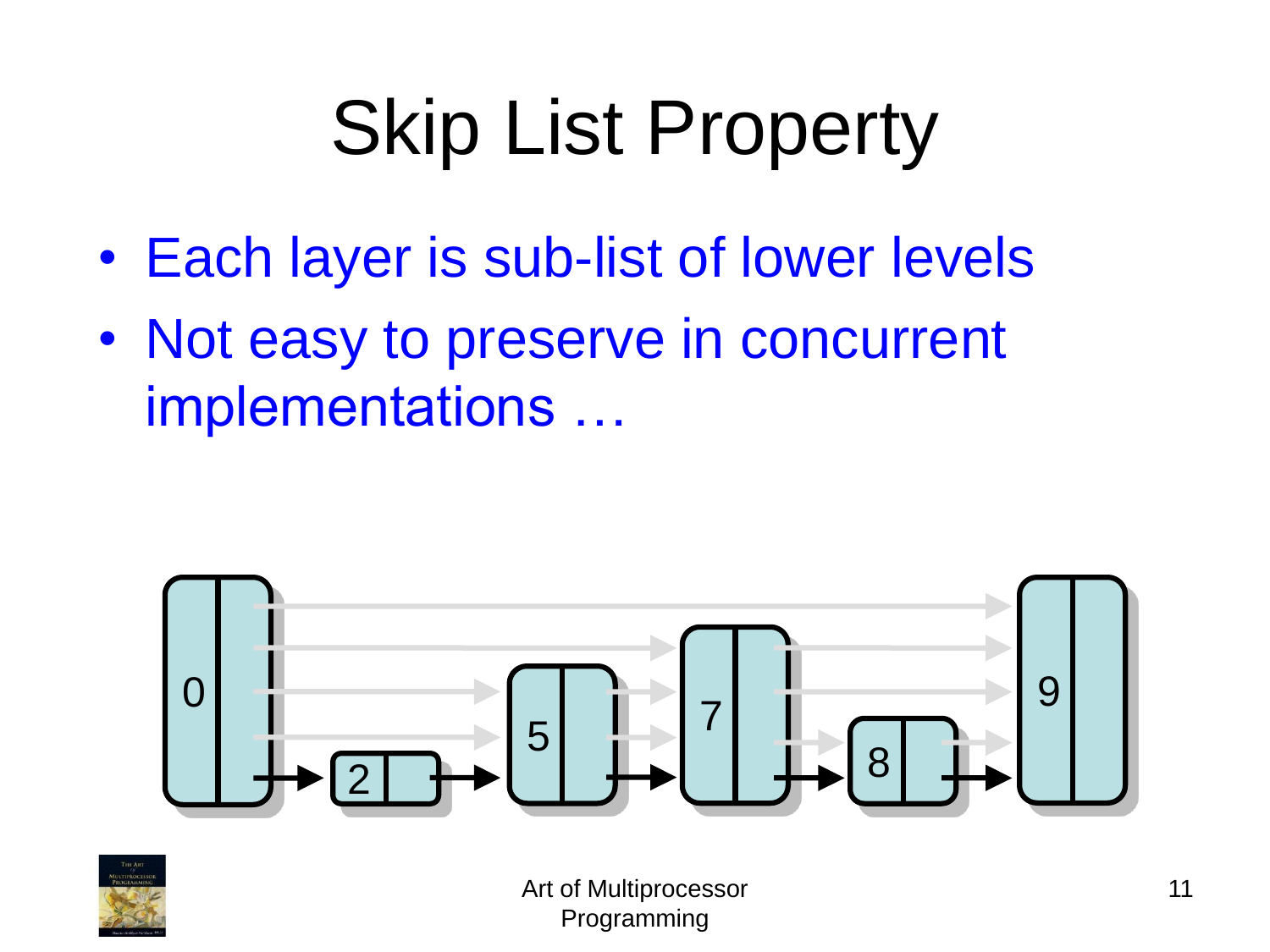



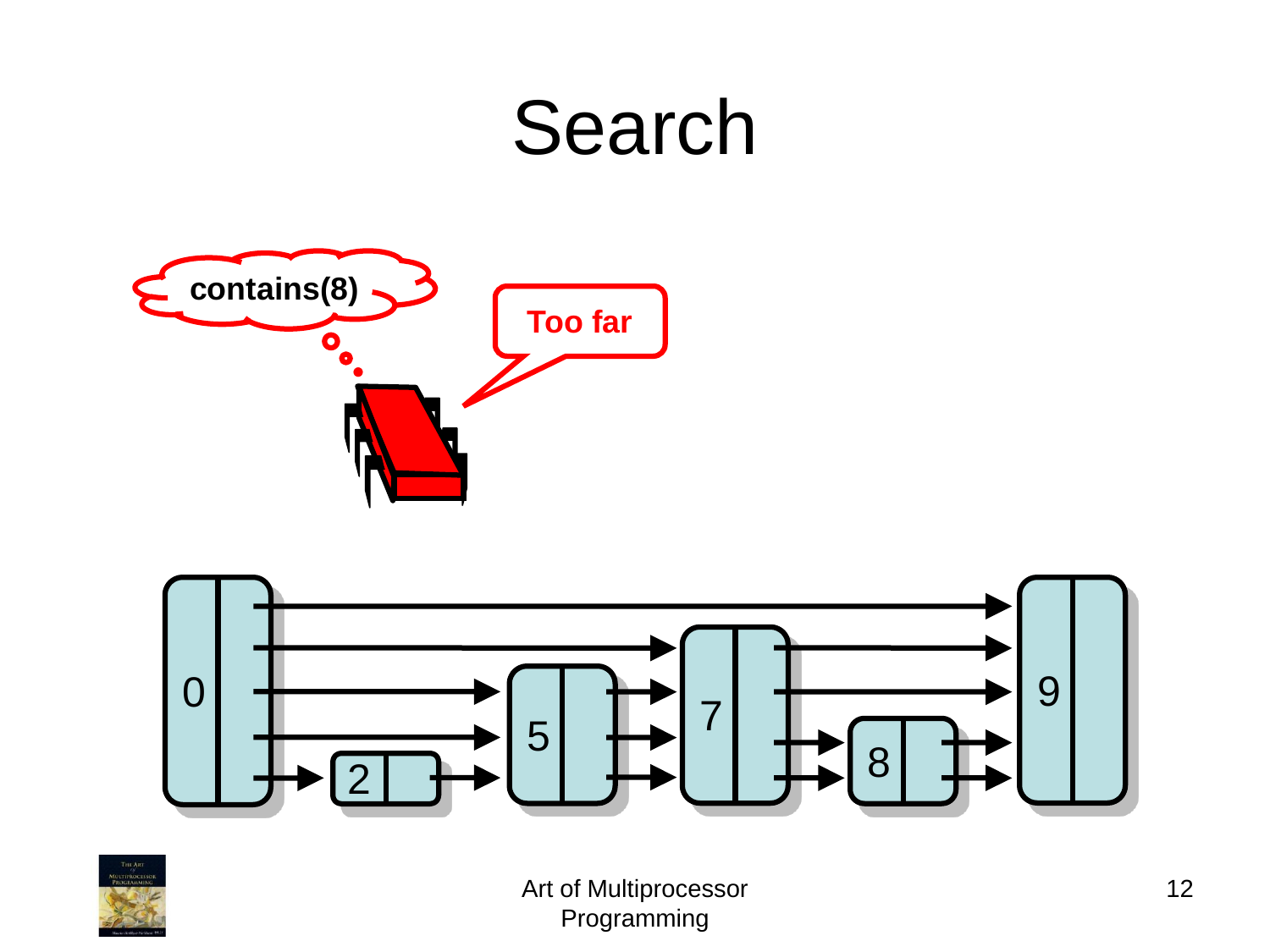



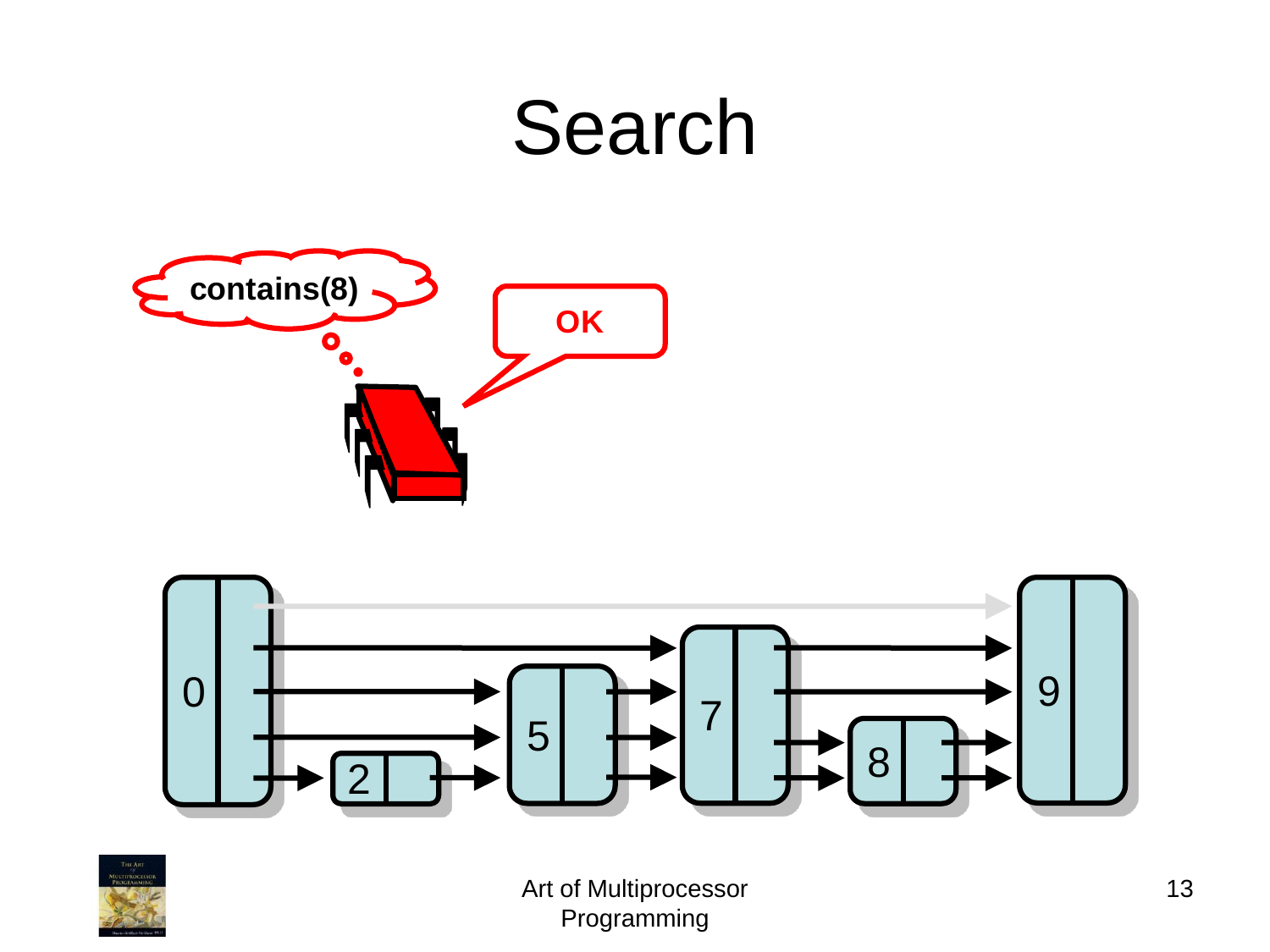



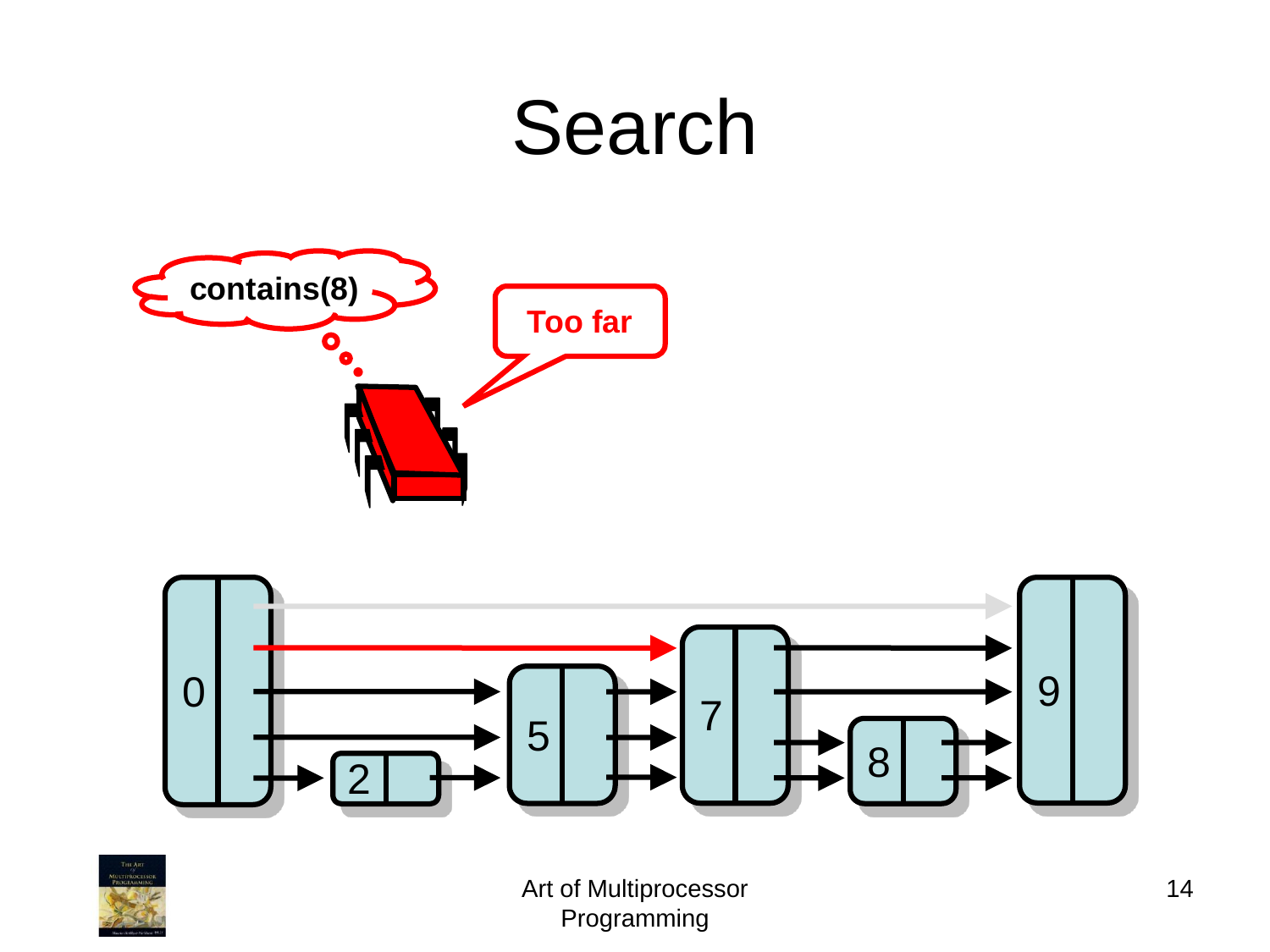



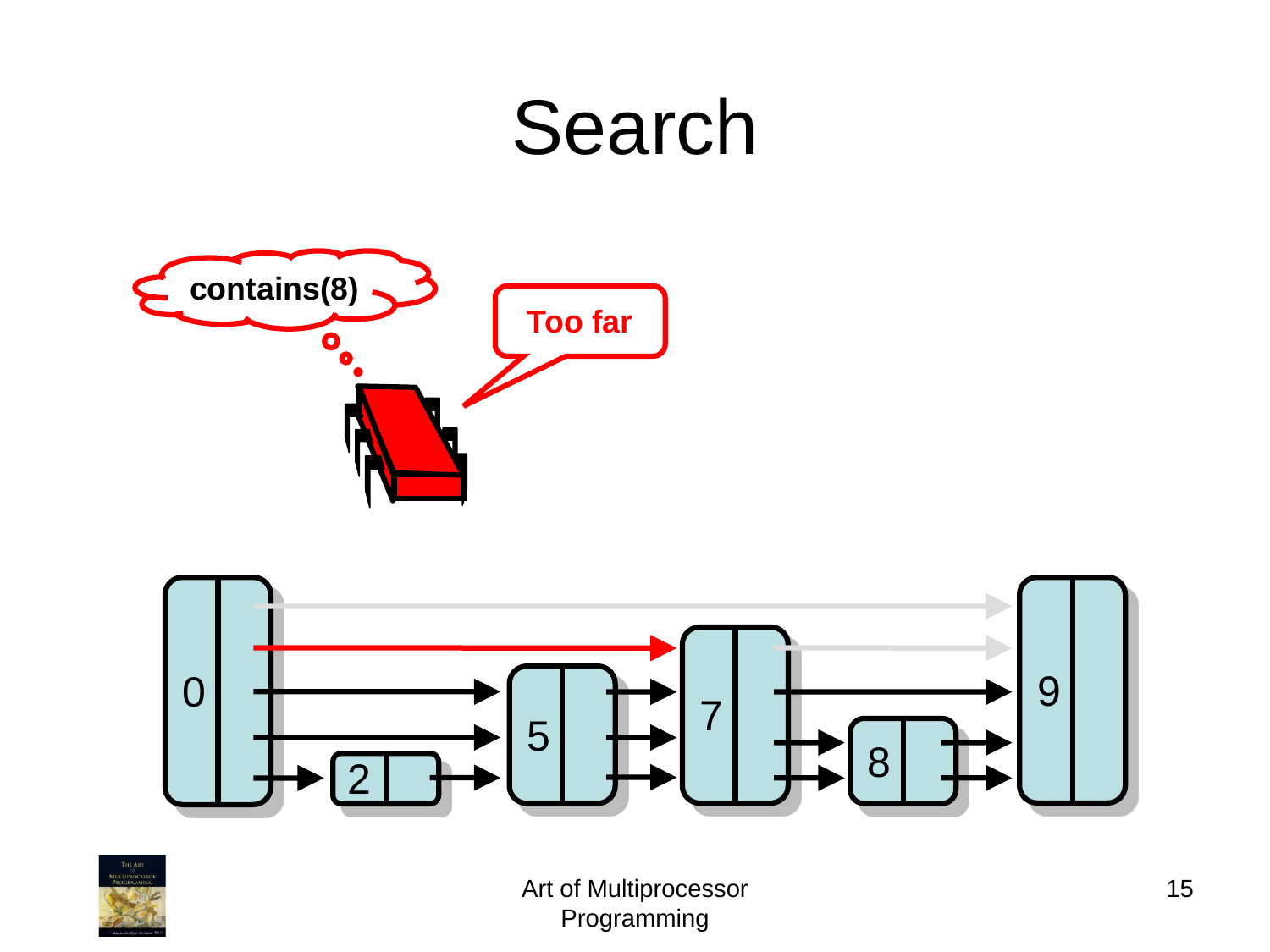



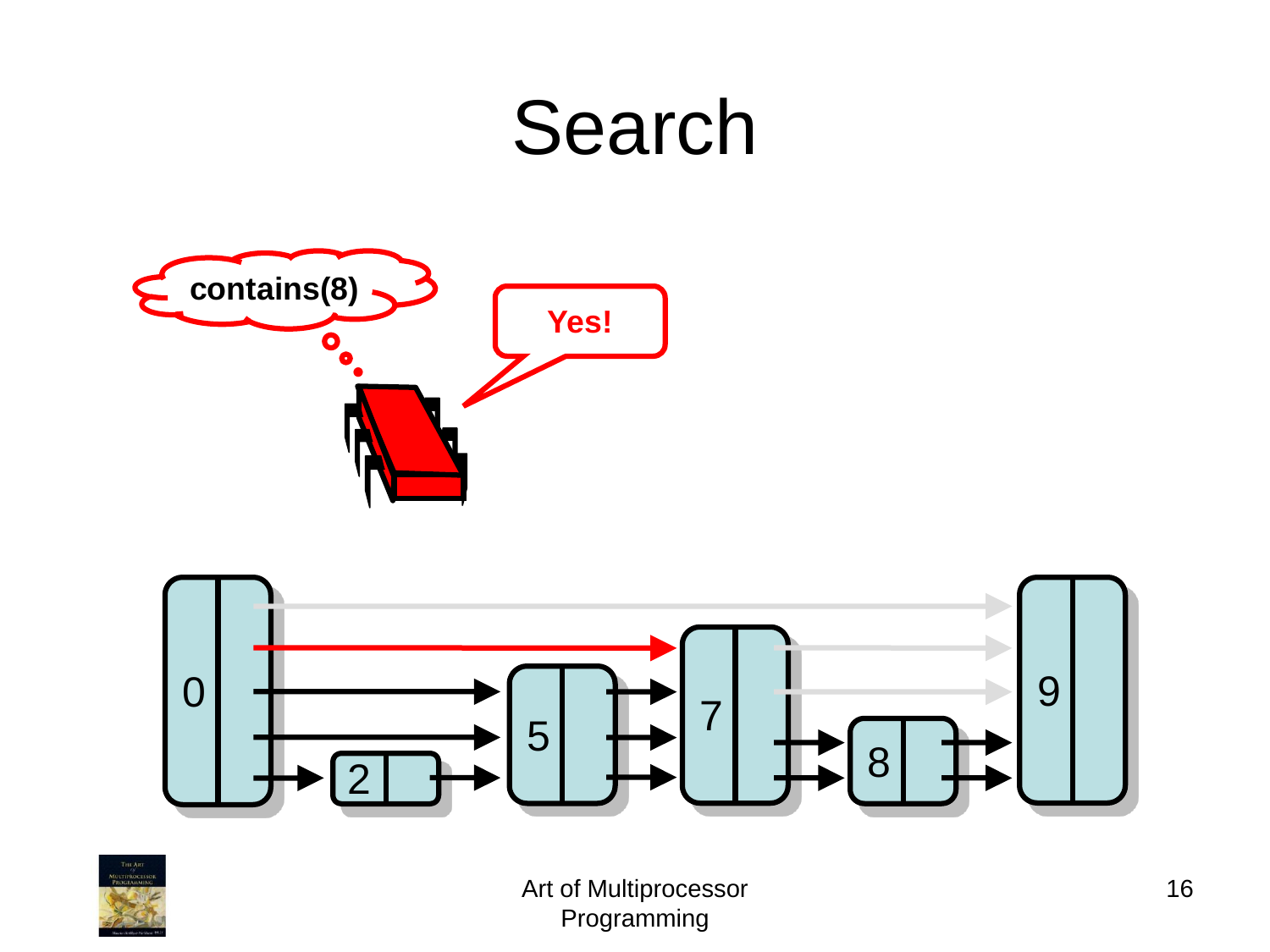

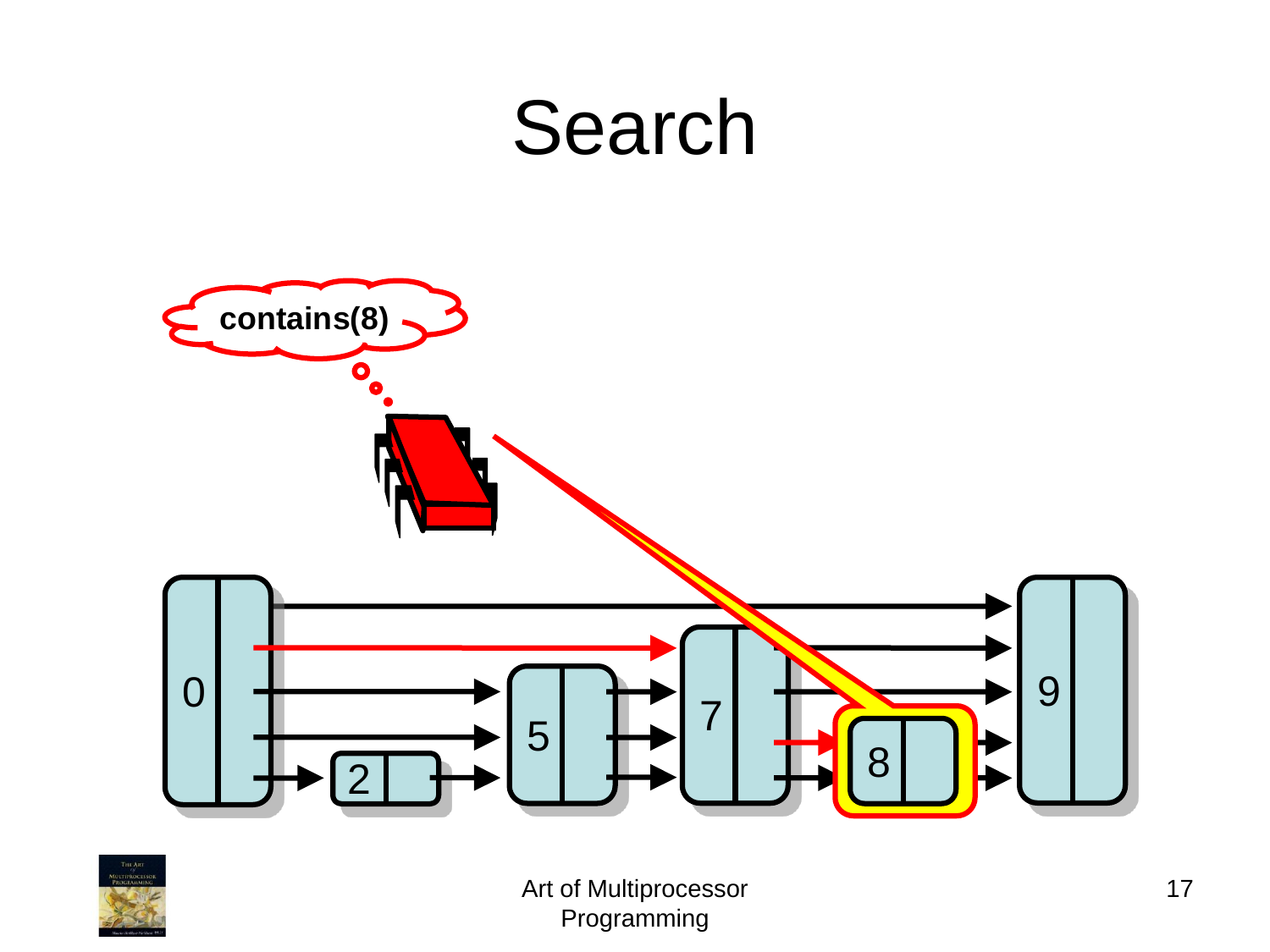## Logarithmic



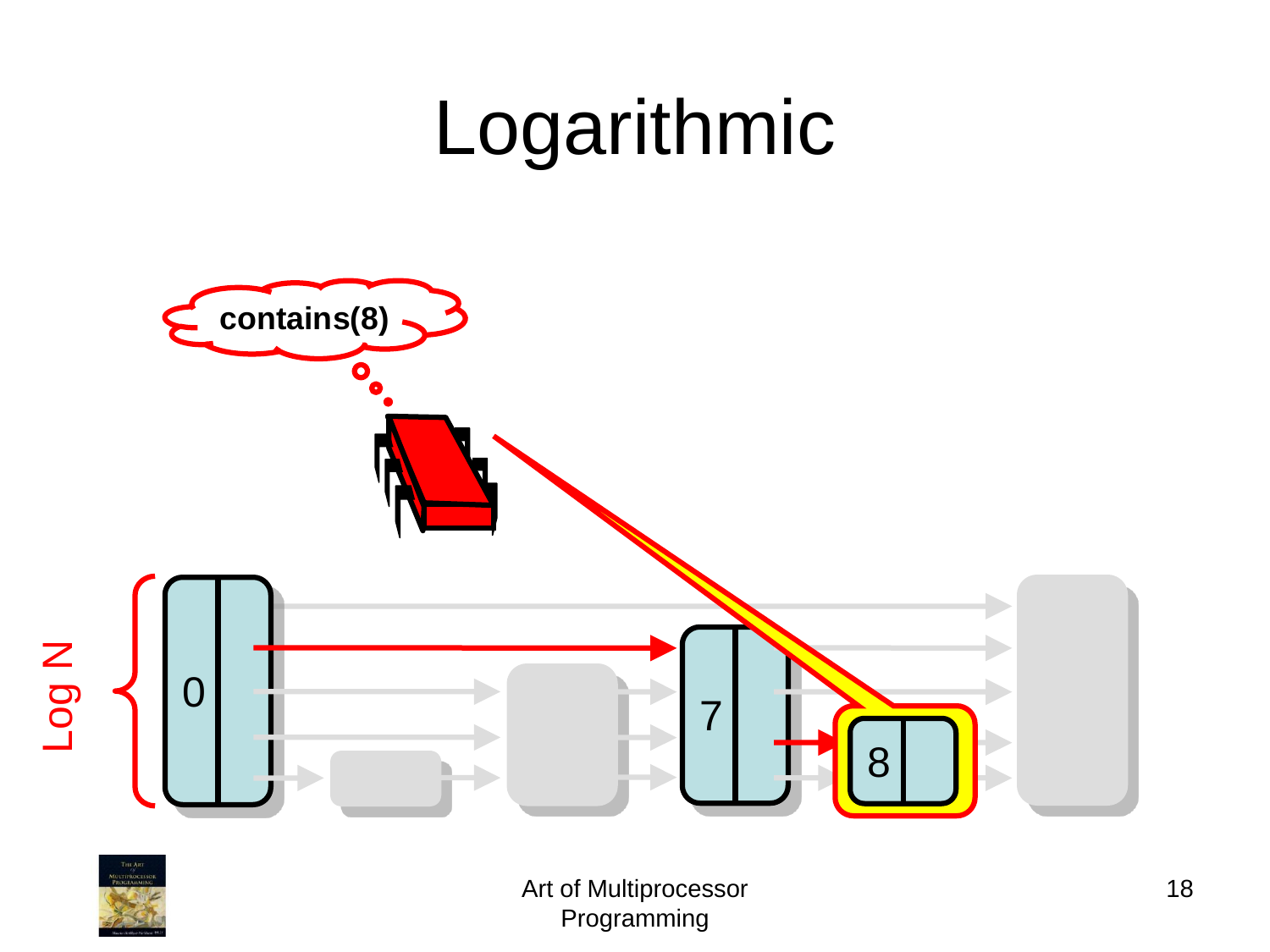# Why Logarthimic

- Property: Each pointer at layer i jumps over roughly 2<sup>i</sup> nodes
- Pick node heights randomly so property guaranteed probabilistically



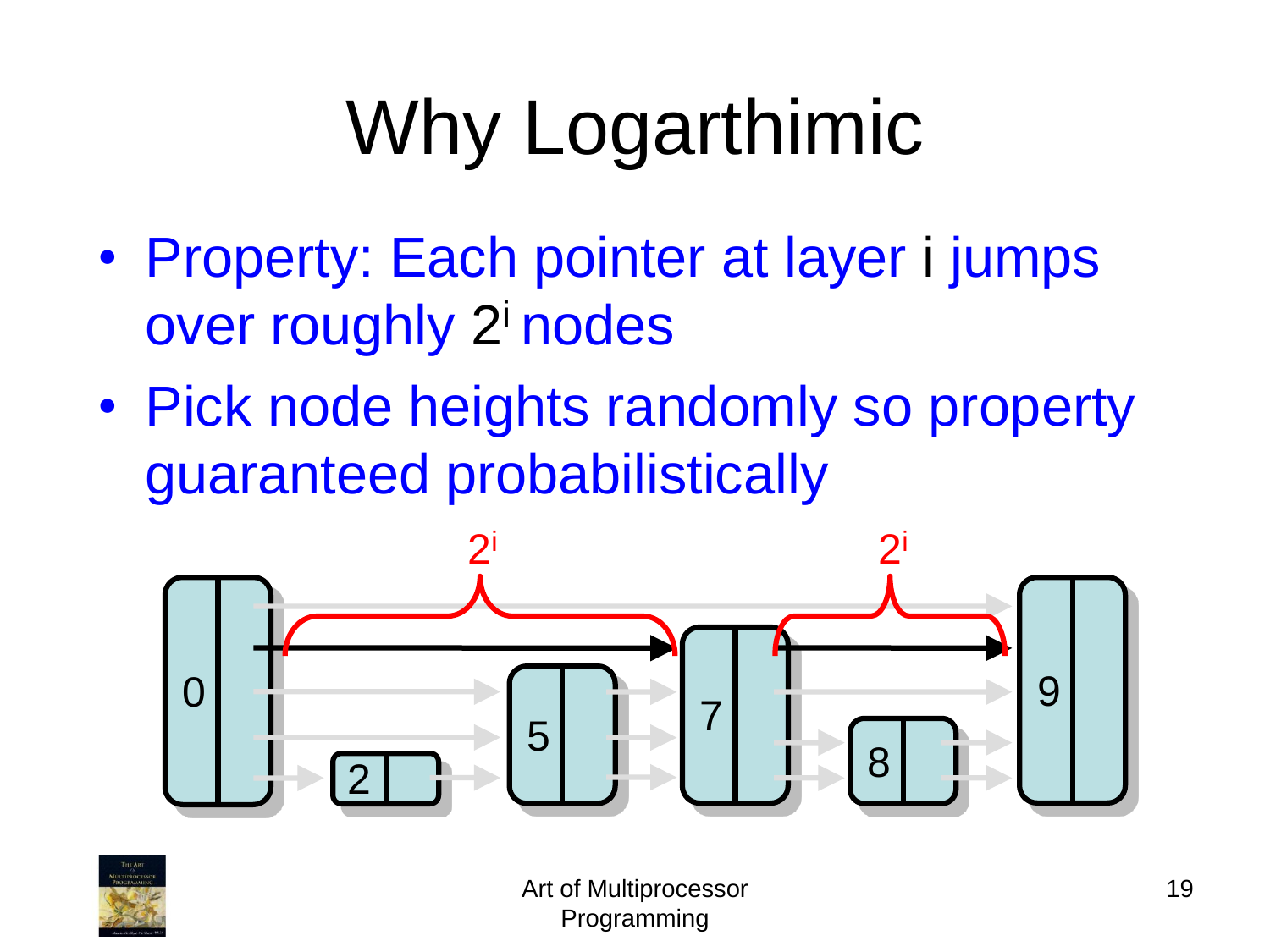|                         |  |  | int find $(T x, Node < T > []$ preds, Node $(T > []$ succs) { |  |
|-------------------------|--|--|---------------------------------------------------------------|--|
| $\bullet\bullet\bullet$ |  |  |                                                               |  |
|                         |  |  |                                                               |  |

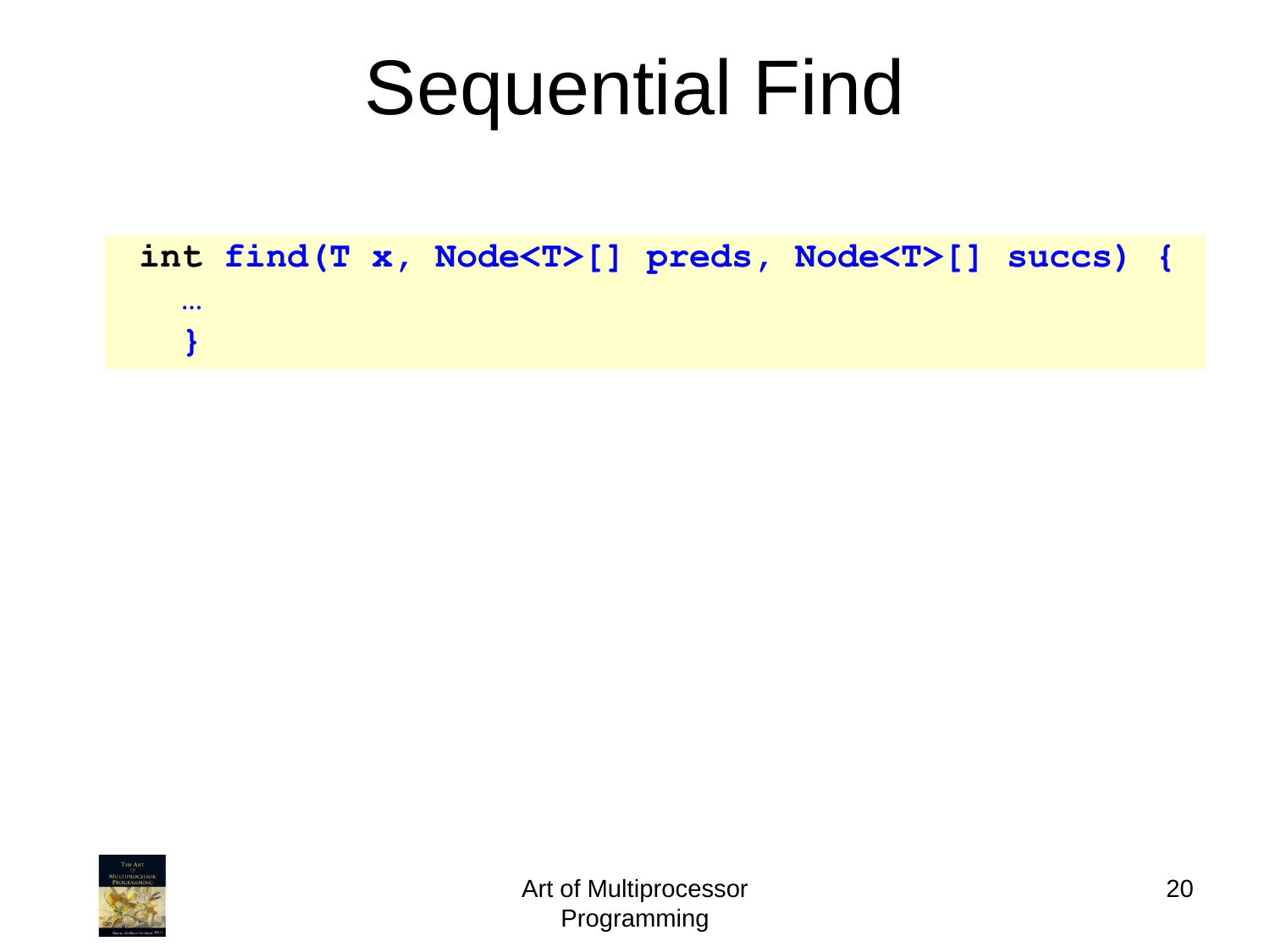

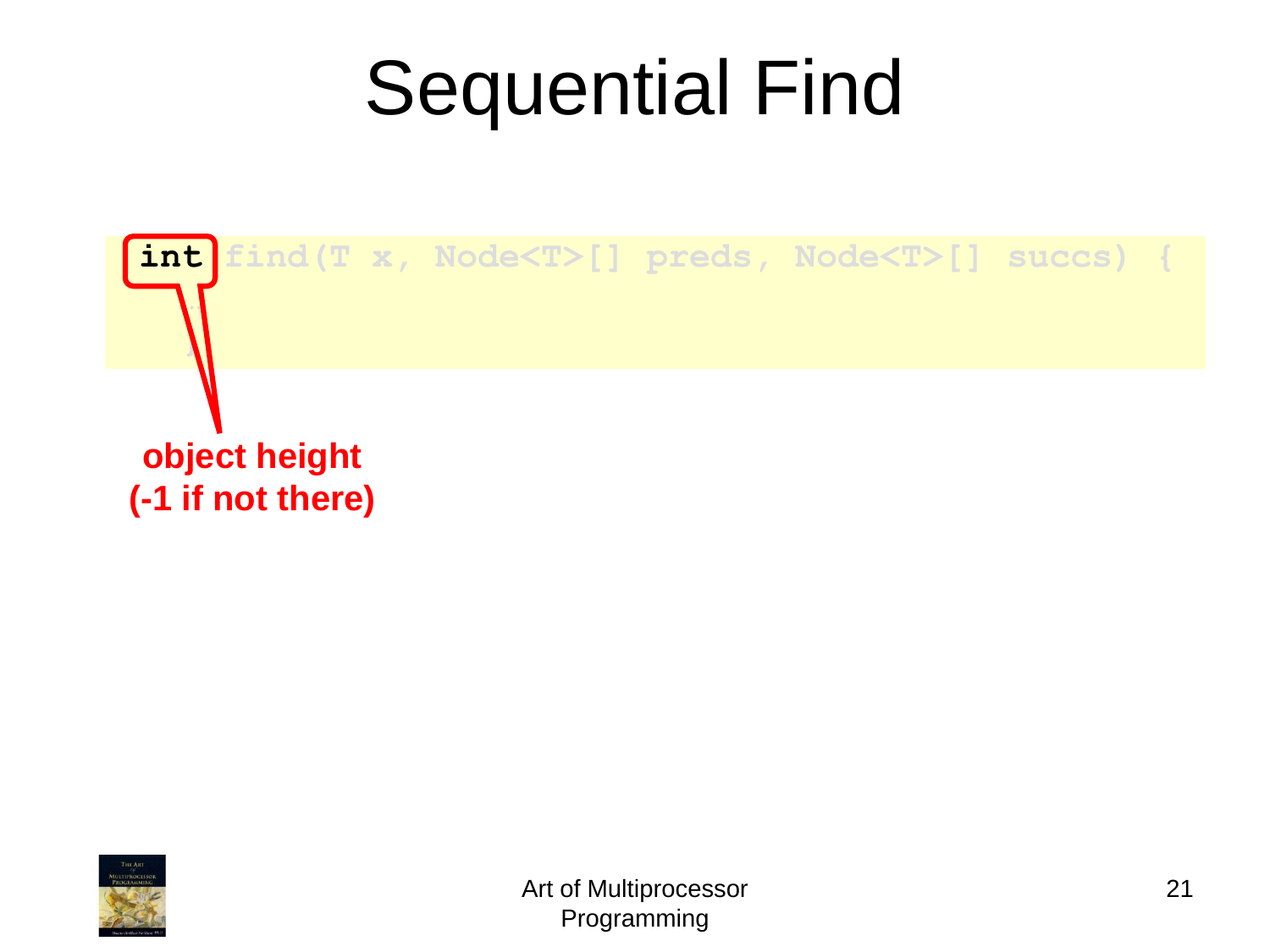

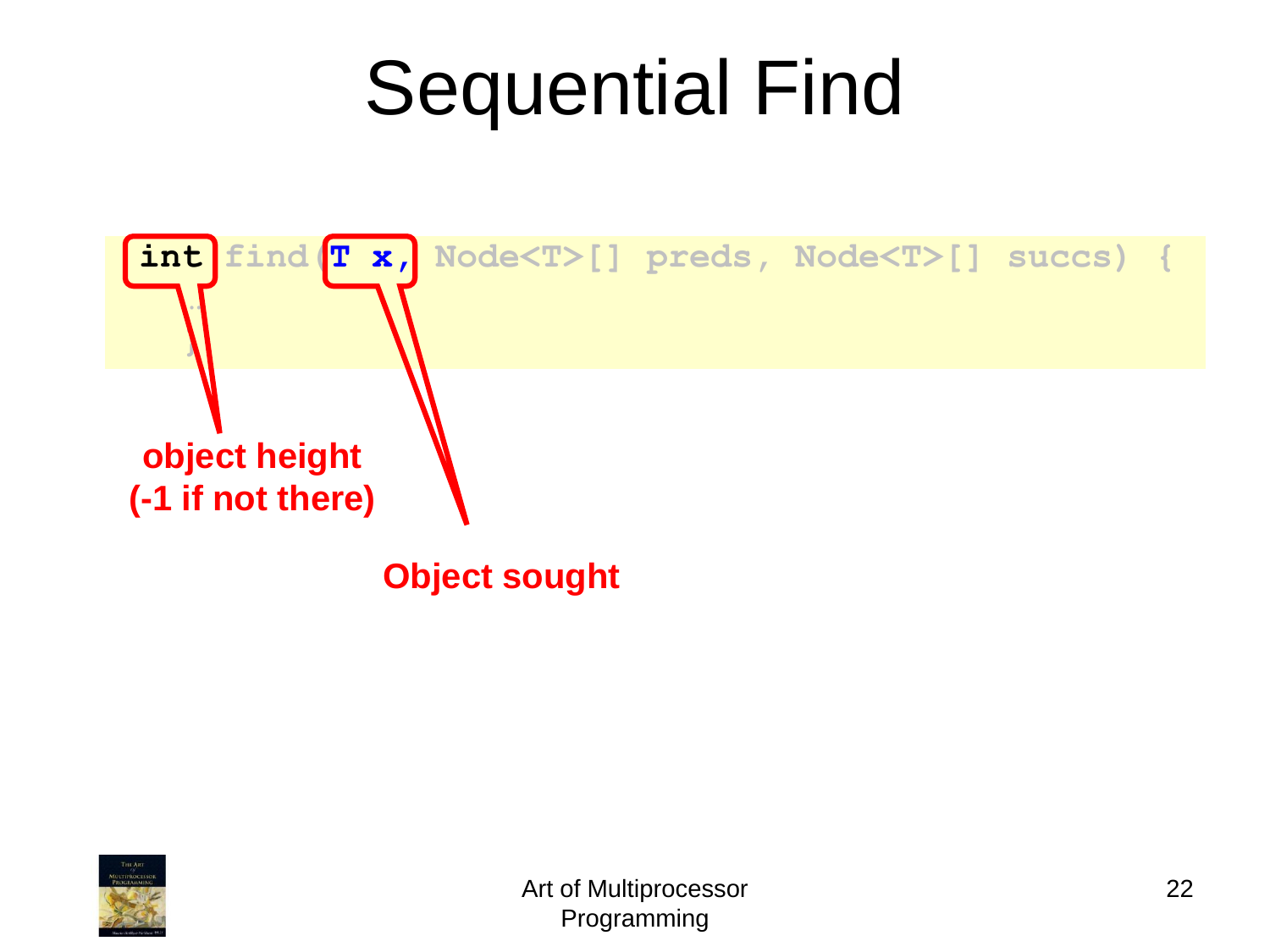

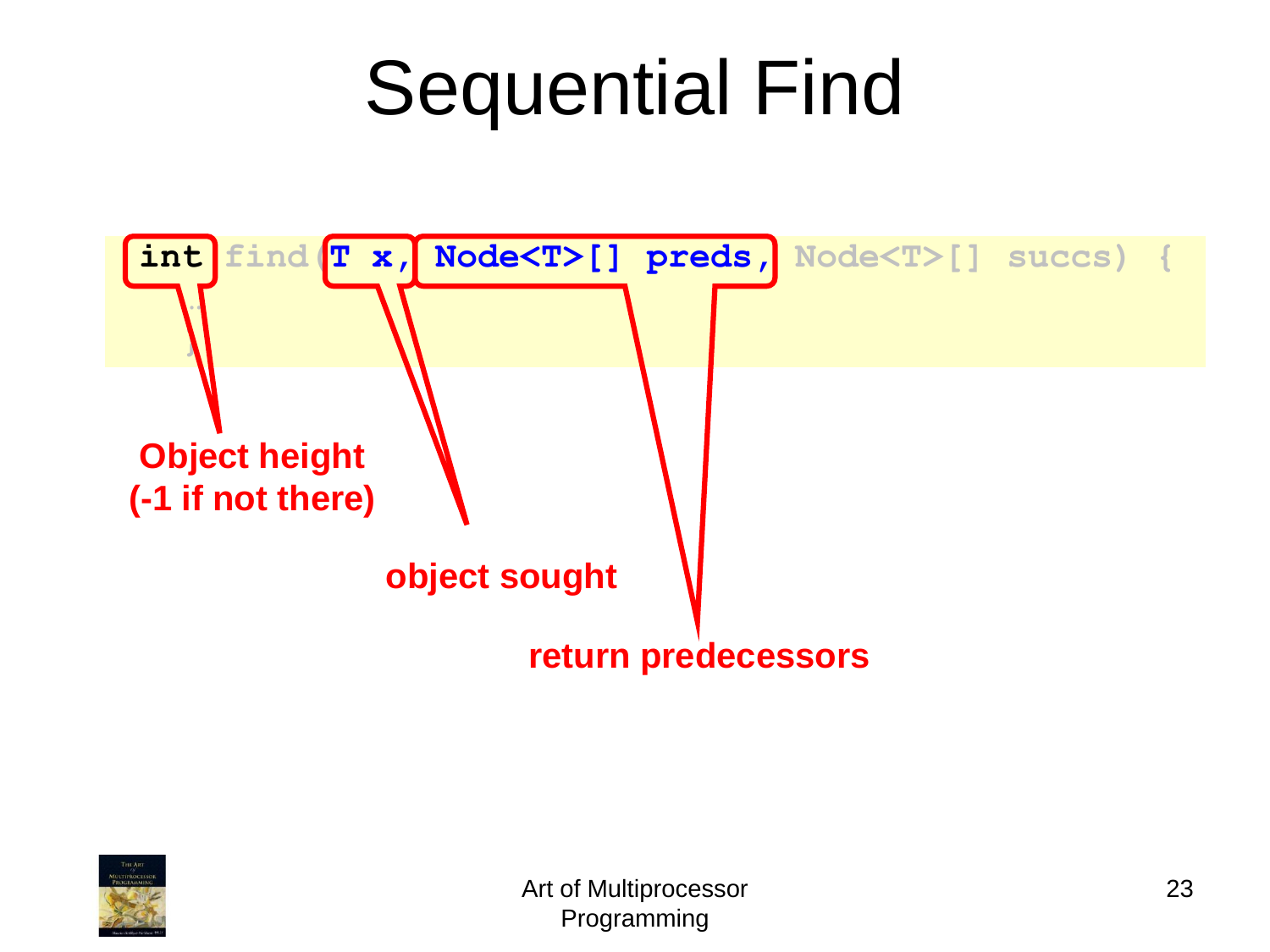

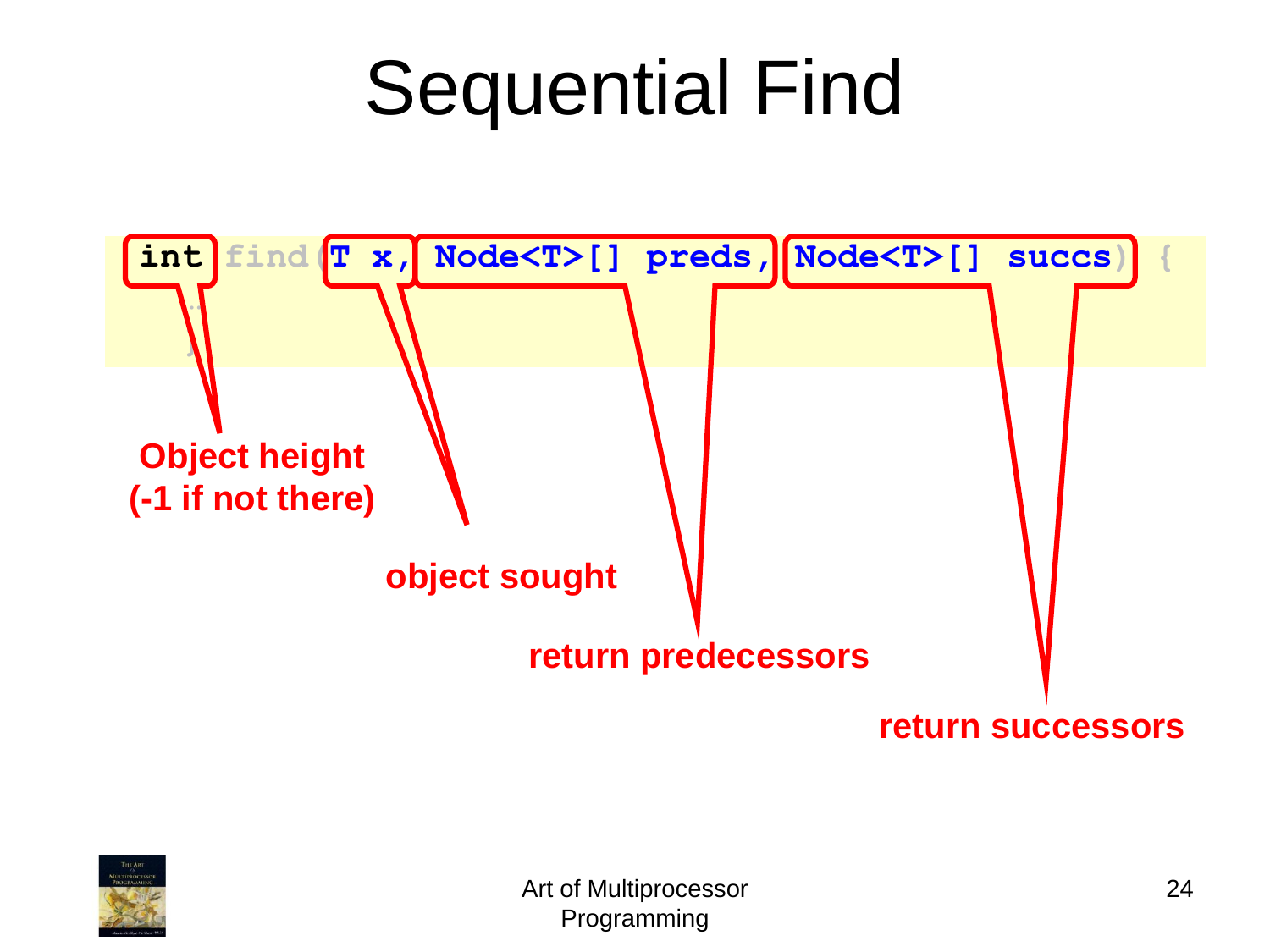### Successful Search



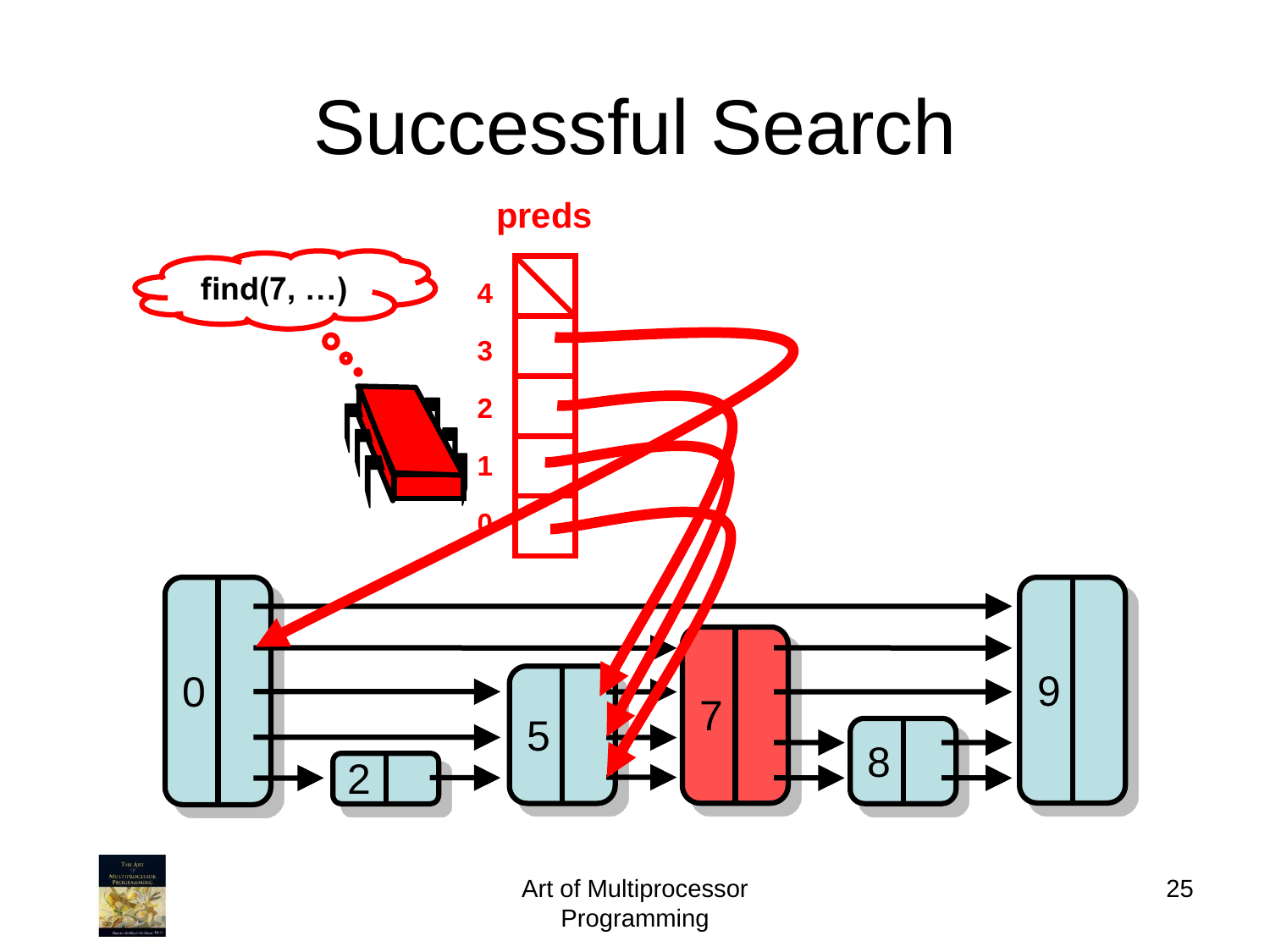## Successful Search



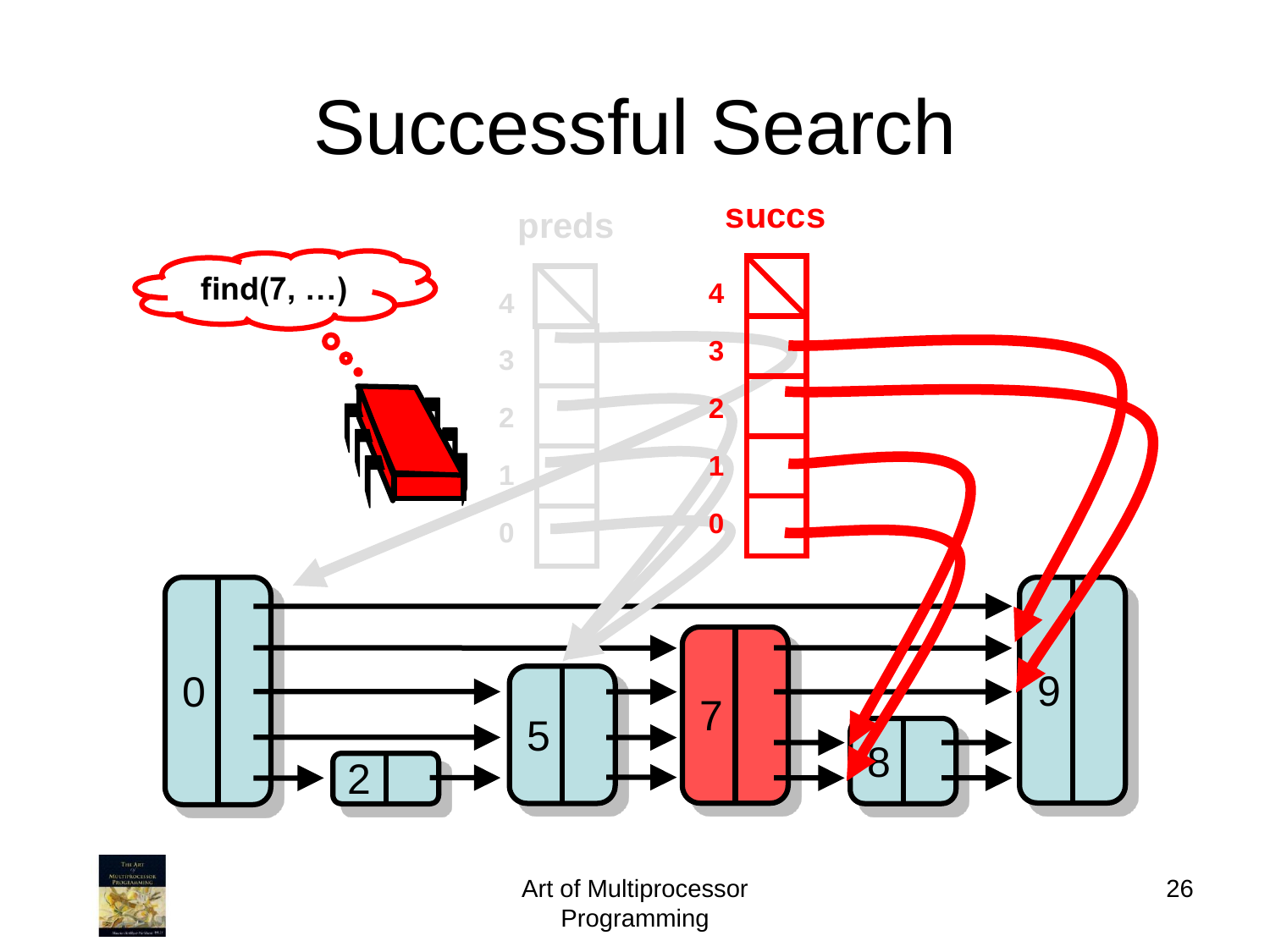### Unsuccessful Search



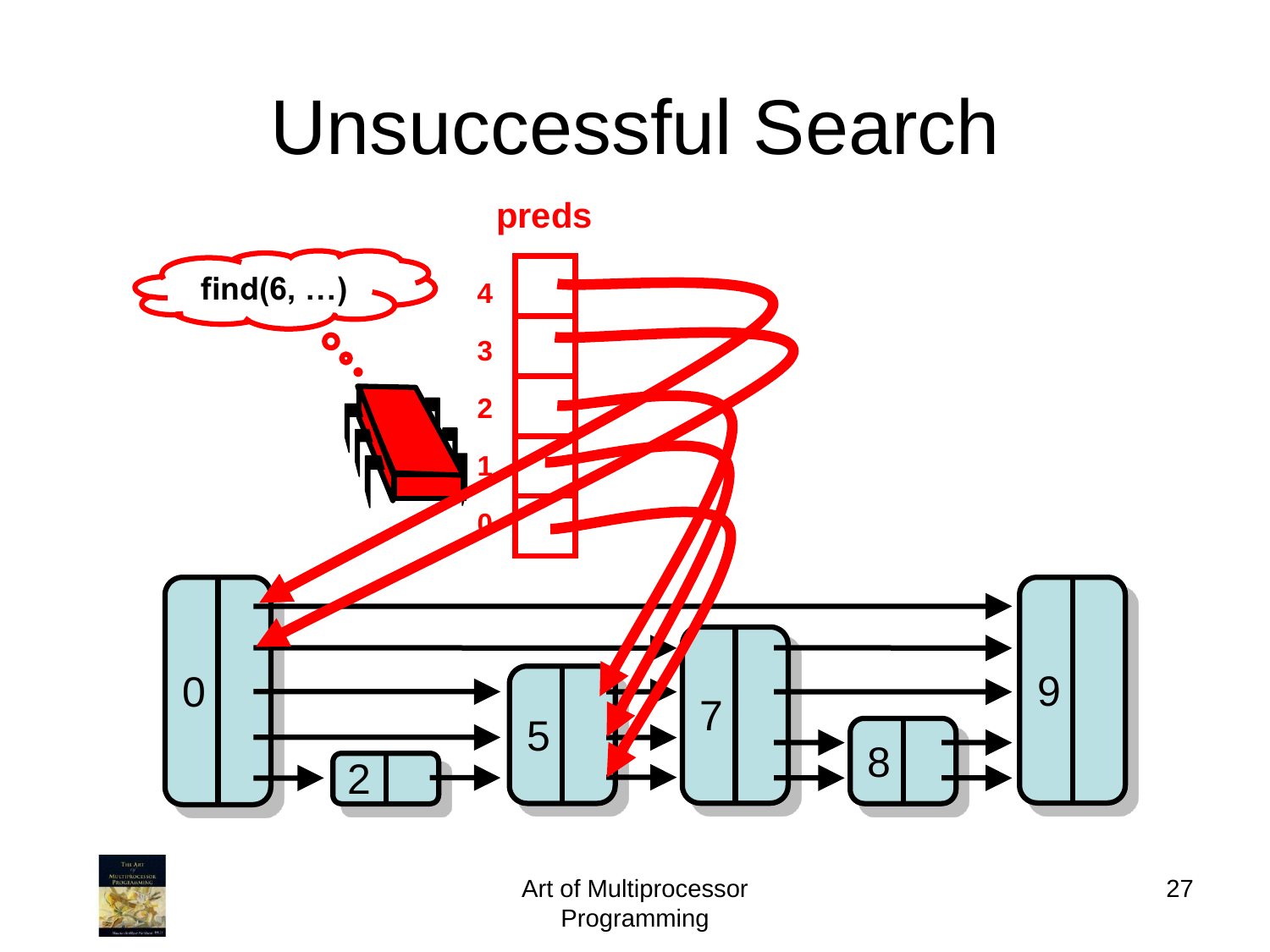## Unsuccessful Search



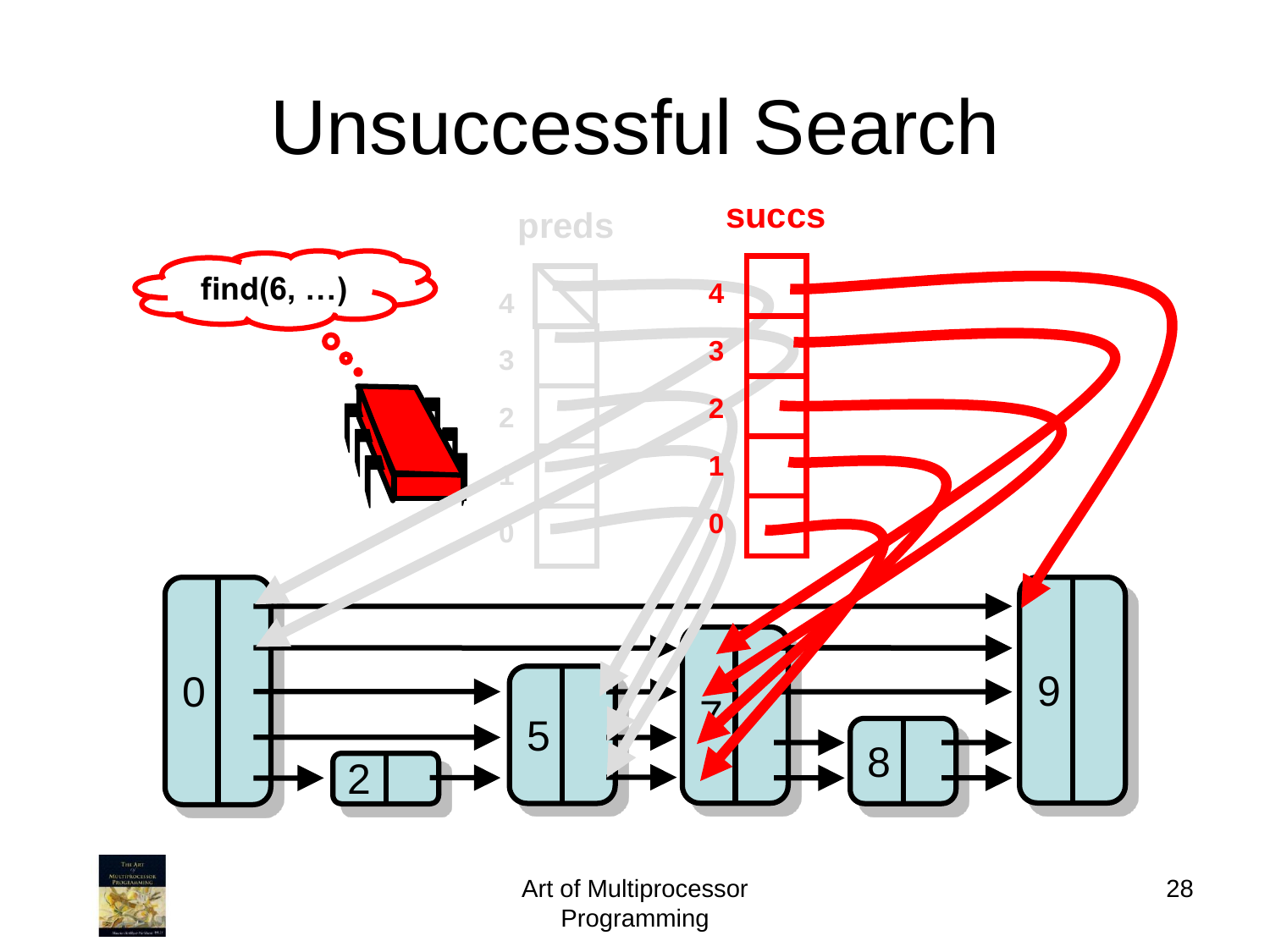# Lazy Skip List

- Mix blocking and non-blocking techniques:
	- Use optimistic-lazy locking for add() and remove()
	- Wait-free contains()
- Remember: typically lots of contains() calls but few add() and remove()

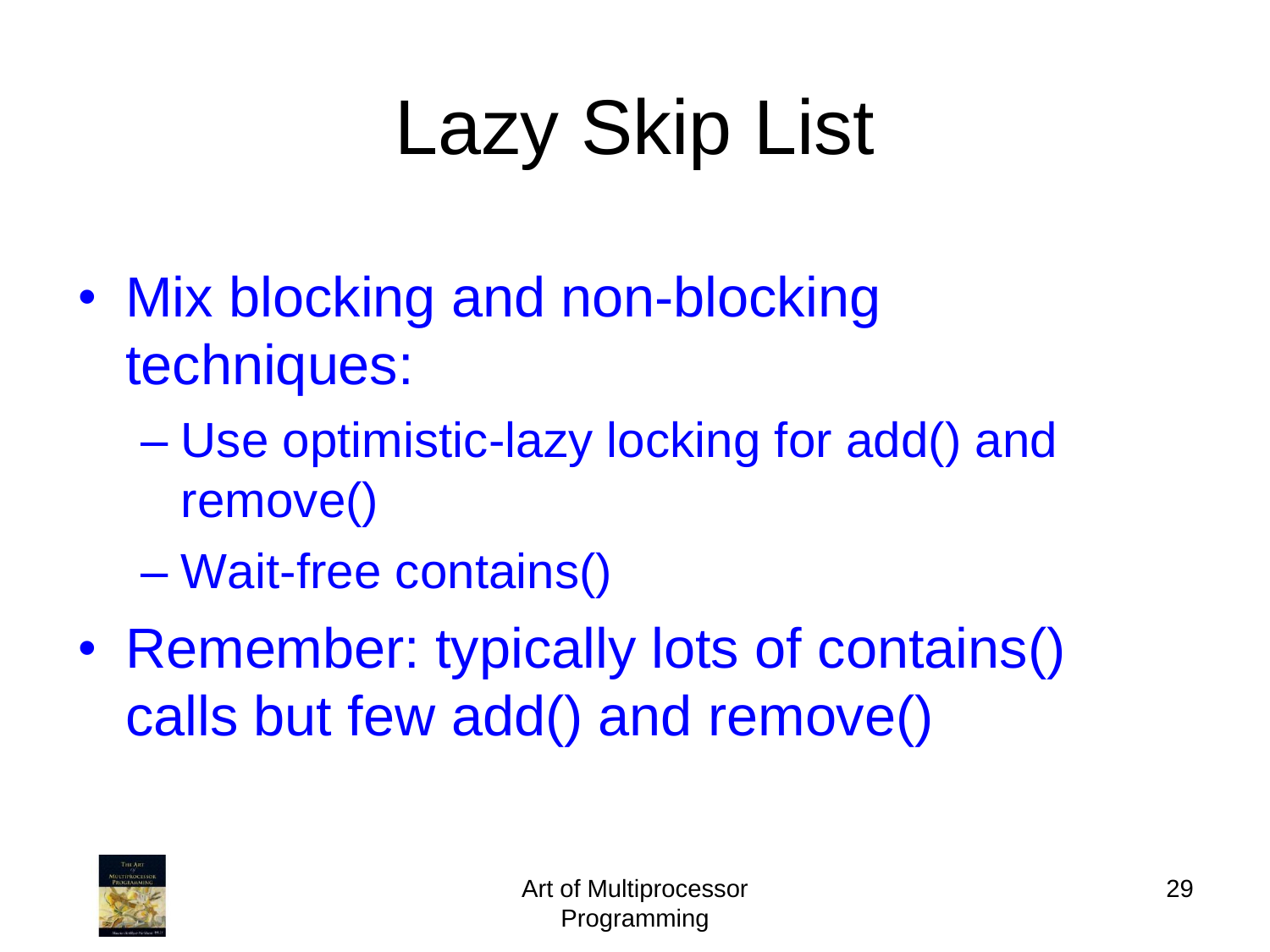#### **a d b d c d**

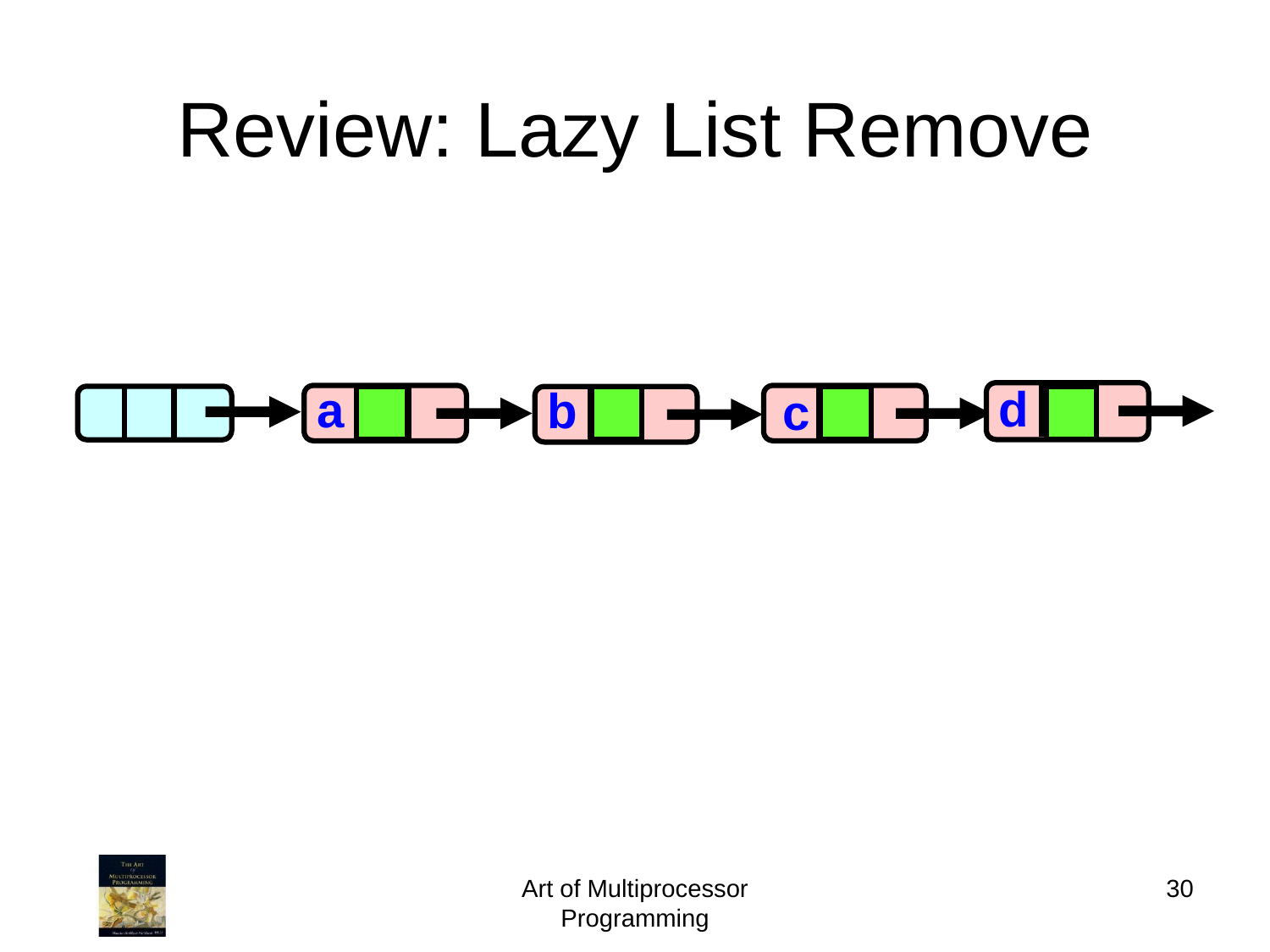

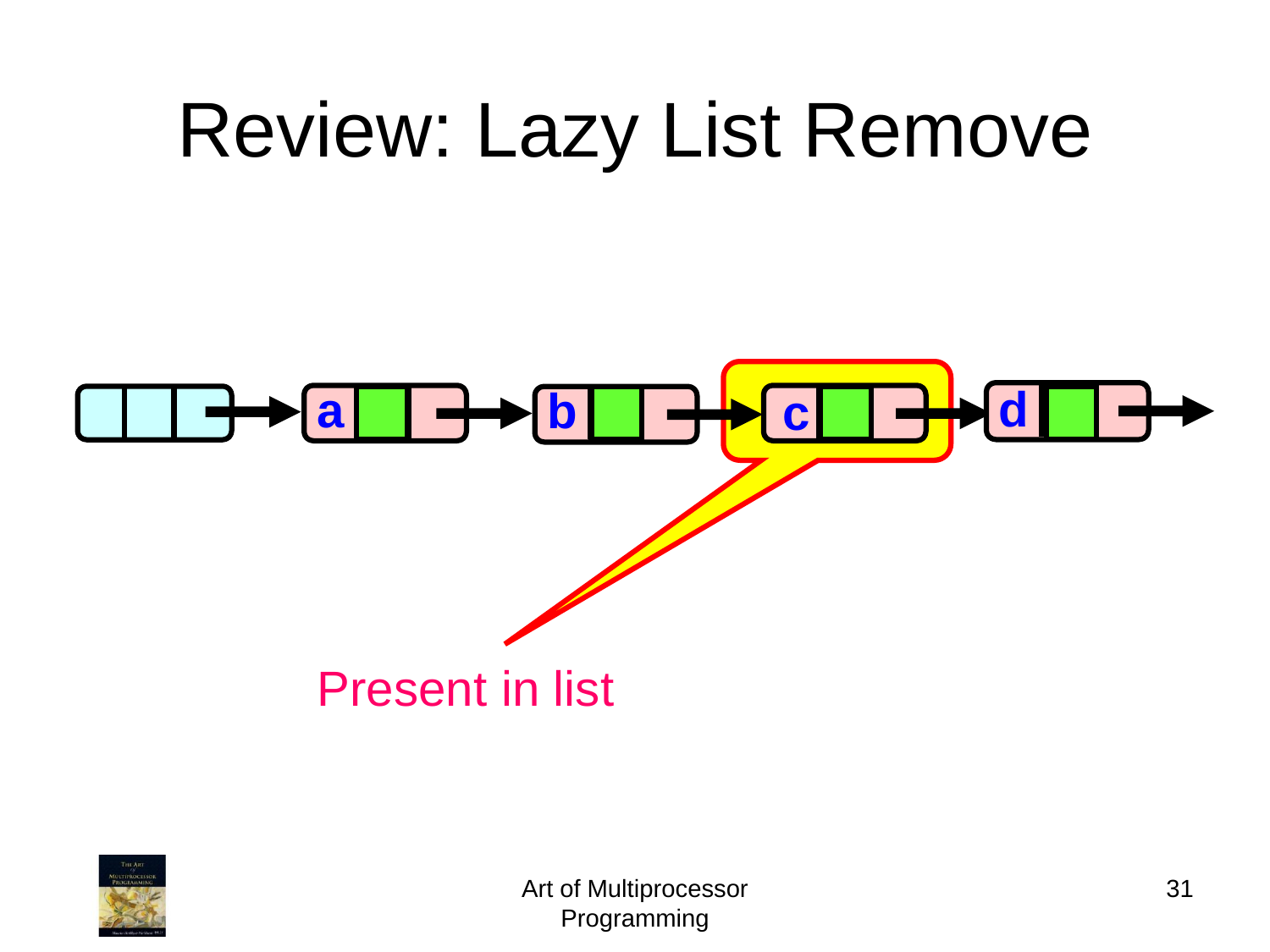

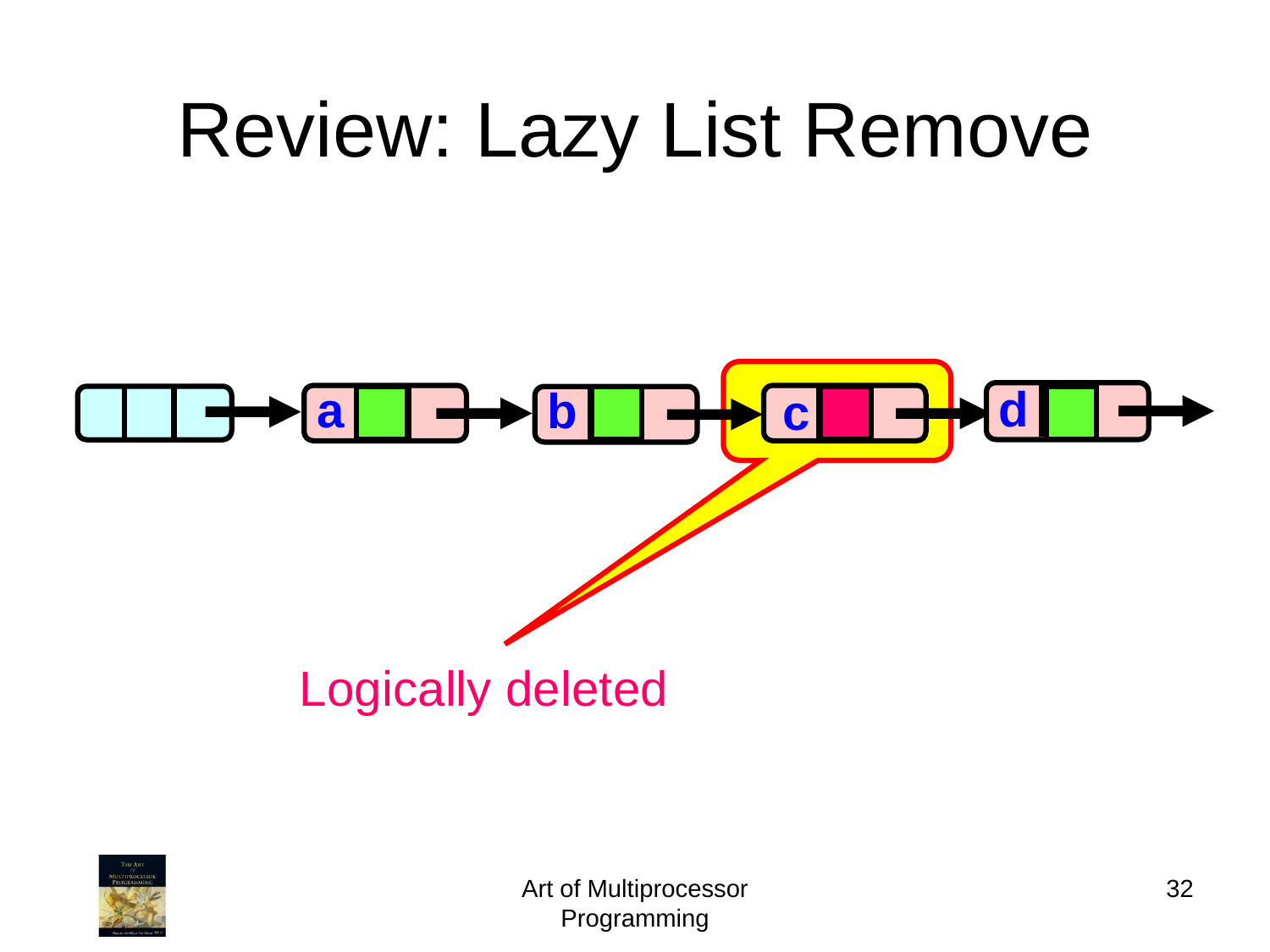

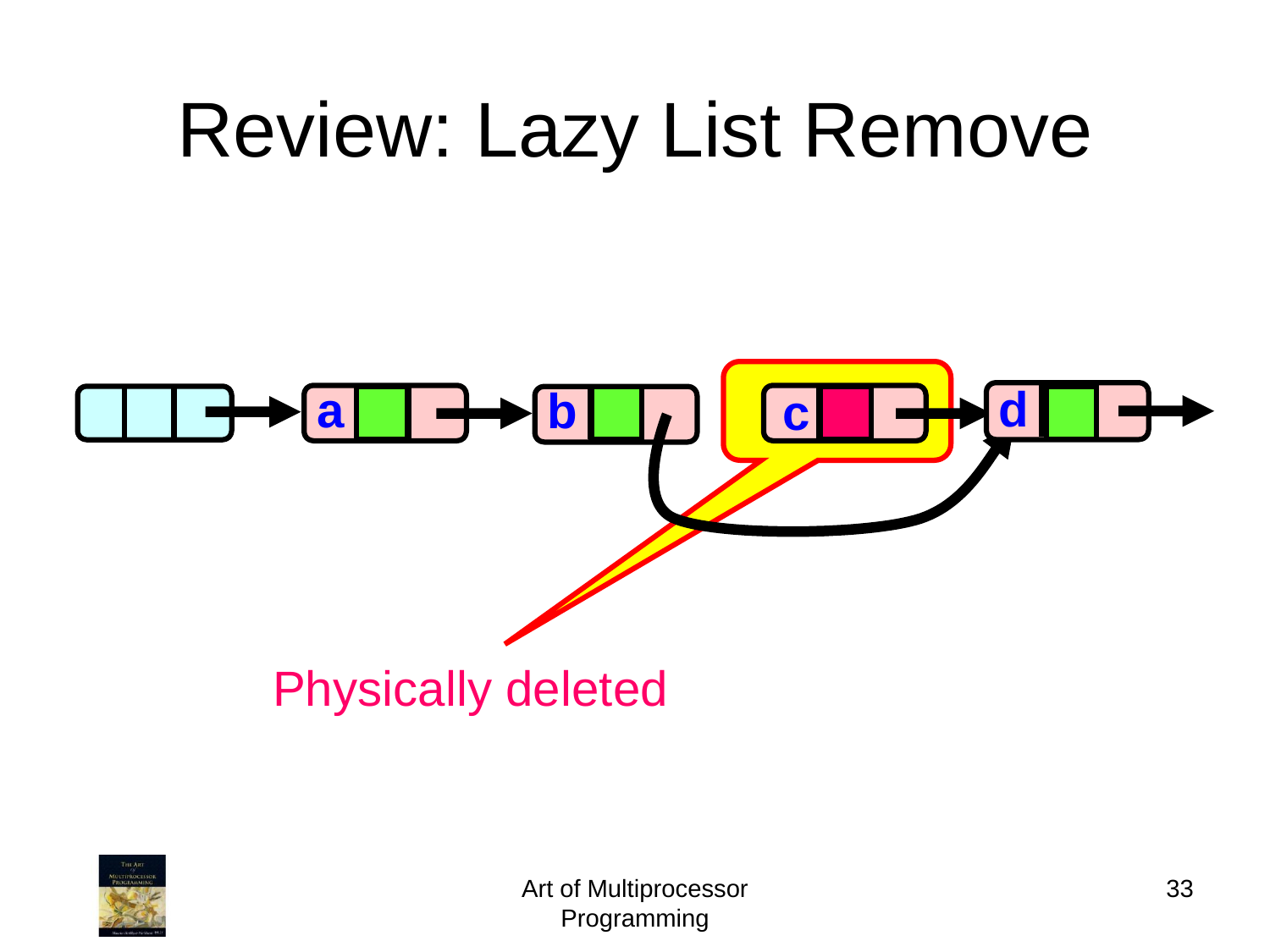# Lazy Skip Lists

• Use a mark bit for logical deletion



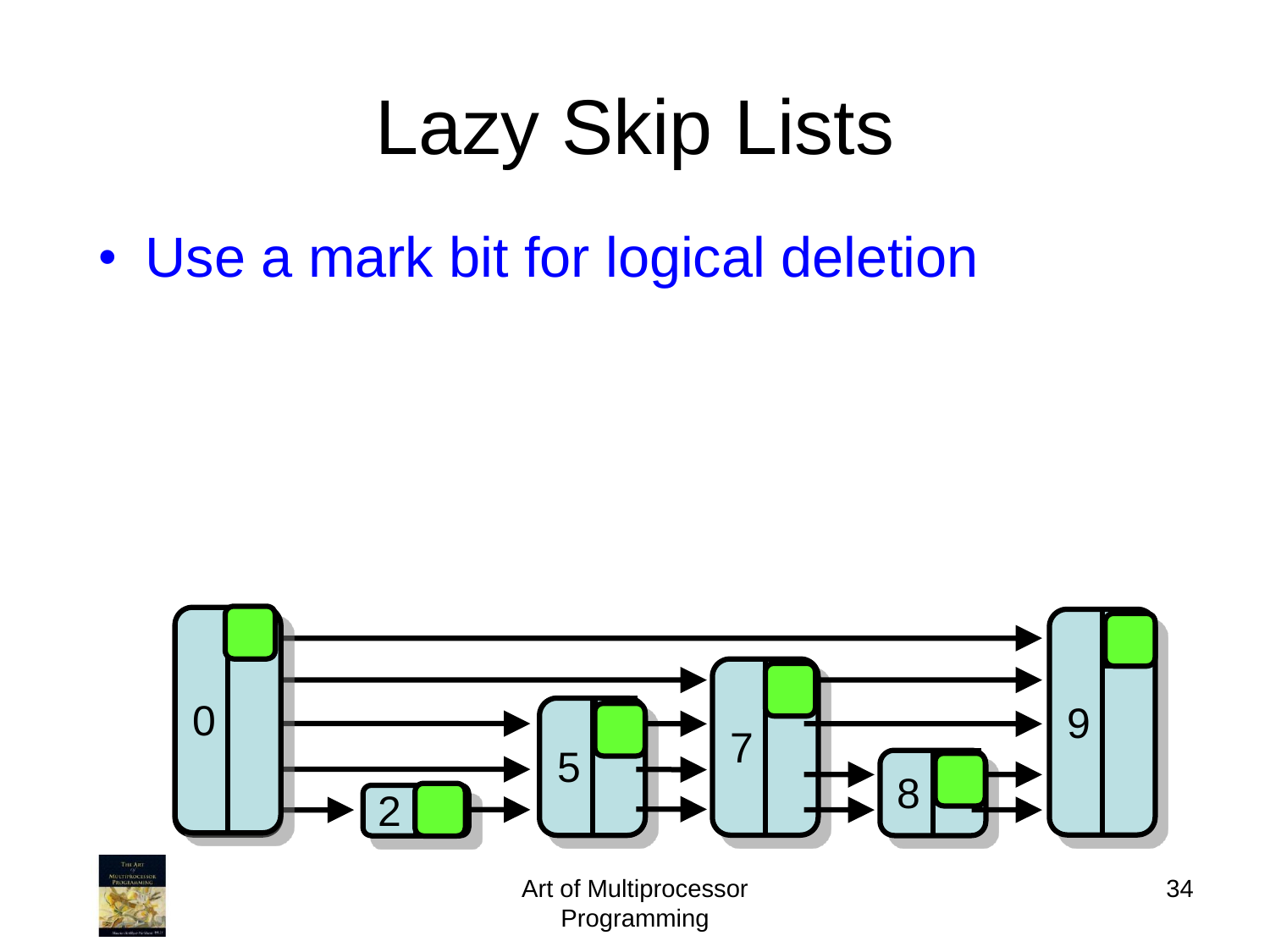• Create node of (random) height 4





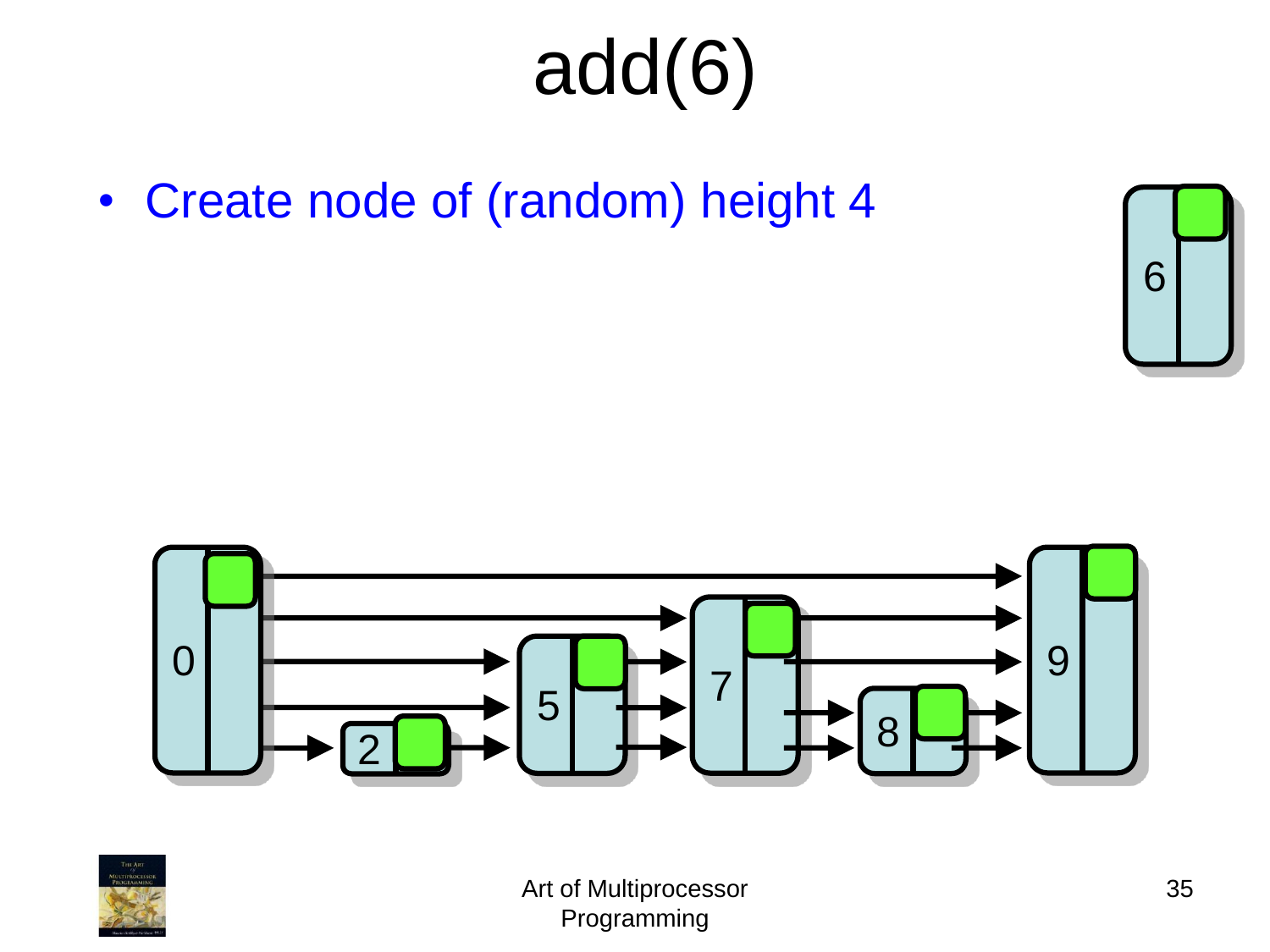• **find()** predecessors



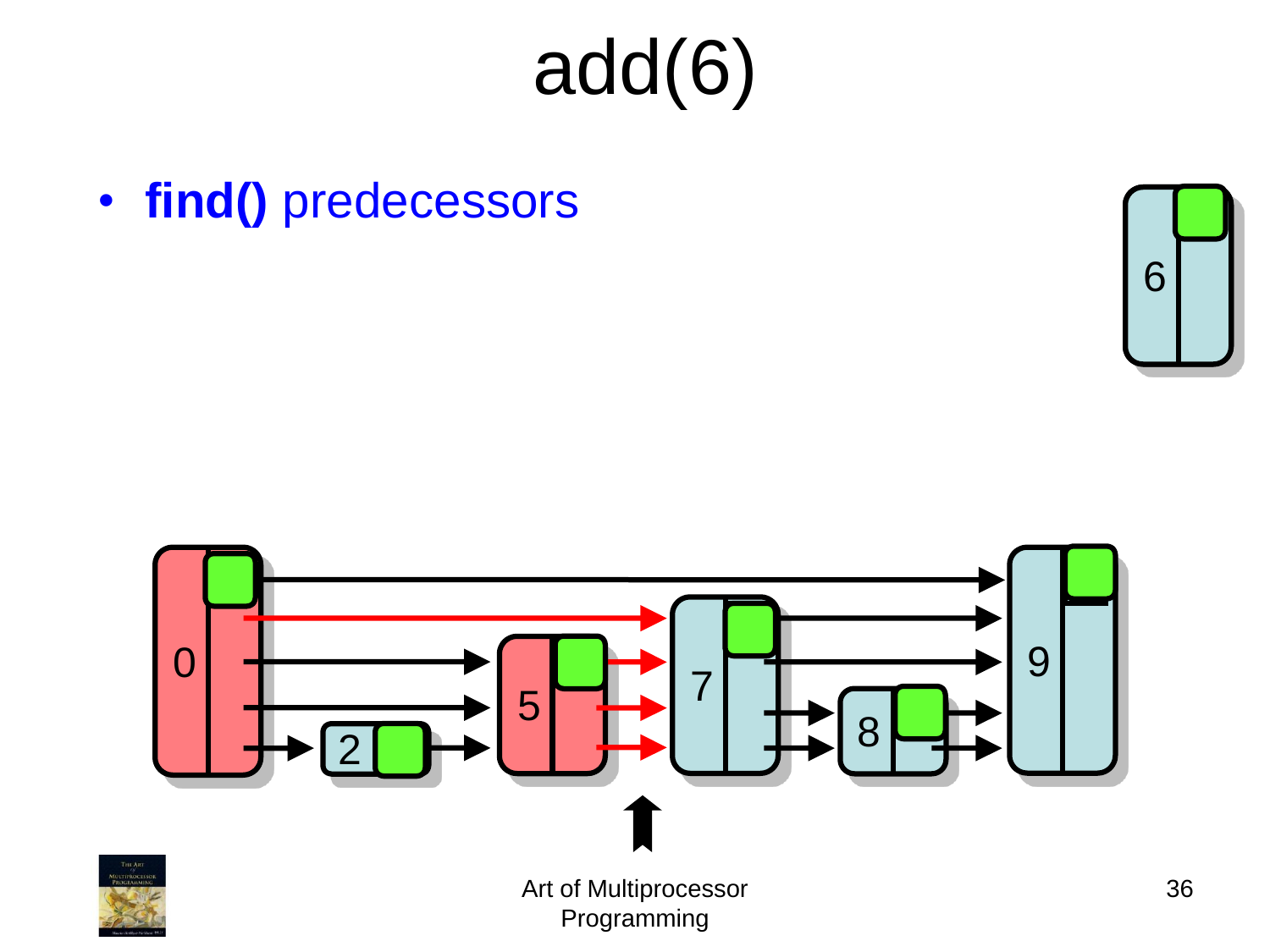- **find()** predecessors
- Lock them 6



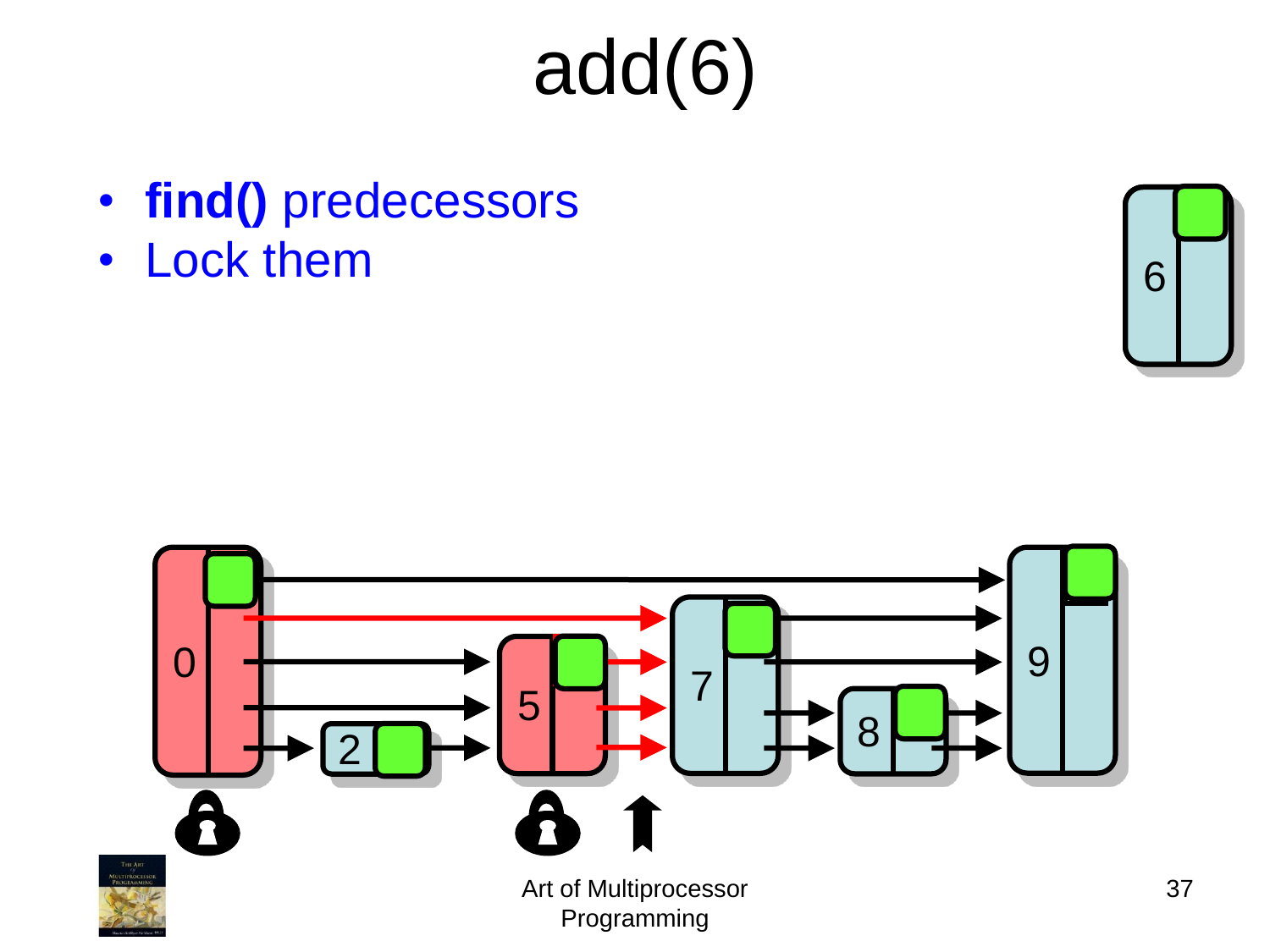- **find()** predecessors
- Lock them
- Validate **Optimistic approach**

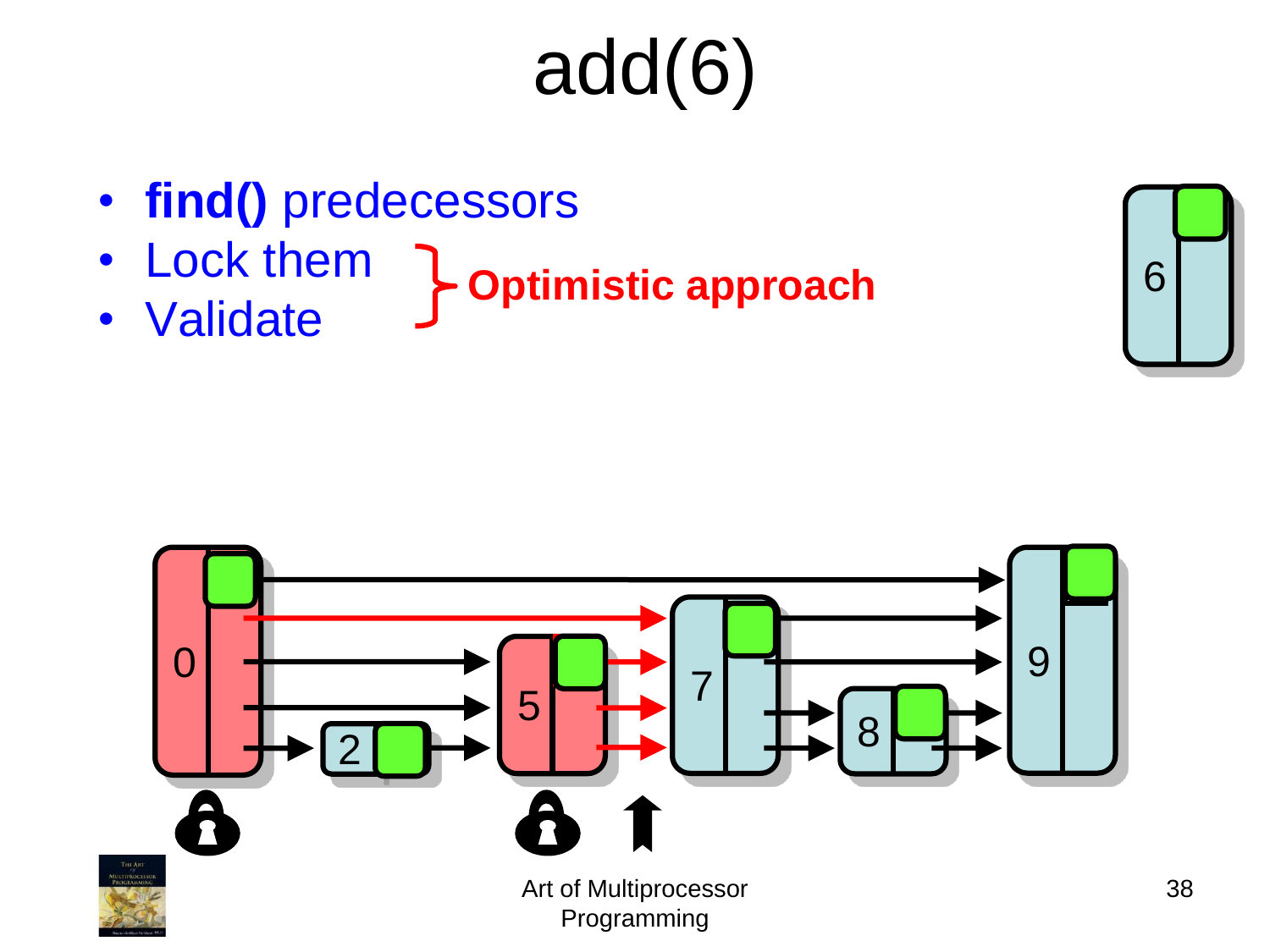- **find()** predecessors
- Lock them
- Validate
- Splice

0



Programming

6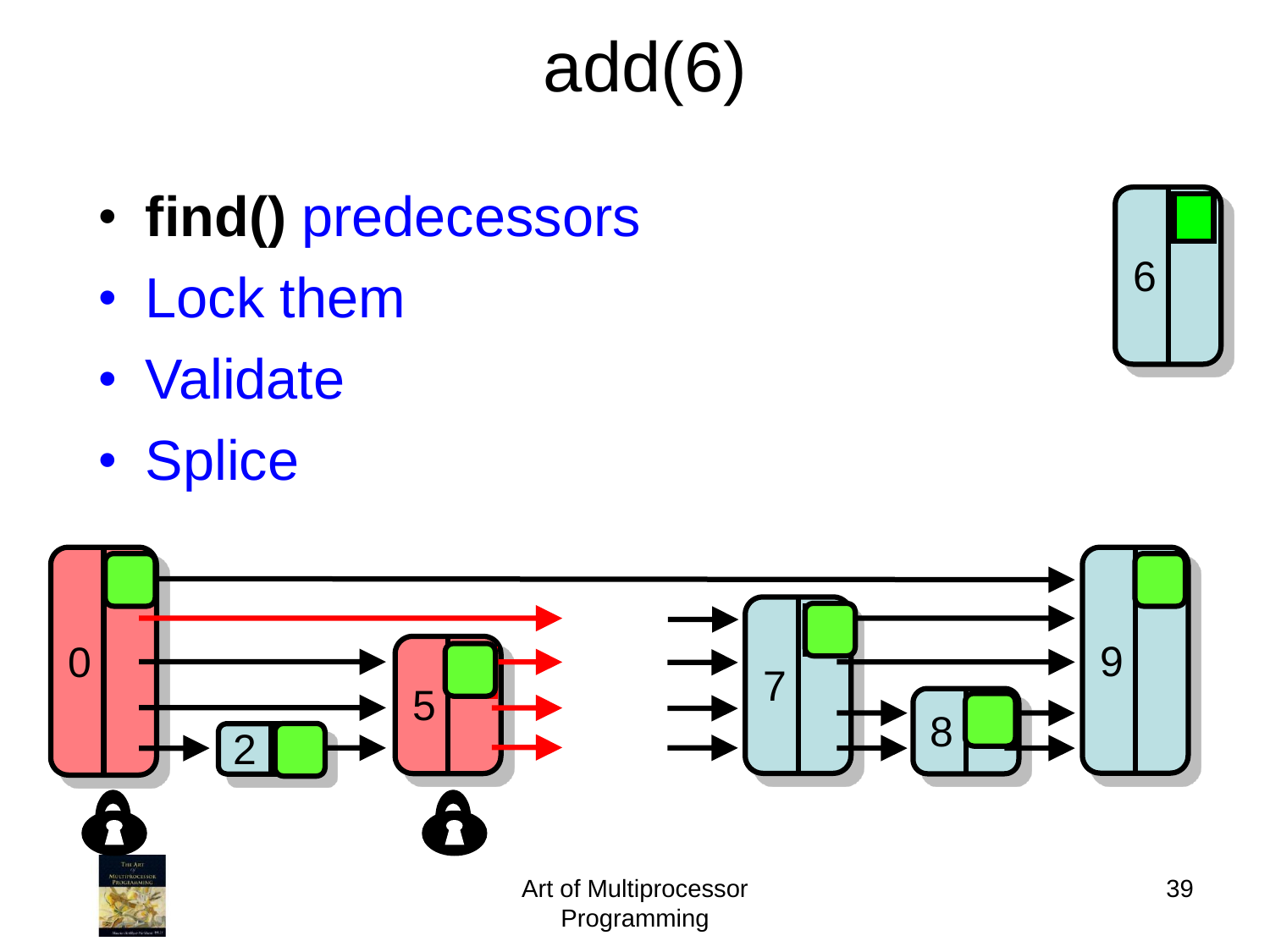- **find()** predecessors
- Lock them
- Validate
- Splice
- Unlock



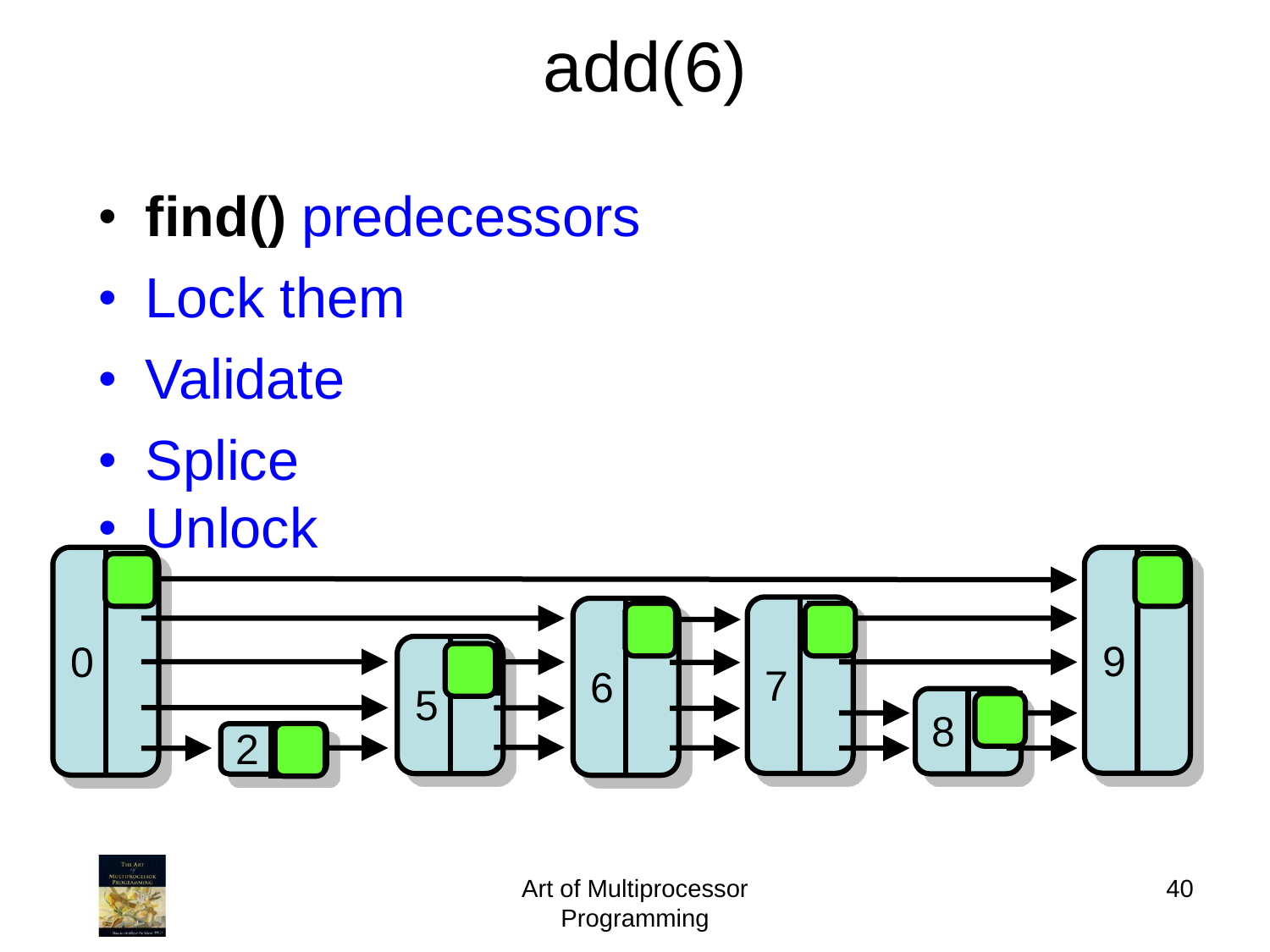

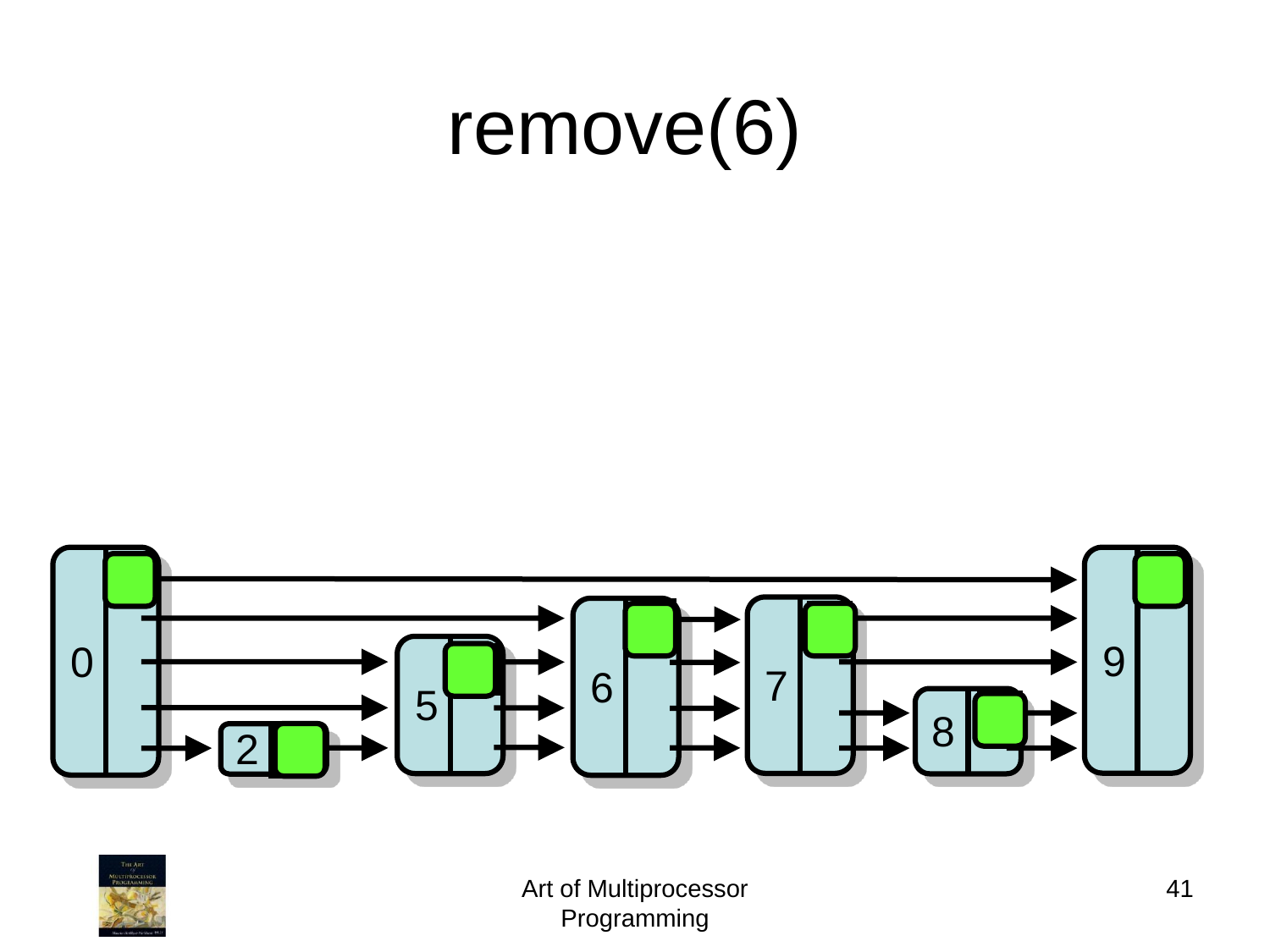• **find()** predecessors



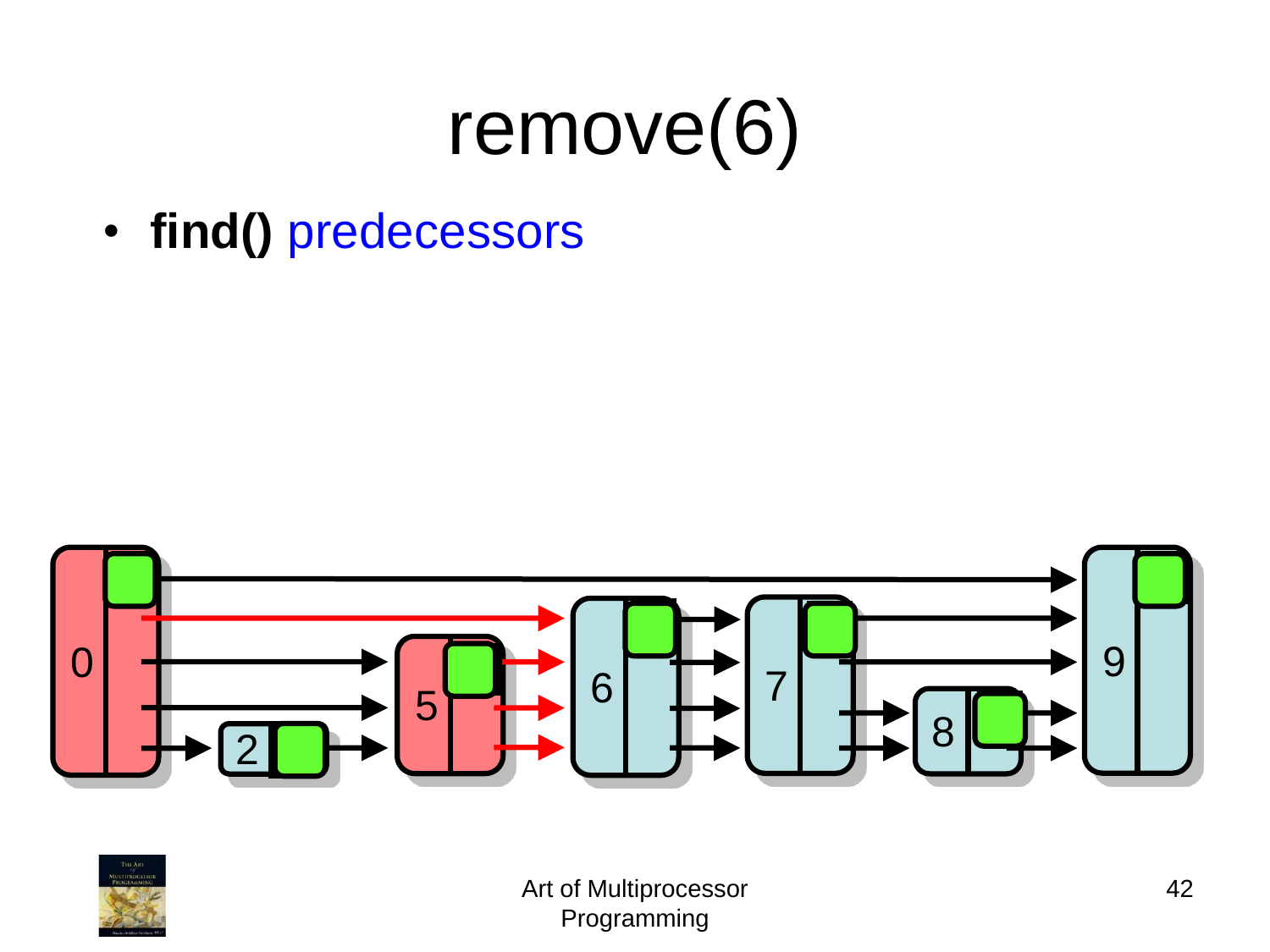- **find()** predecessors
- Lock victim

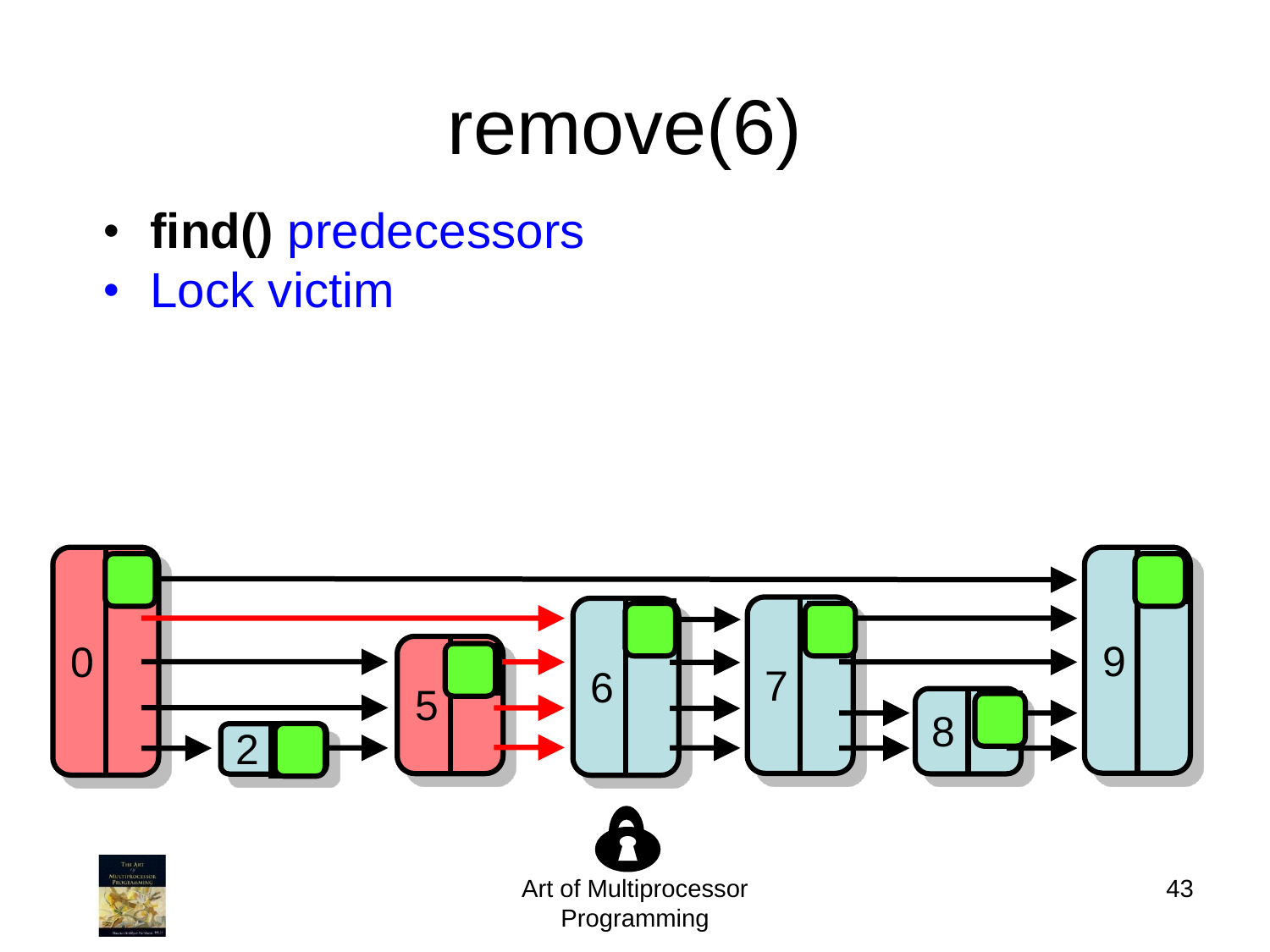- **find()** predecessors
- Lock victim
- Set mark (if not already set)

#### **Logical remove…**

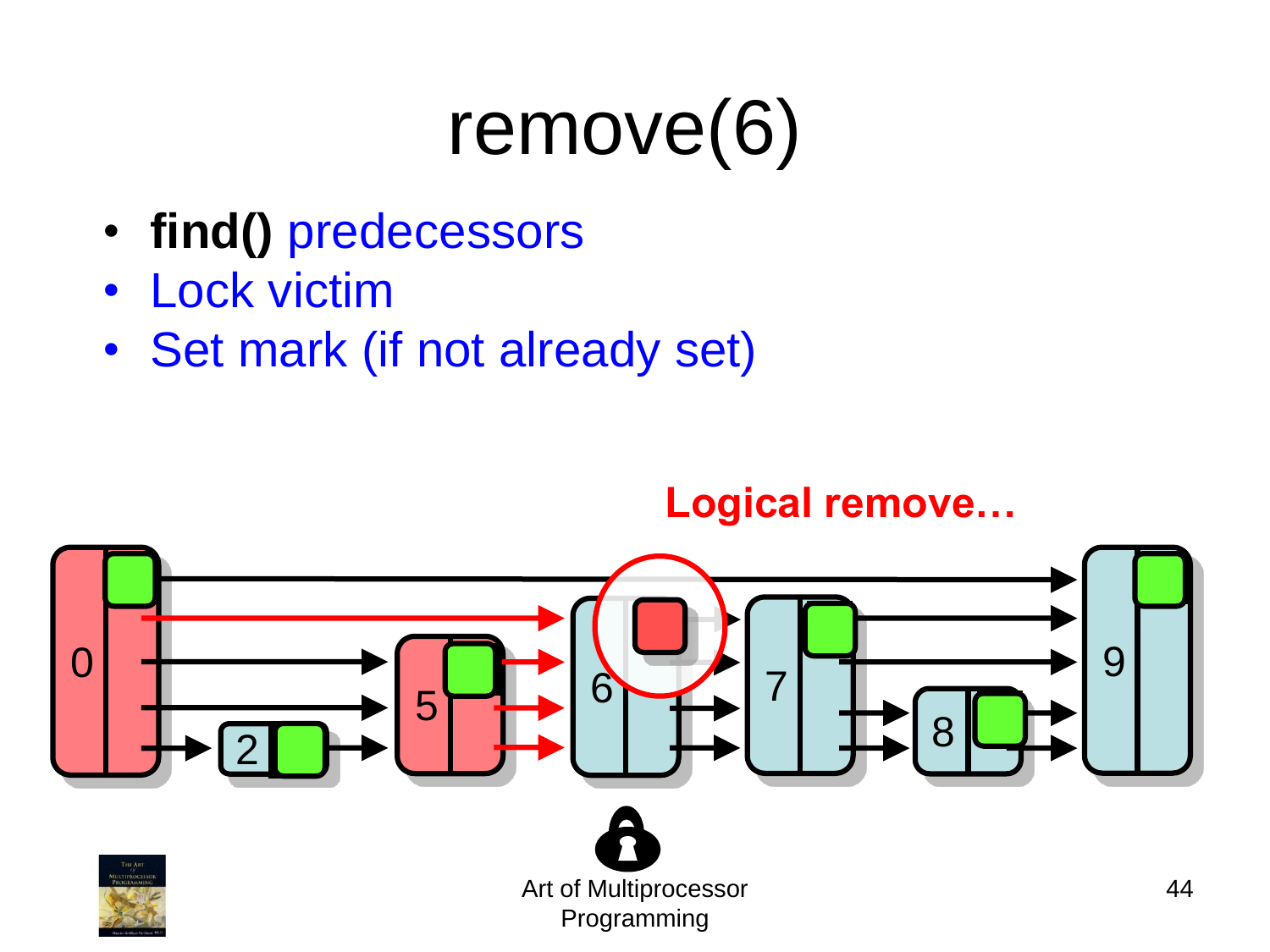- **find()** predecessors
- **Lock victim**
- Set mark (if not already set)
- Lock predecessors (ascending order) & validate

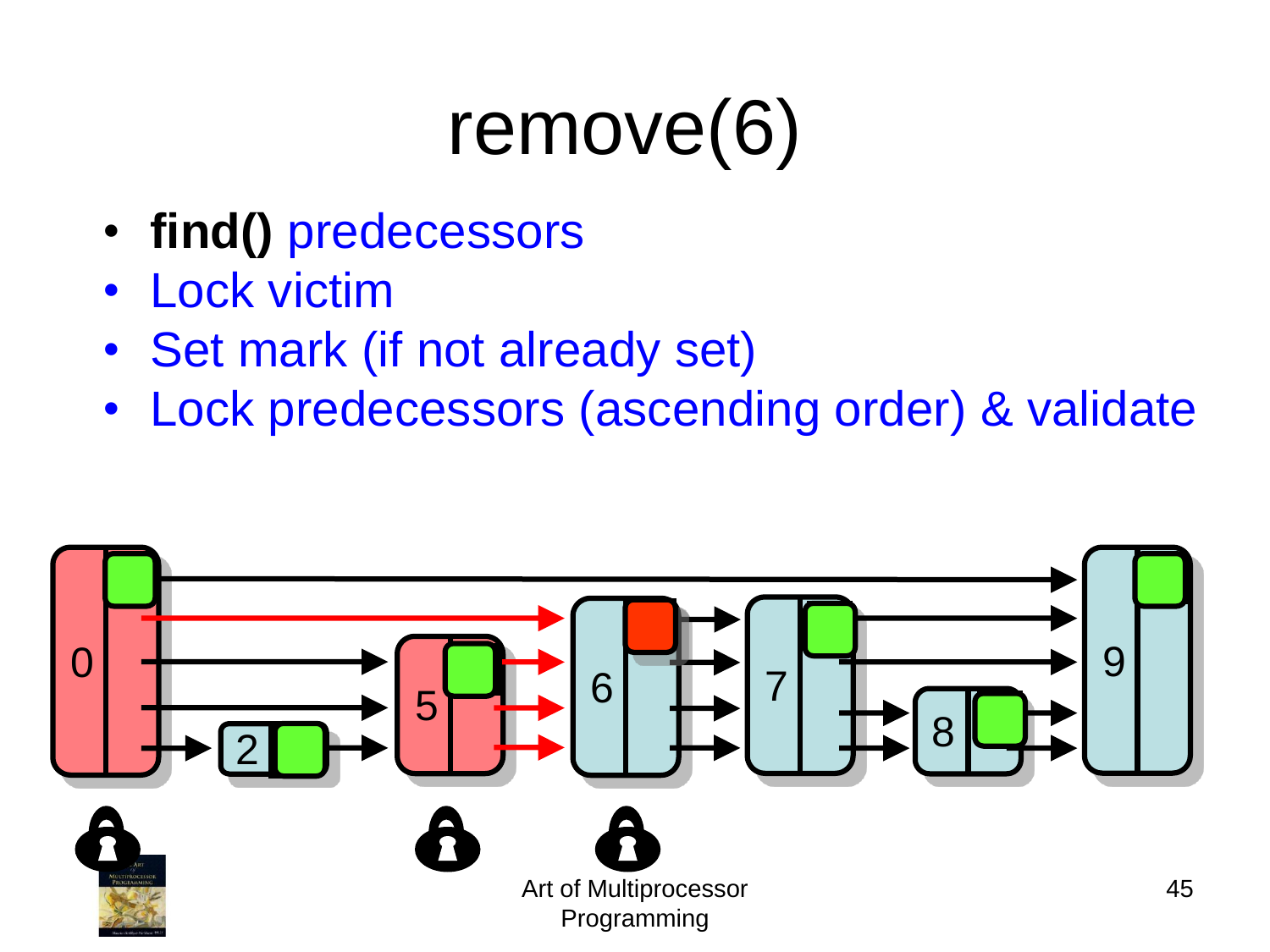- **find()** predecessors
- **Lock victim**
- Set mark (if not already set)
- Lock predecessors (ascending order) & validate
- **Physically remove**

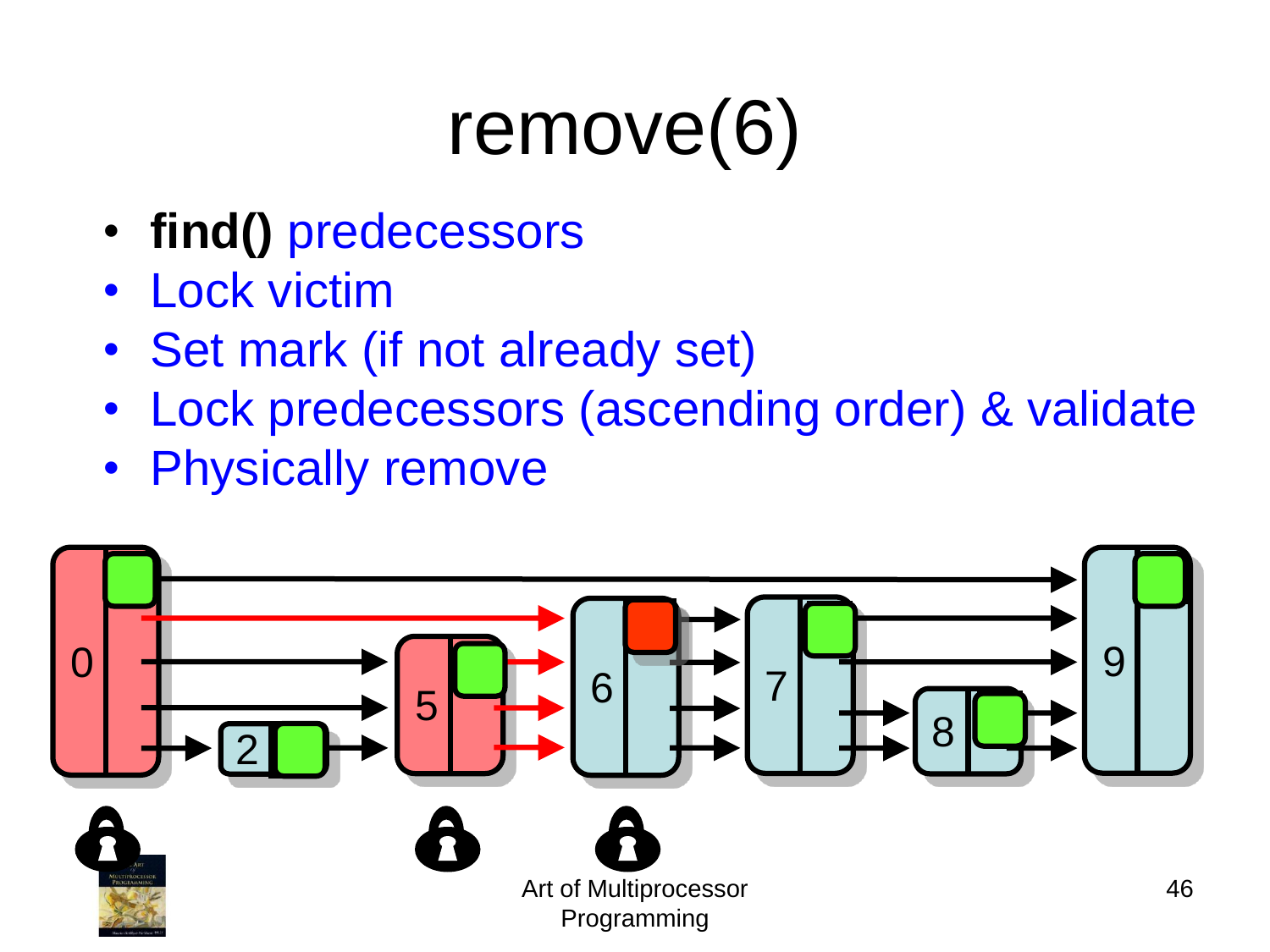- **find()** predecessors
- **Lock victim**
- Set mark (if not already set)
- Lock predecessors (ascending order) & validate
- **Physically remove**

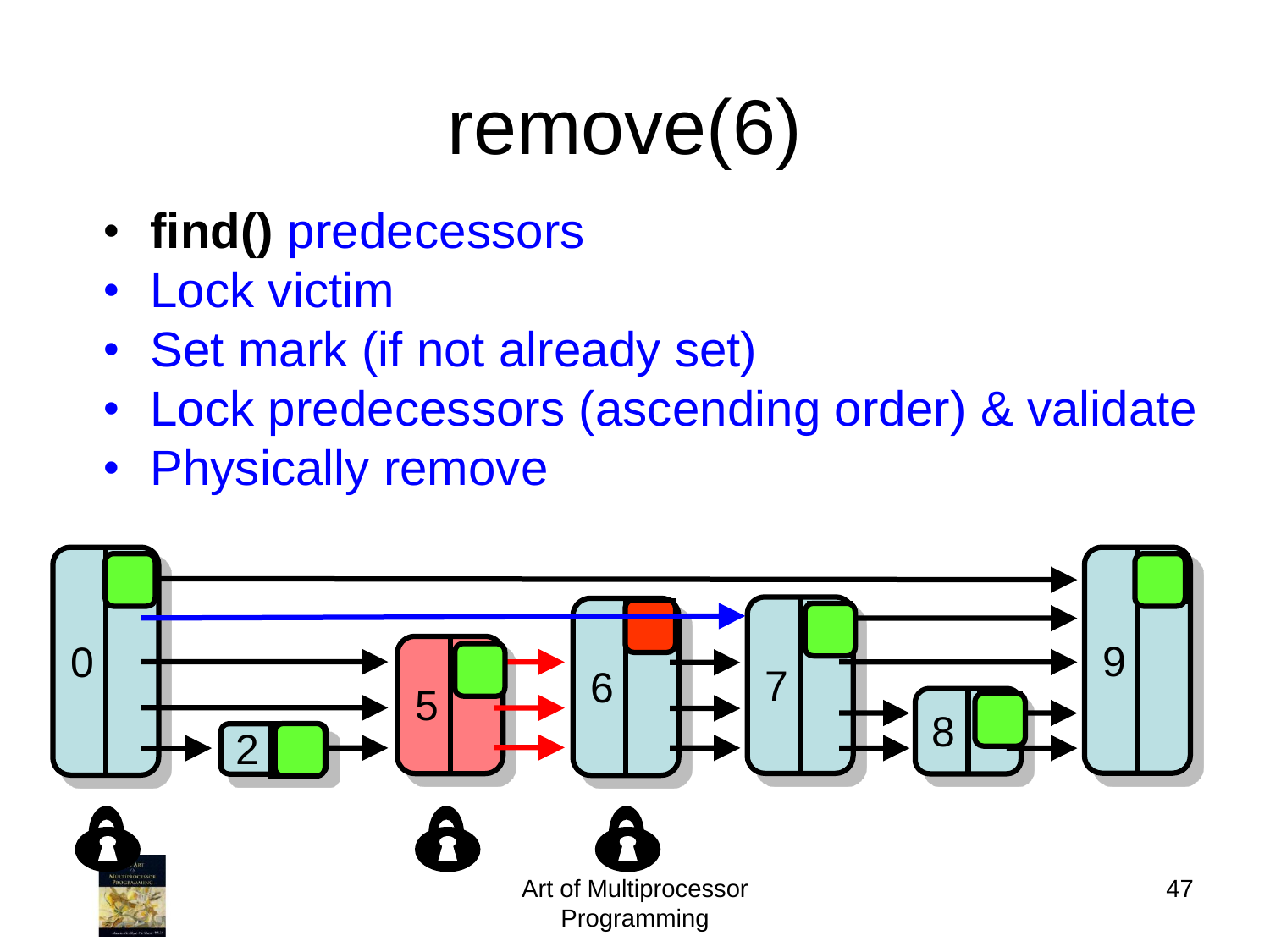- **find()** predecessors
- **Lock victim**
- Set mark (if not already set)
- Lock predecessors (ascending order) & validate
- **Physically remove**

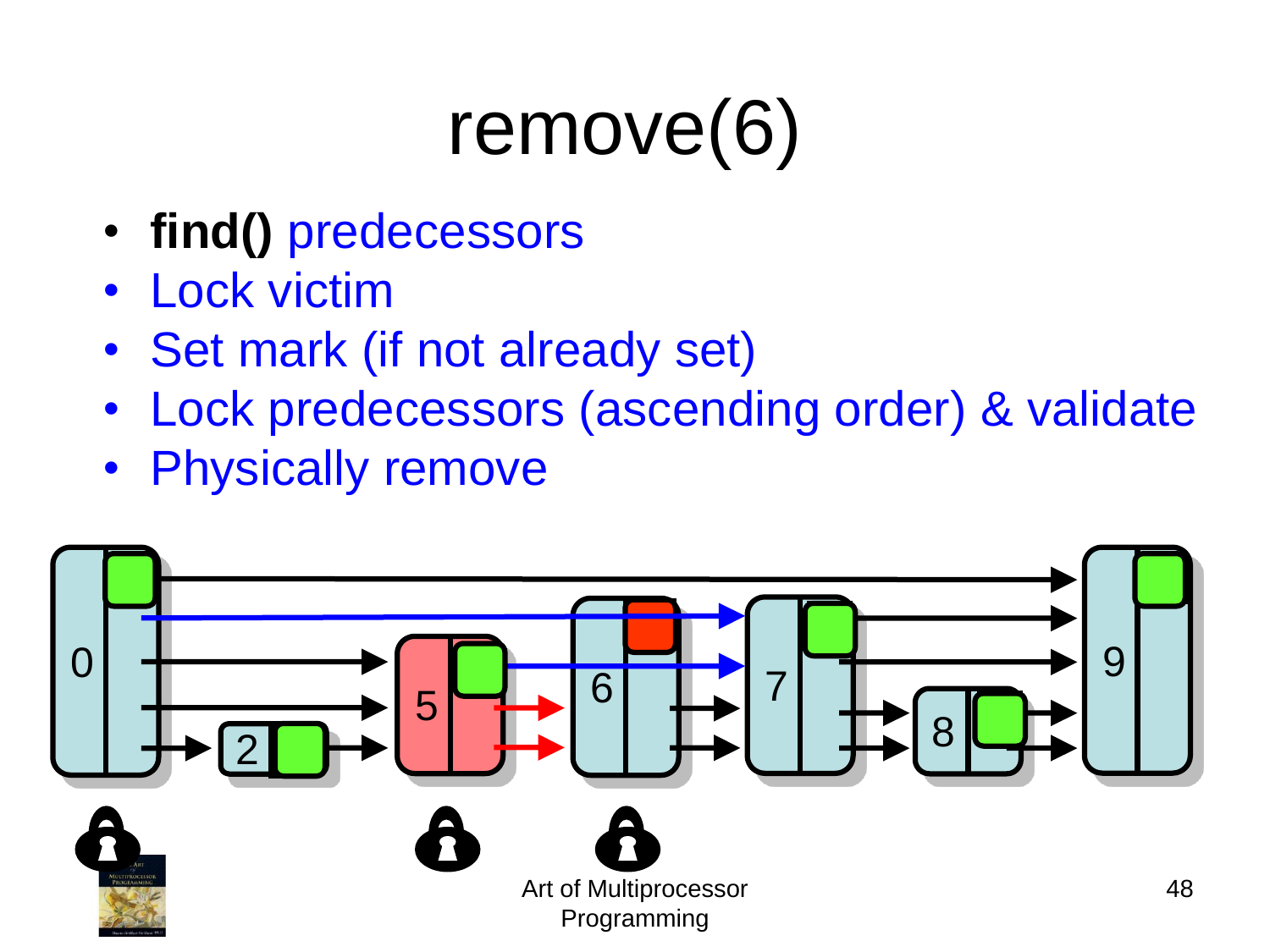- **find()** predecessors
- **Lock victim**
- Set mark (if not already set)
- Lock predecessors (ascending order) & validate
- **Physically remove**

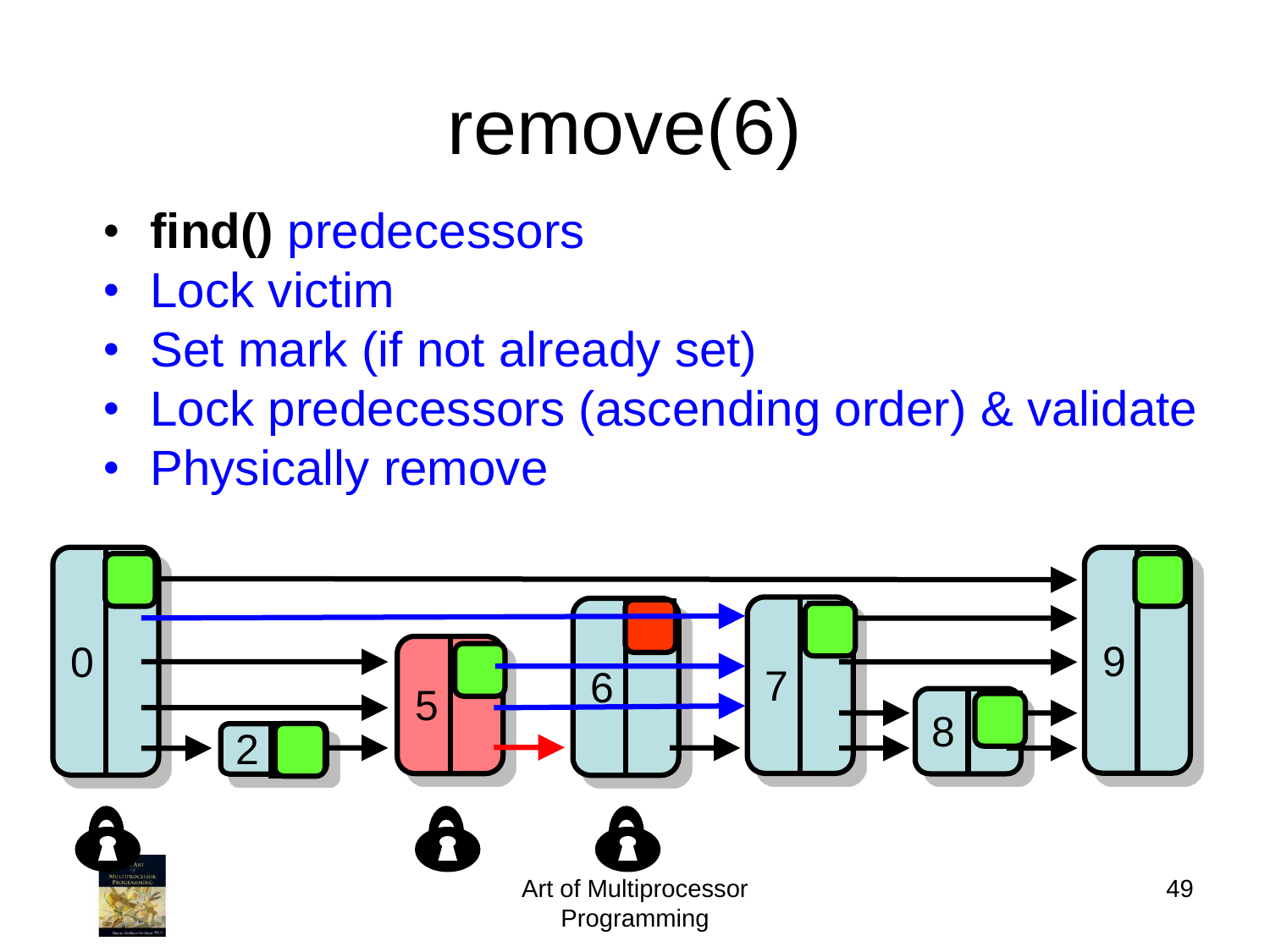- **find()** predecessors
- **Lock victim**
- Set mark (if not already set)
- Lock predecessors (ascending order) & validate
- **Physically remove**

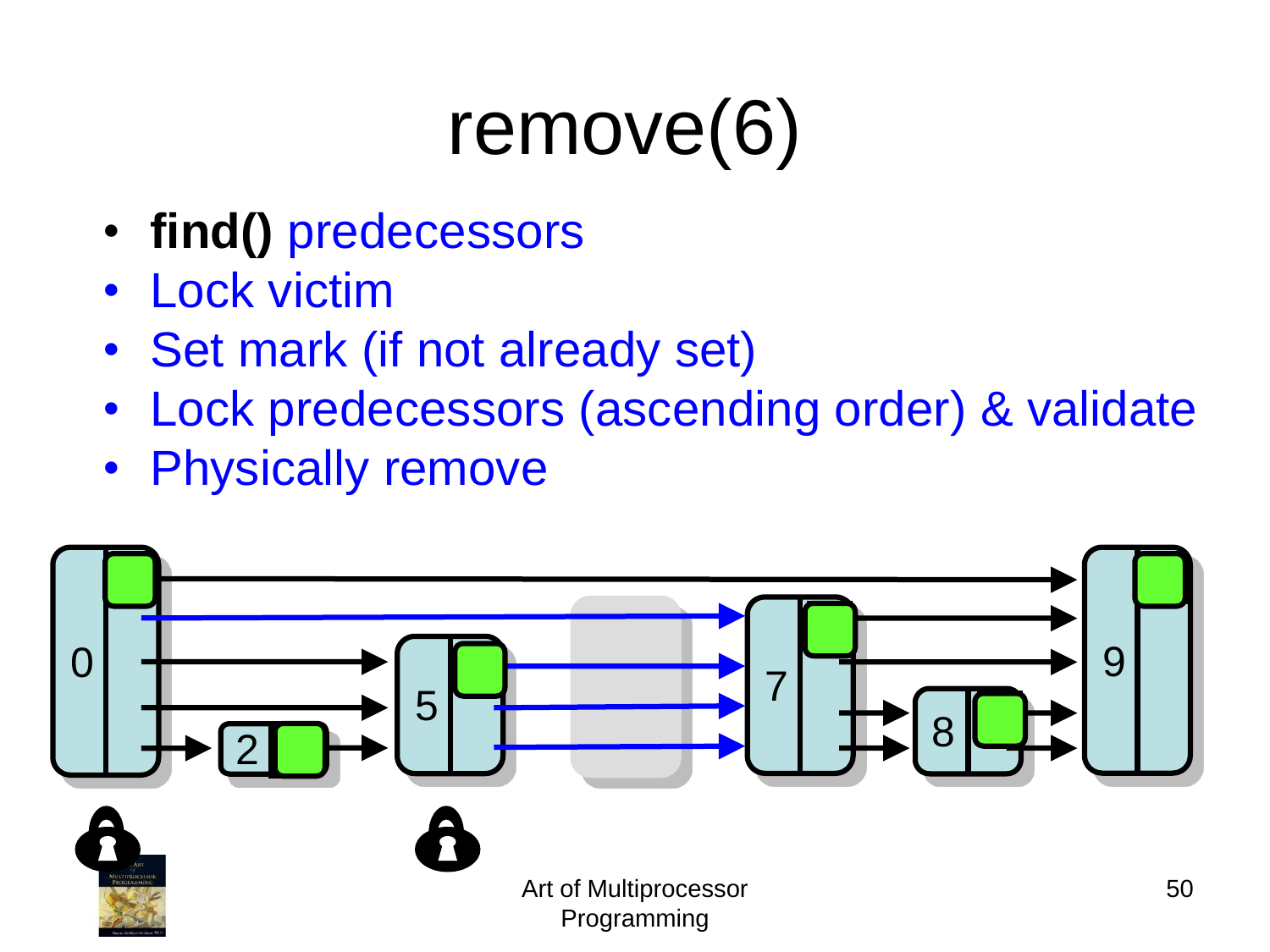• **find()** & not marked



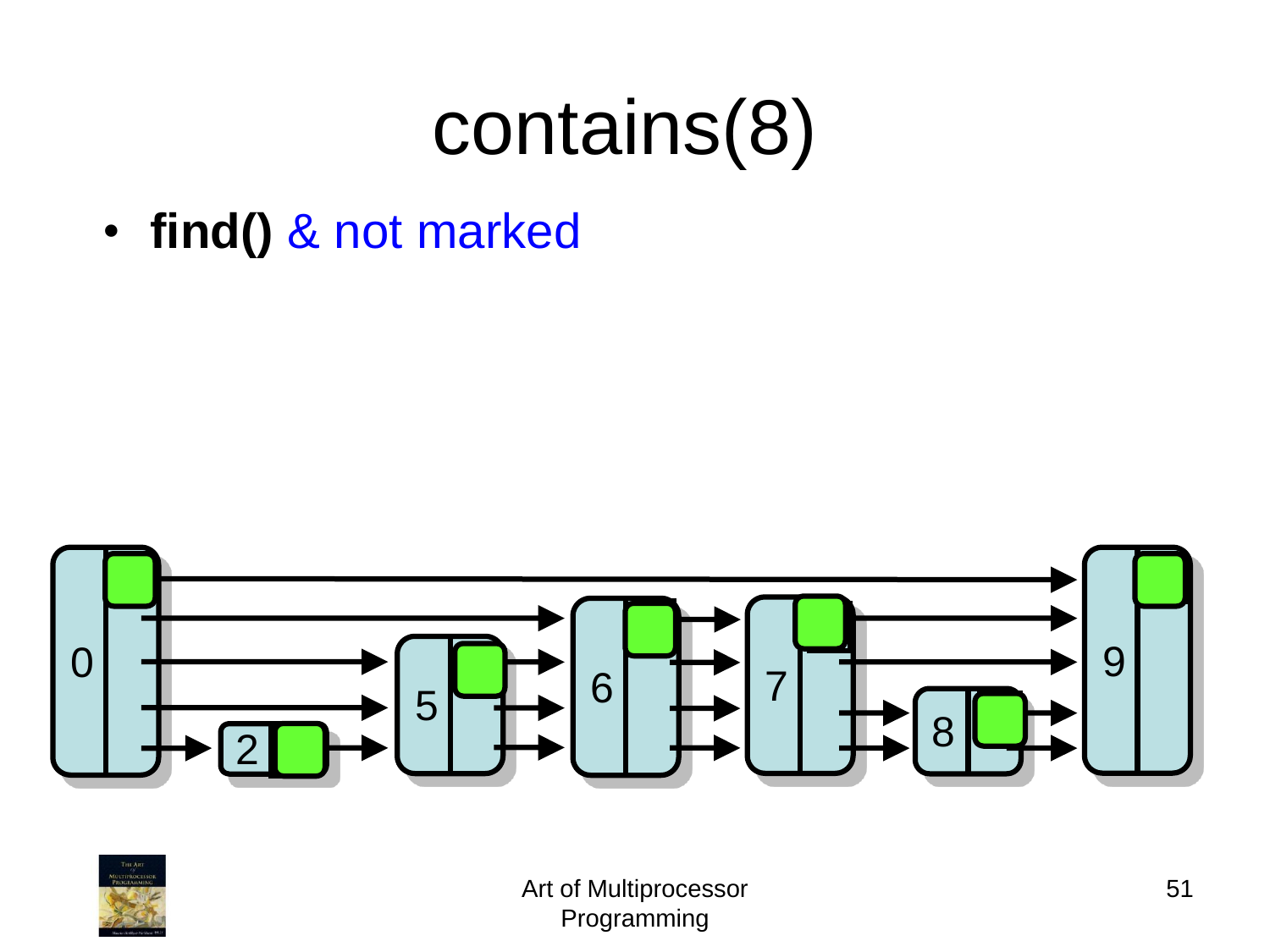#### Node 6 removed while traversed





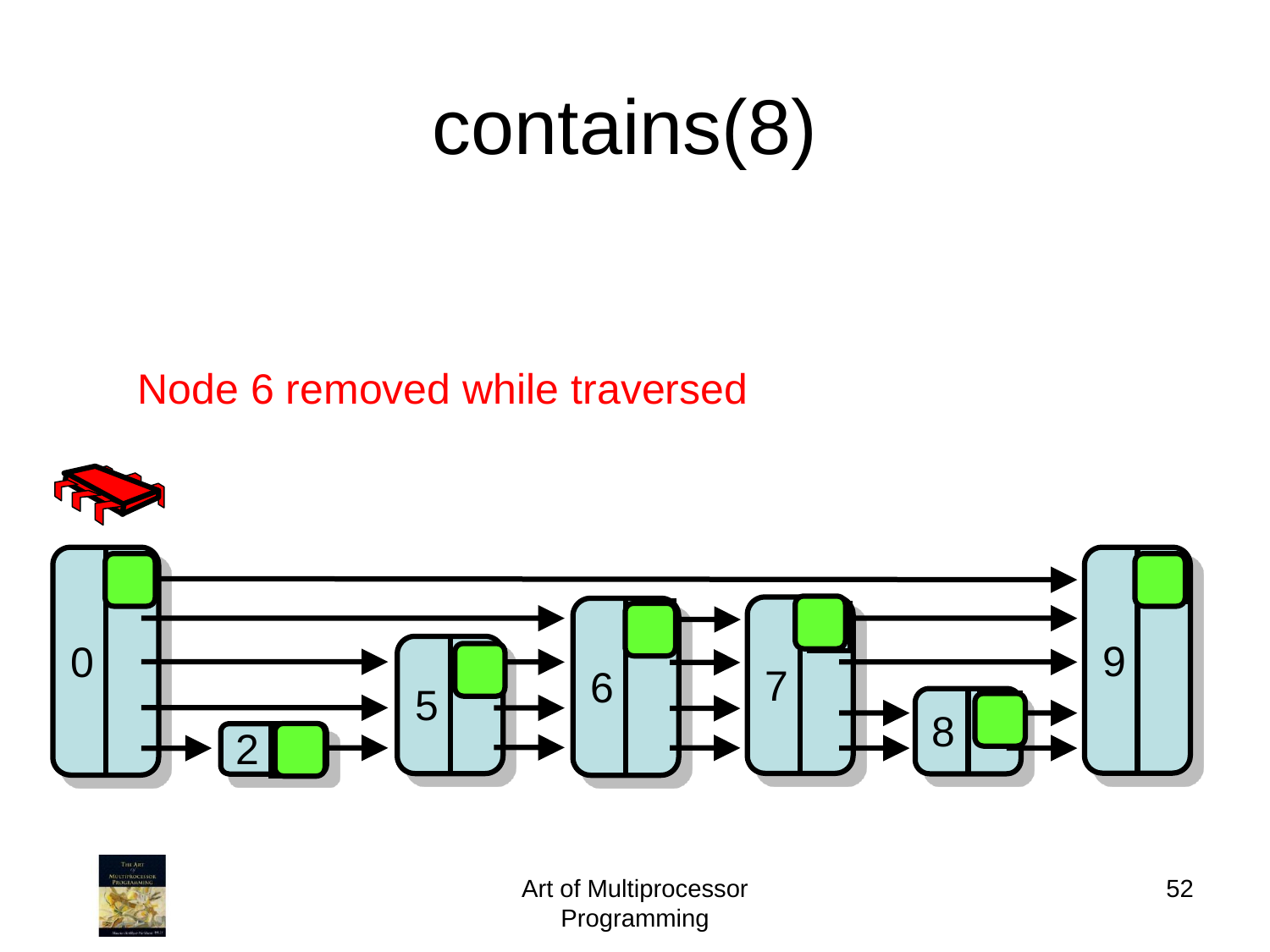

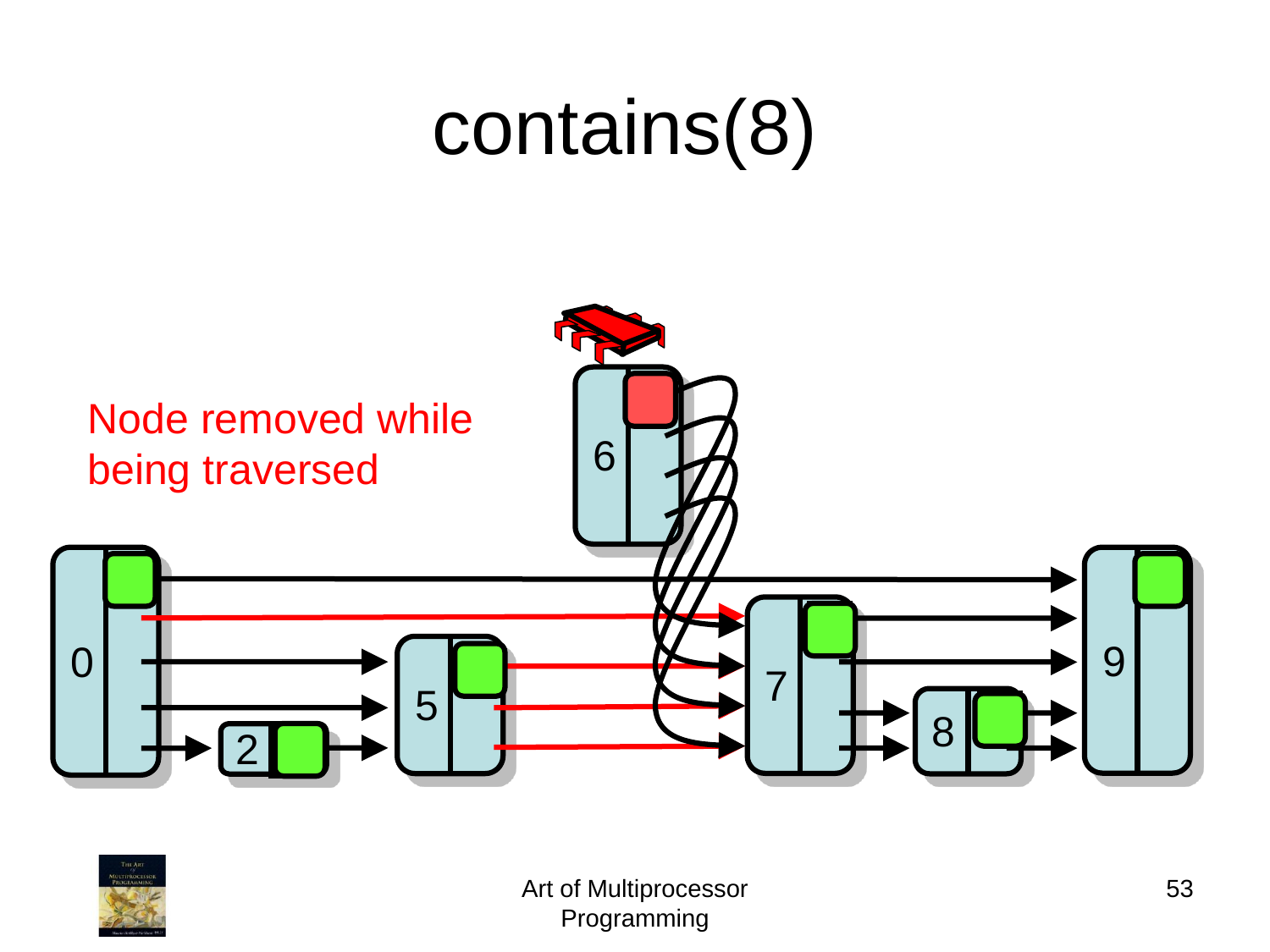

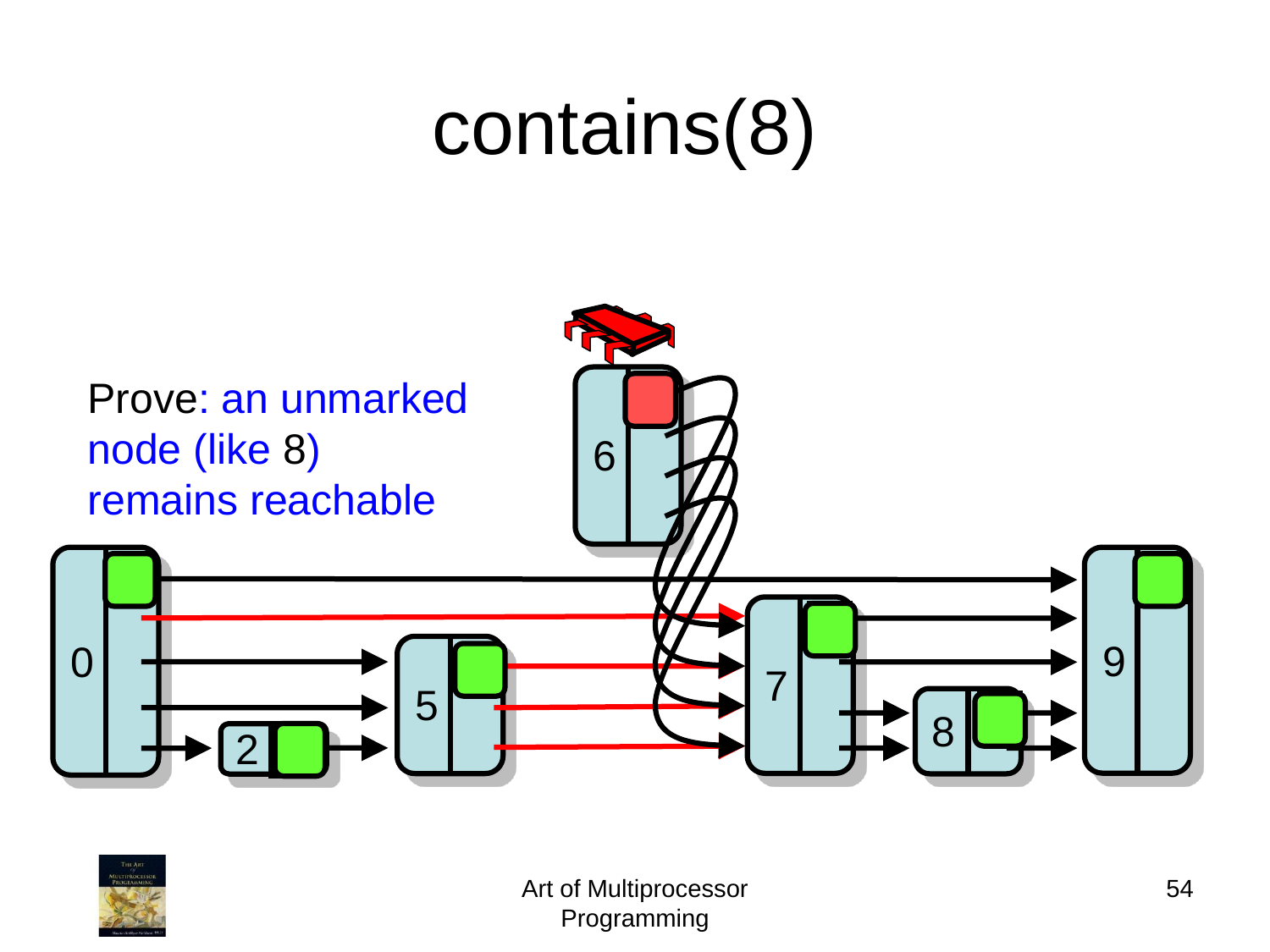# remove(6): Linearization

• Successful remove happens when bit is set



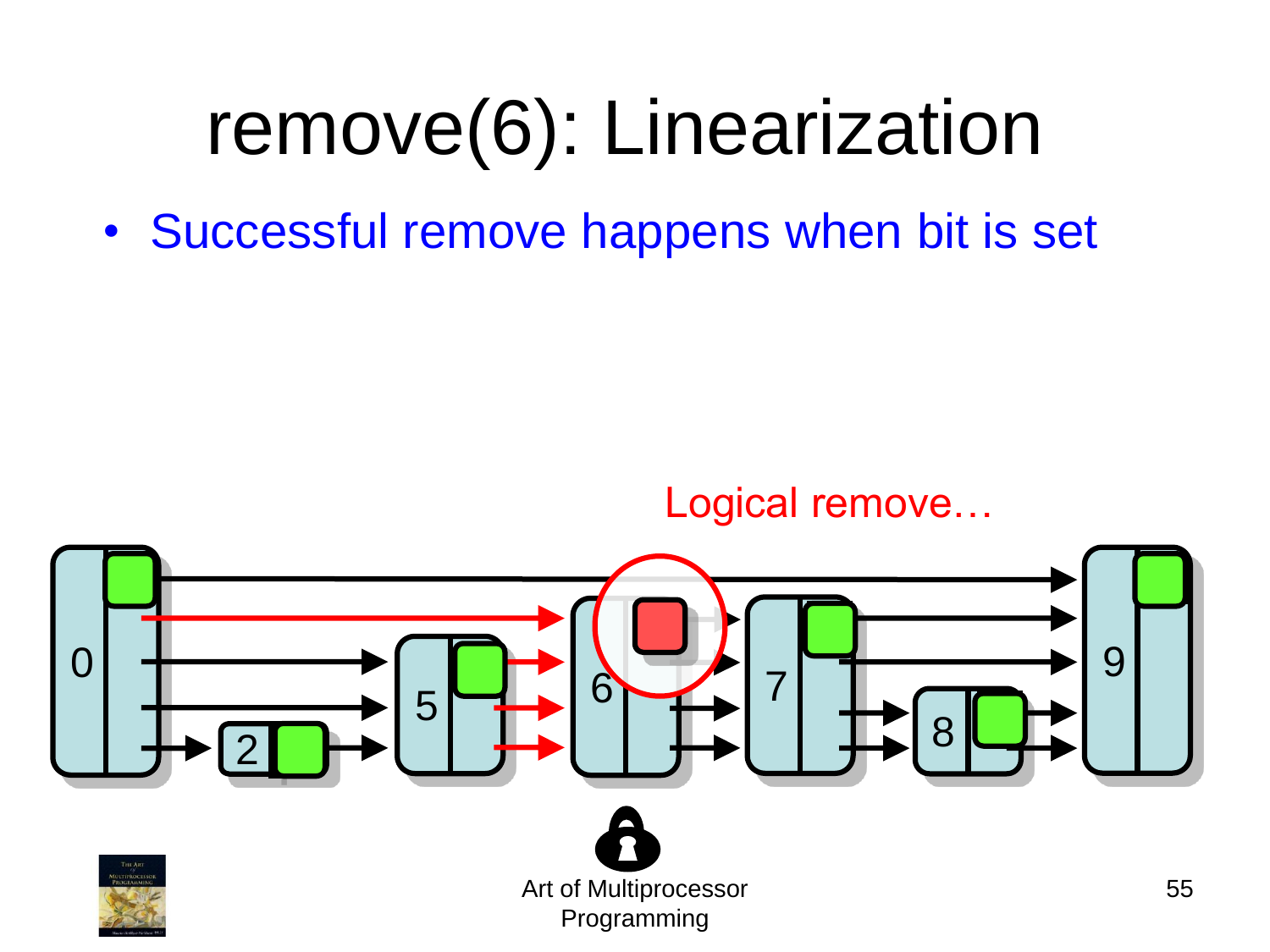#### Add: Linearization

- Successful add() at point when fully linked
- Add fullyLinked bit to indicate this
- Bit tested by contains()

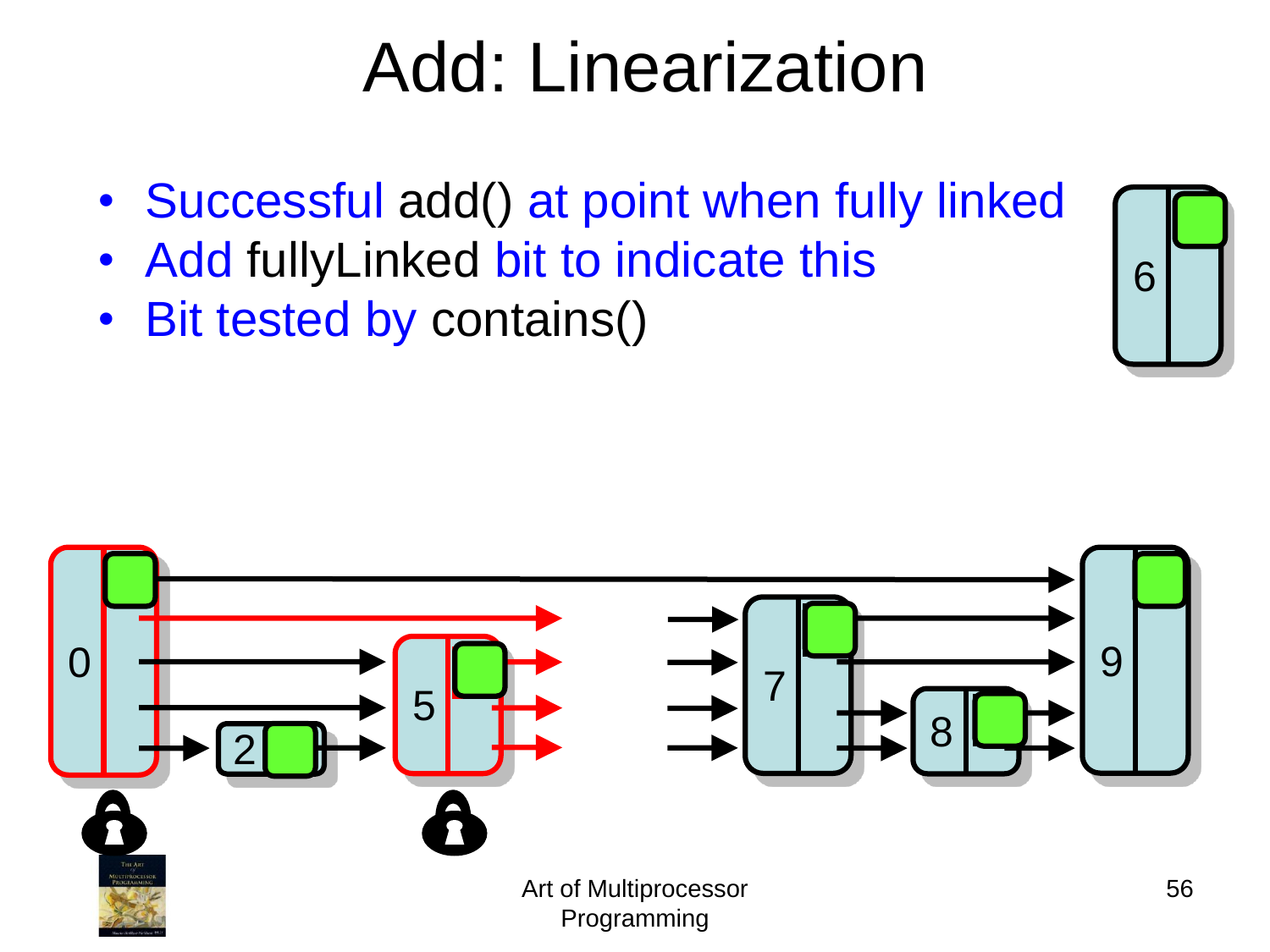- When fully-linked unmarked node found
- Pause while fullyLinked bit unset



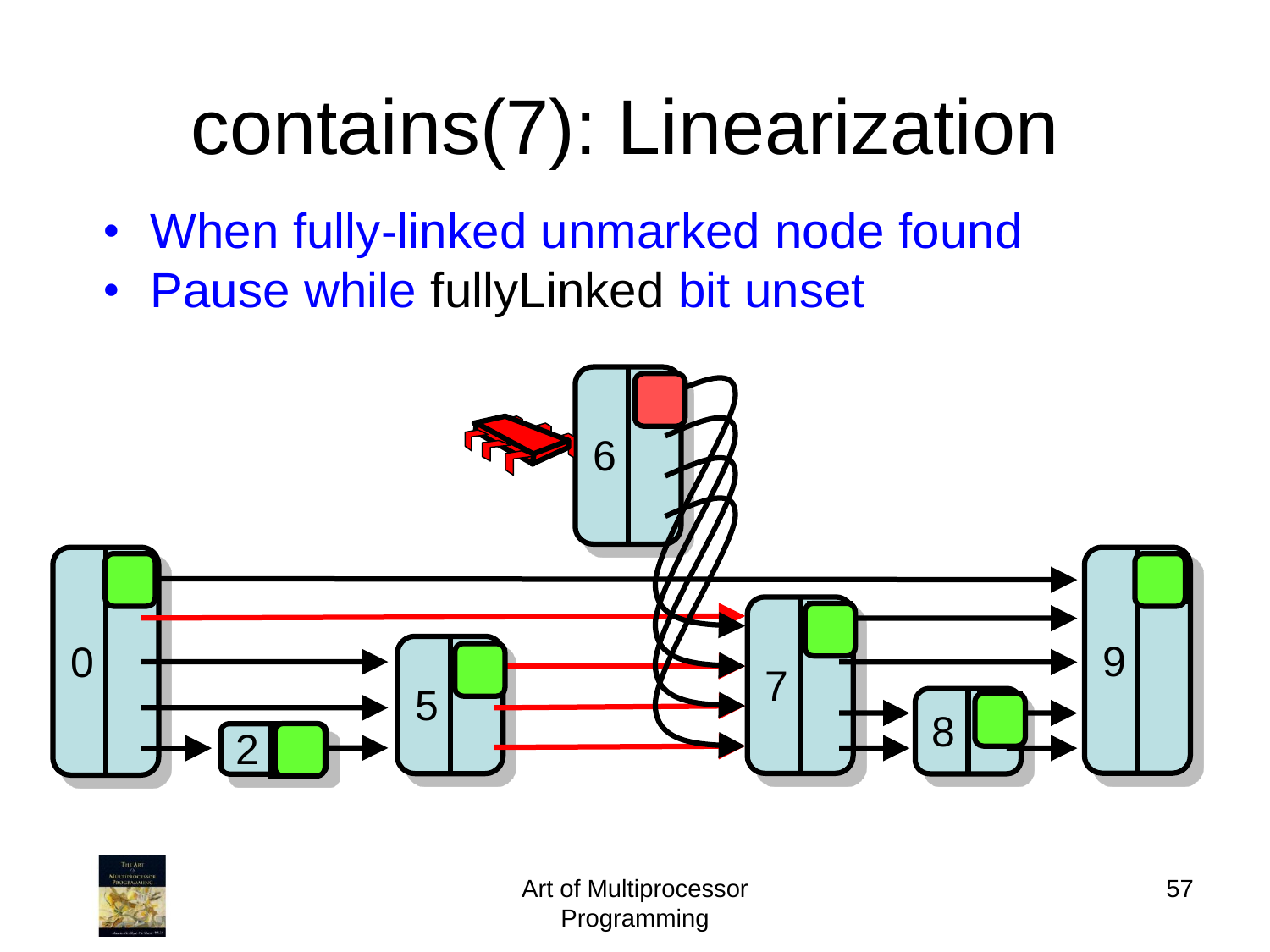• When do we linearize unsuccessful Search?



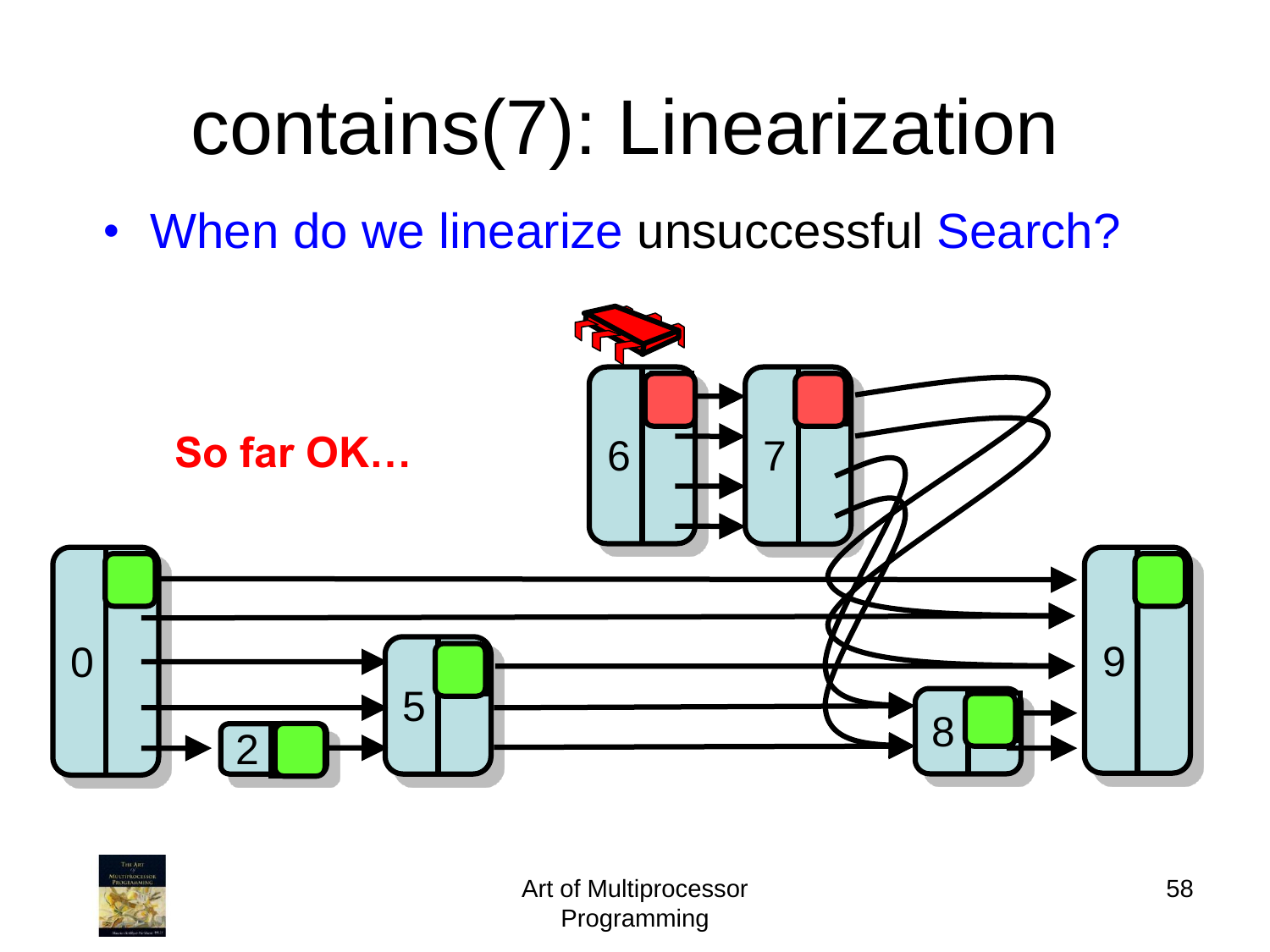• When do we linearize unsuccessful Search?



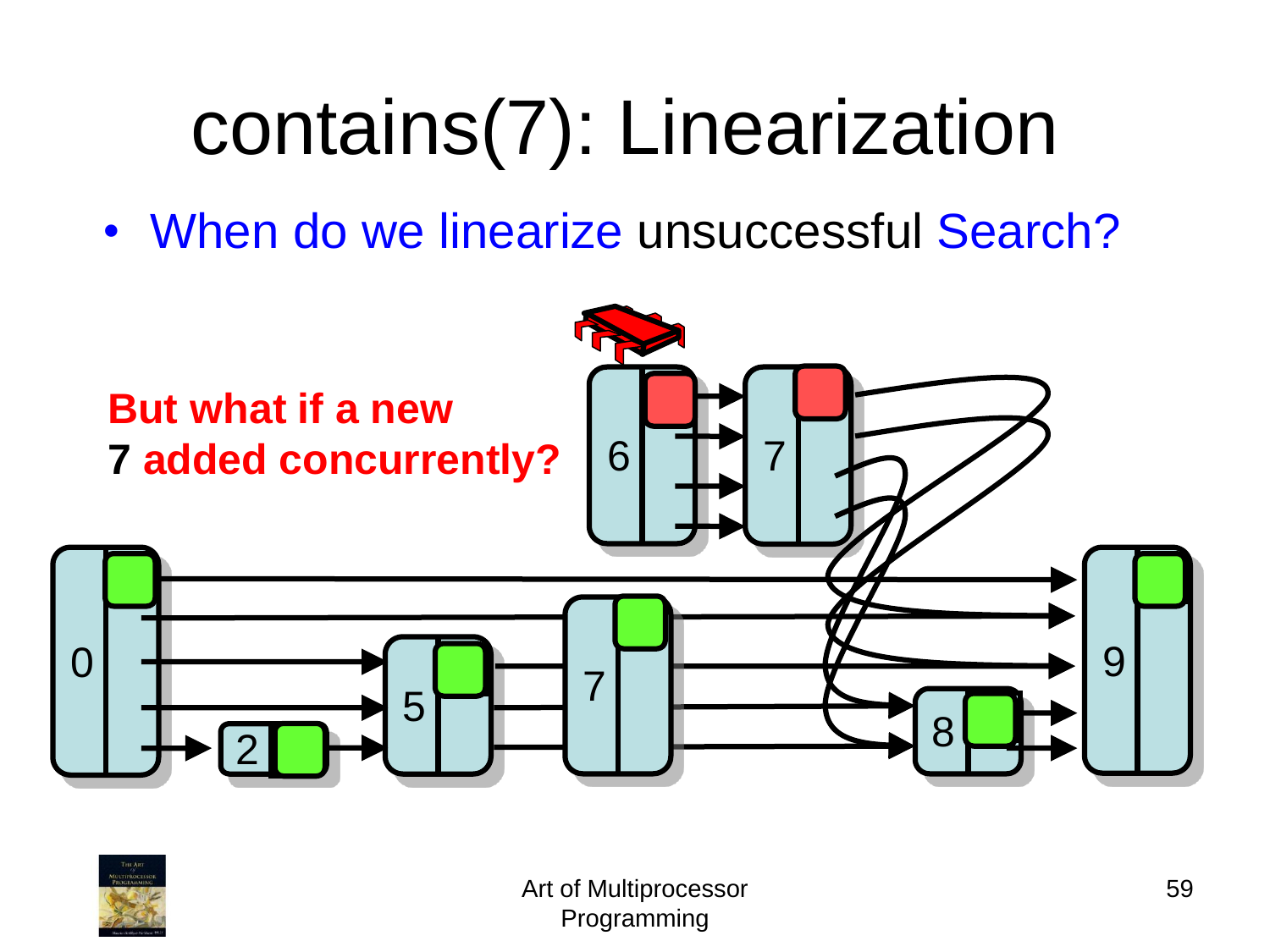• When do we linearize unsuccessful Search?



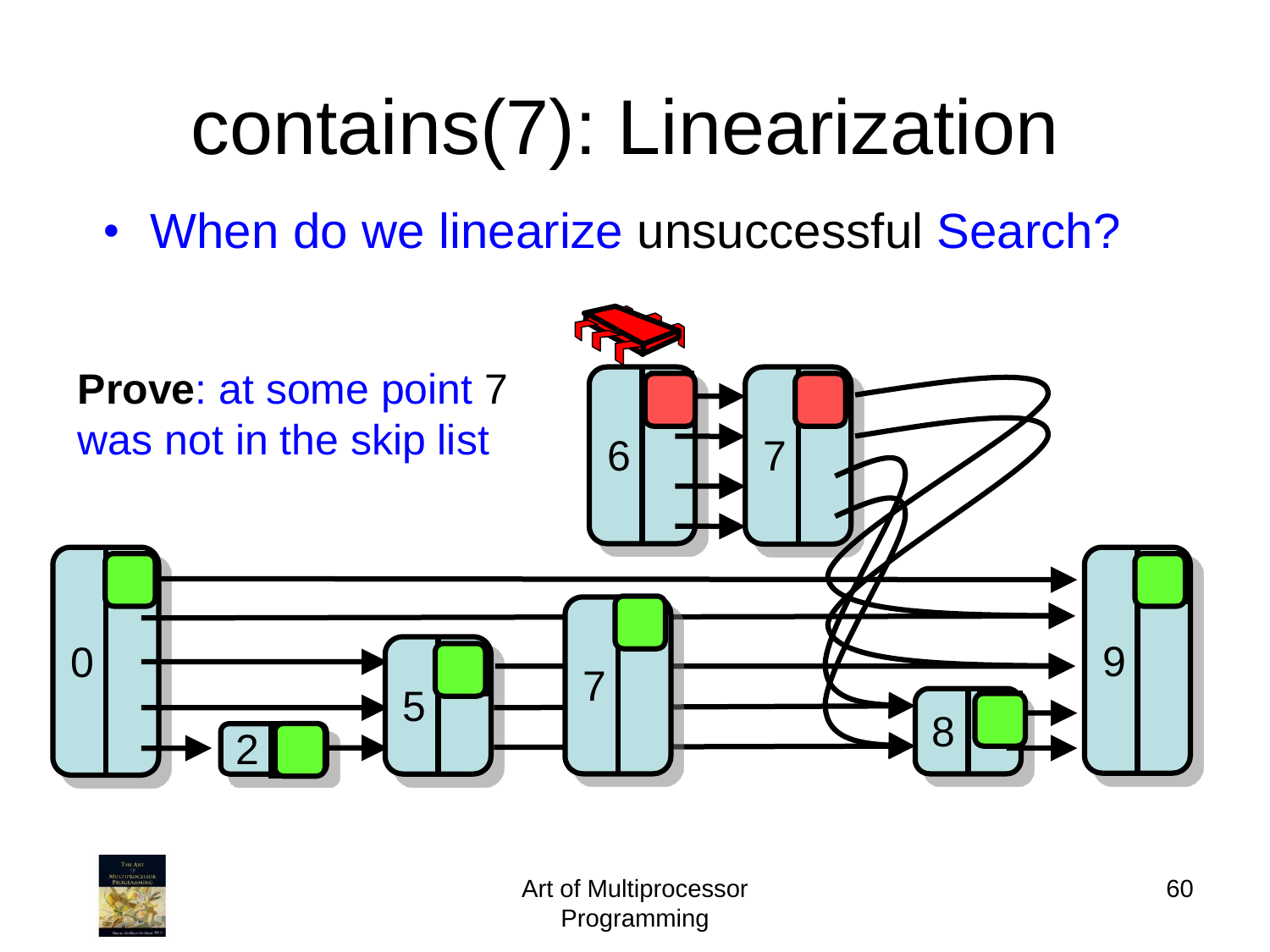# A Simple Experiment

- Each thread runs 1 million iterations, each either:
	- **add()**
	- **remove()**
	- **contains()**
- Item and method chosen in random from some distribution

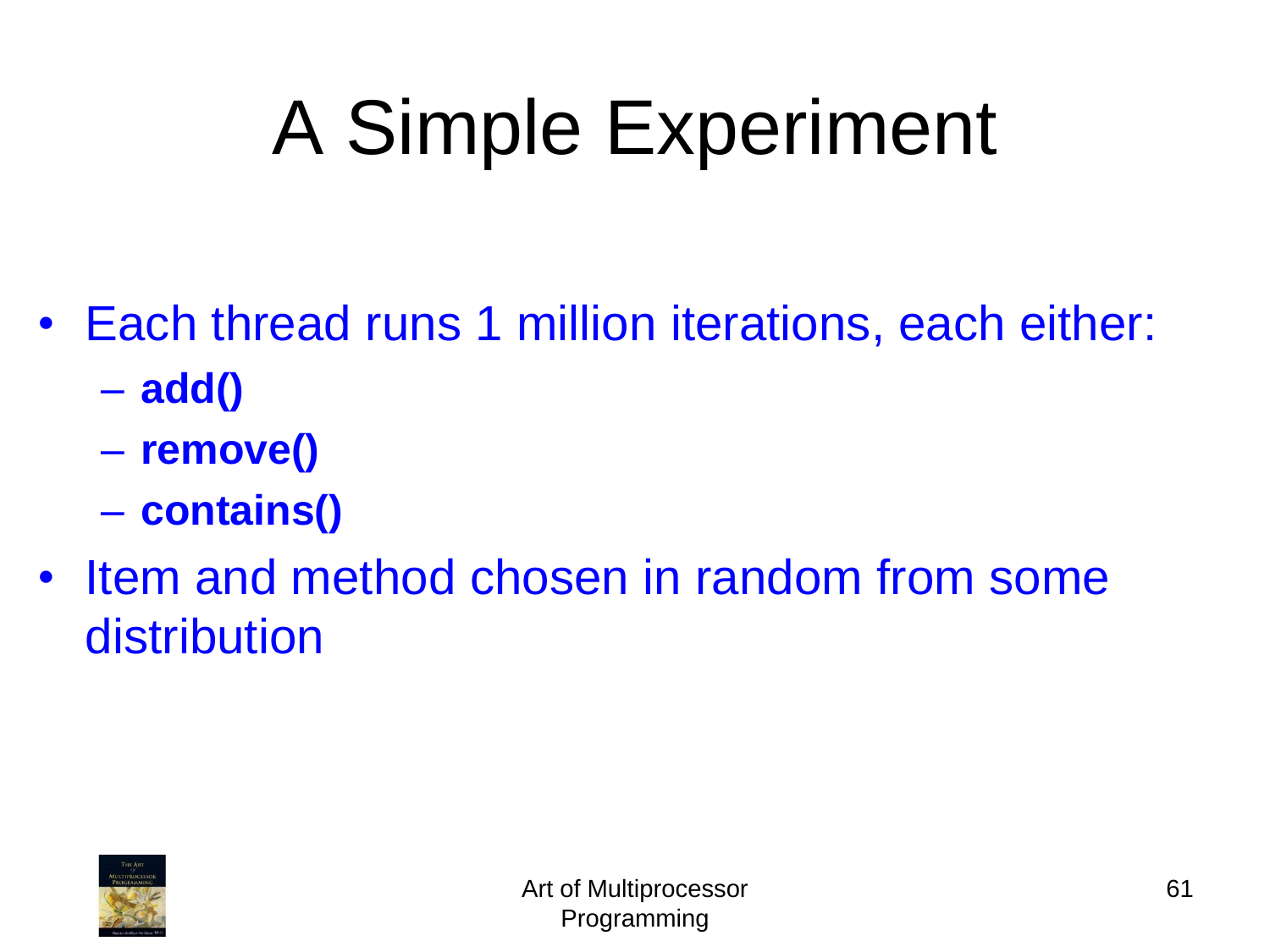## Lazy Skip List: Performance



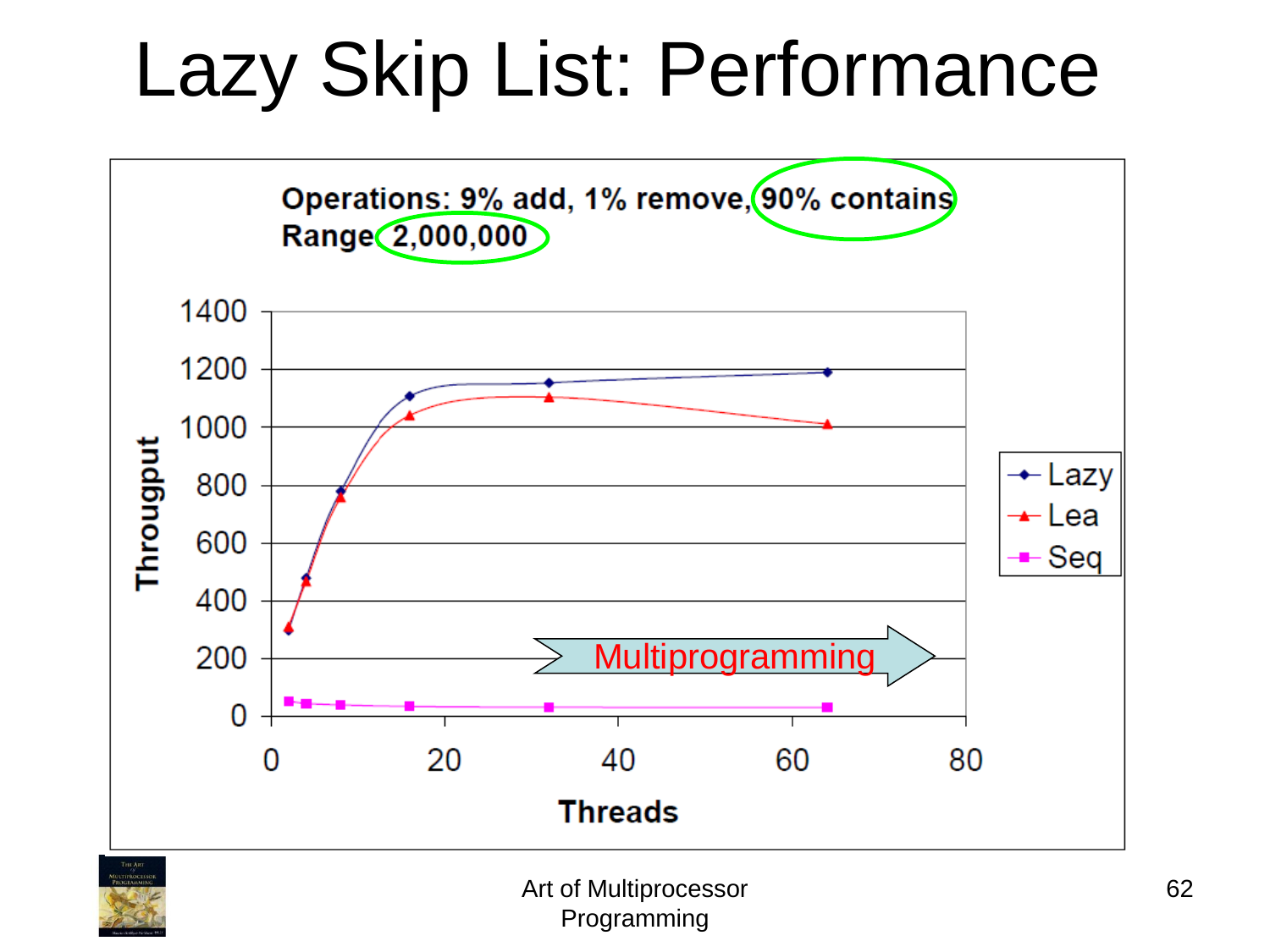## Lazy Skip List: Performance



![](_page_62_Picture_2.jpeg)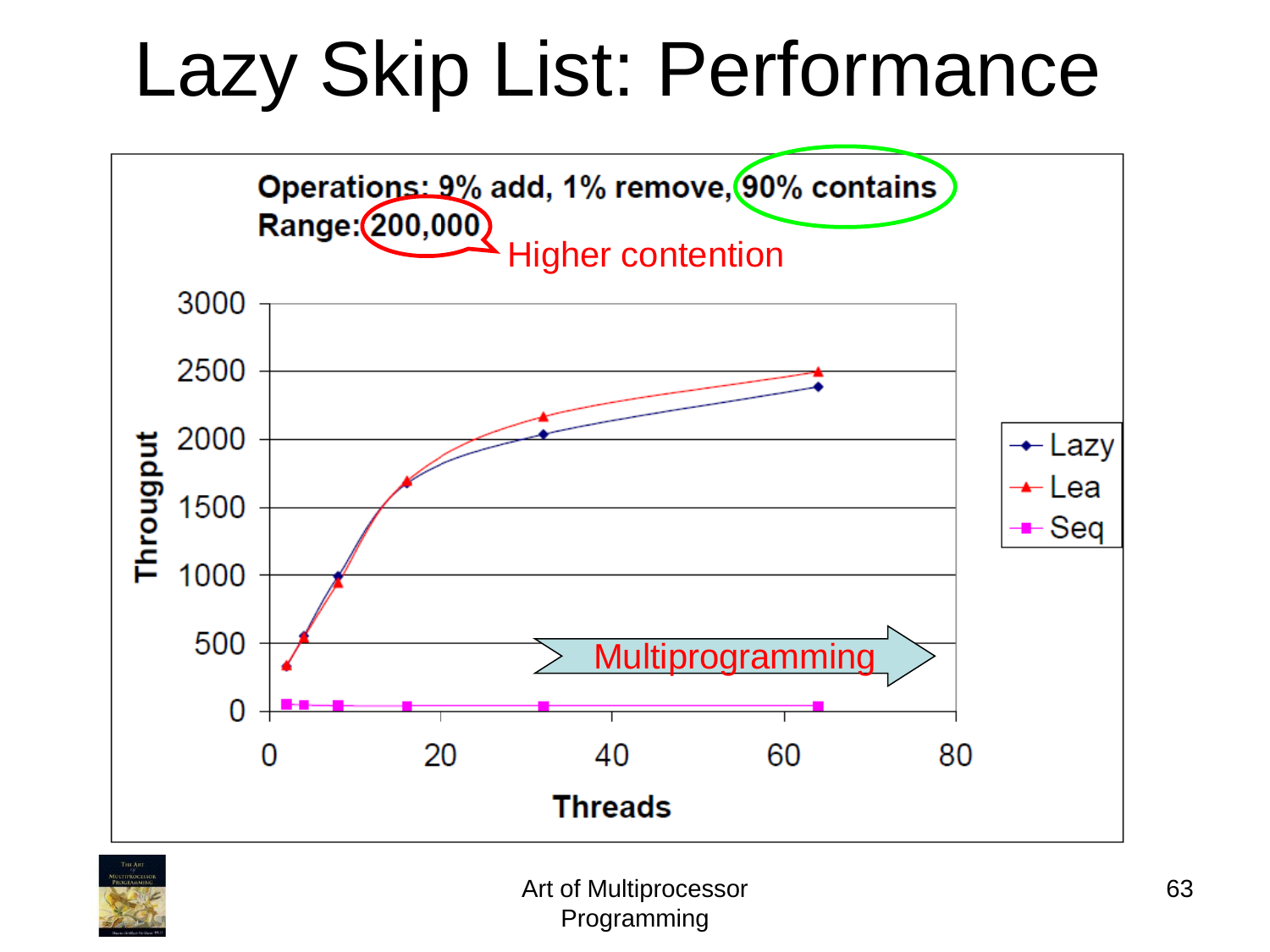## Lazy Skip List: Performance

![](_page_63_Figure_1.jpeg)

![](_page_63_Picture_2.jpeg)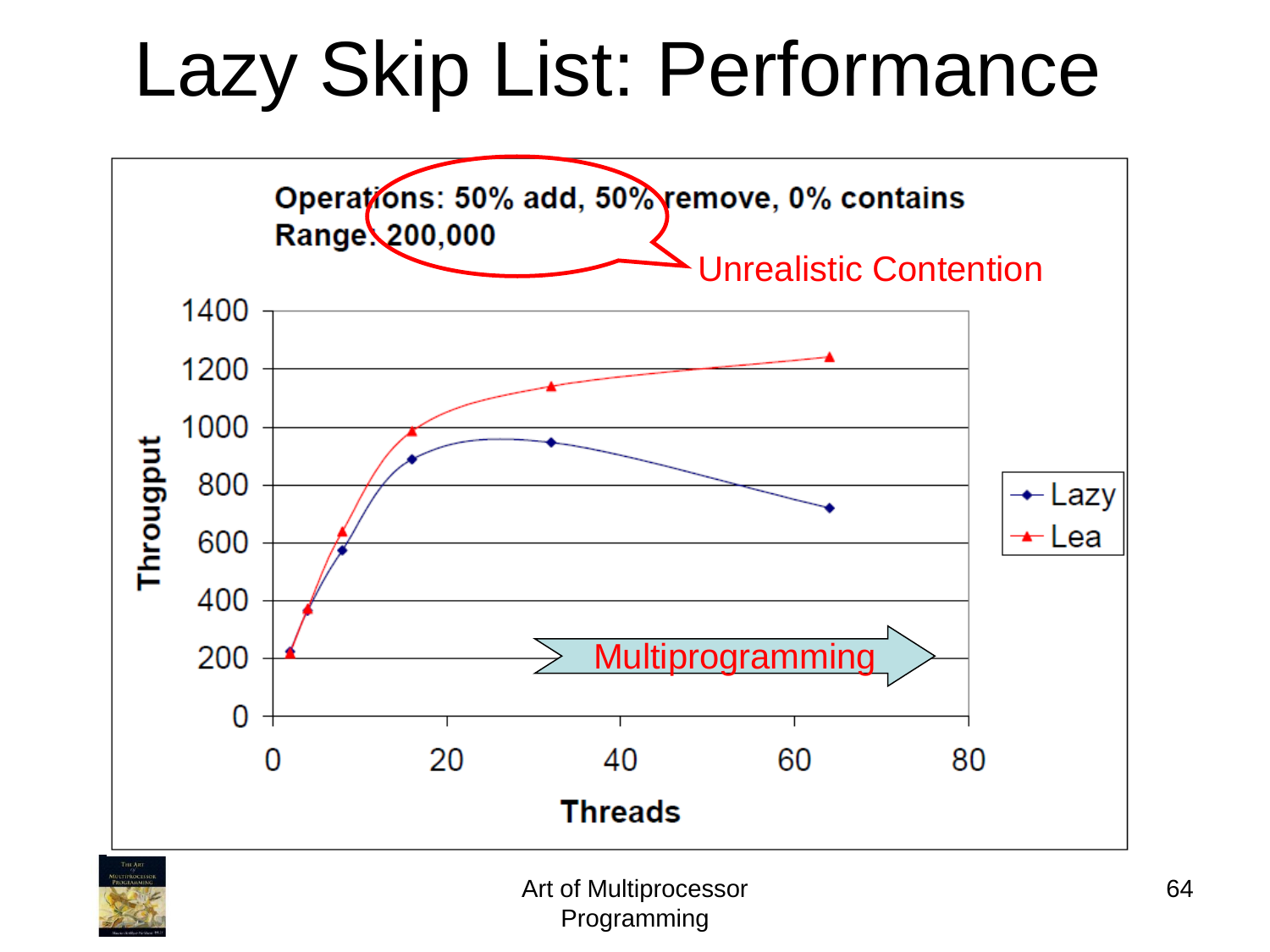# Summary

• Lazy Skip List

– Optimistic fine-grained Locking

• Performs as well as the lock-free solution in "common" cases

• Simple

![](_page_64_Picture_5.jpeg)